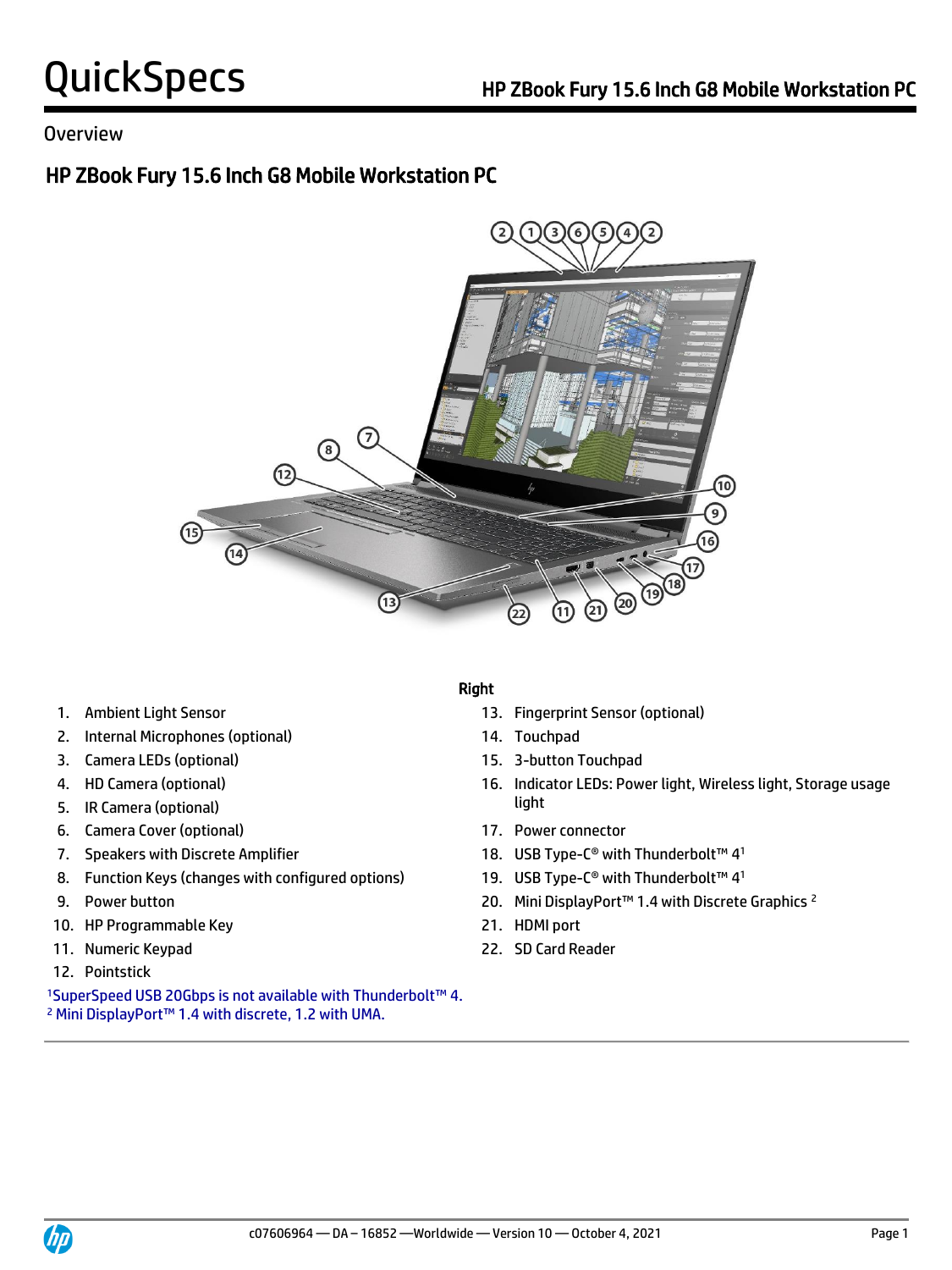## Overview



Left

- 
- 2. Nano security lock slot 5. Audio Combo Jack
- 3. USB 3.1 Gen 1 Charging Port 6. Smart Card Reader
- 1. RJ-45 4. USB 3.1 Gen 1
	-
	-

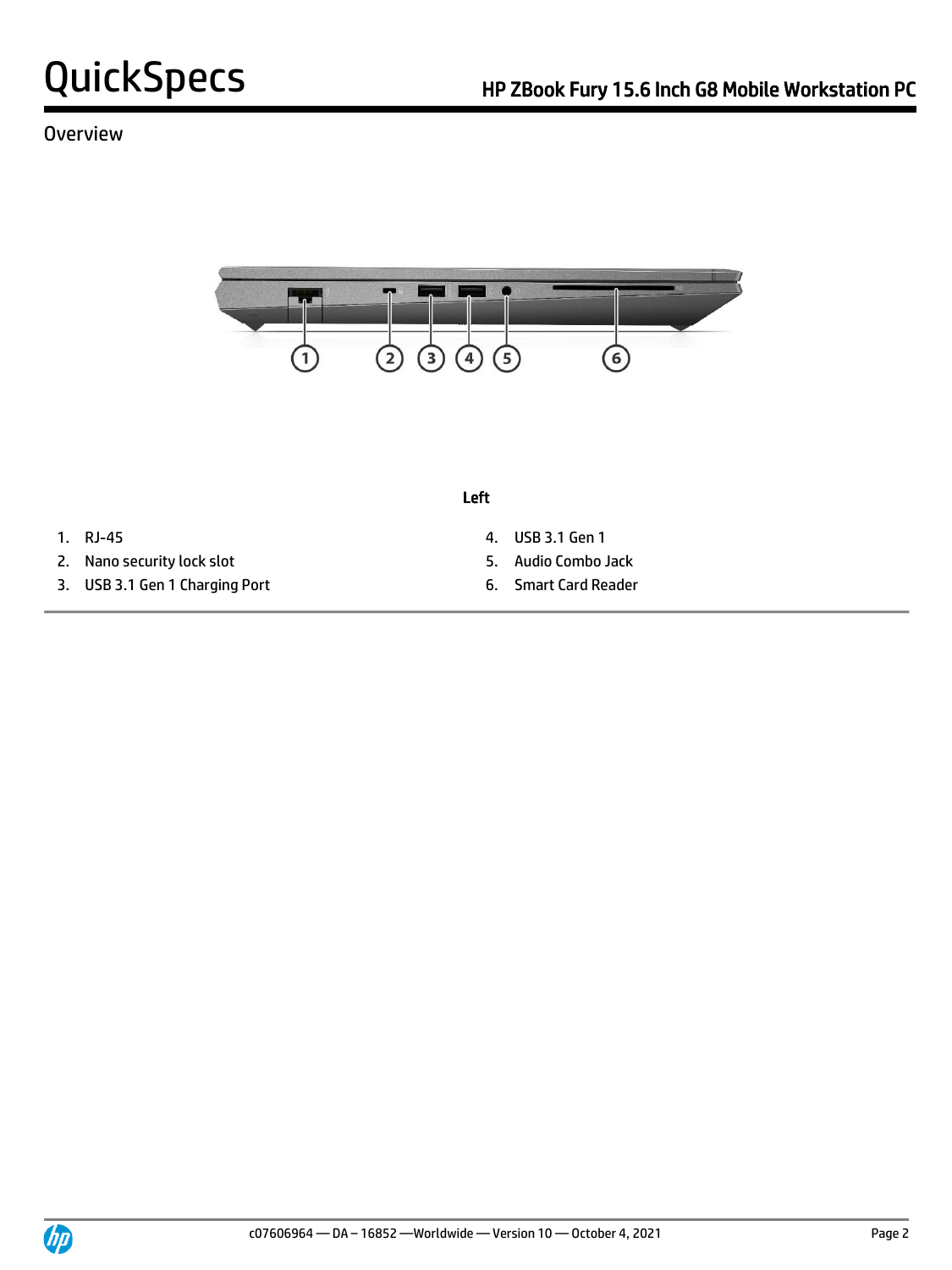### Overview

## At A Glance

- Work anywhere without compromising on performance or security with Windows 10 Pro <sup>1</sup> , powered by HP's collaboration and connectivity technology.
- Accelerate your workflow. Power through projects with up to 128 GB RAM <sup>2</sup> for fast rendering, editing and visual effects performance.
- Take multitasking to the next level with the Intel® Core™ i9 processor <sup>3</sup> designed to handle complex, multithreaded apps like Adobe® Premier Pro, and with fast clock speeds you can boost your speed on single threaded apps like Autodesk 3ds Max.<sup>4</sup>
- Run demanding professional apps with the newest generation Intel® Xeon® processors <sup>5</sup> for powerful performance and productivity.
- Experience high-end visualization and seamlessly render your biggest projects with the next generation NVIDIA® Ampere architecture with NVIDIA® T-Series and RTX A graphics<sup>19</sup>; Certified and supported for the apps you use every day.
- Strenuously tested to meet software certification and deliver superb performance with leading software providers, including Autodesk and Adobe® <sup>6</sup> .
- Blitz through multiple tasks and ditch external drives with up to 8 TB <sup>7</sup> , local PCIe NVMe storage up to 21x faster than standard HDD and 6x faster than SATA SSD<sup>9</sup>.
- Instantly protect against visual hacking with HP Sure View <sup>10</sup>, and defend against firmware and malware attacks with HP Sure Start <sup>11</sup> and HP Sure Sense <sup>12</sup>, and have peace of mind with multi-factor authentication- including an infrared camera and fingerprint scanner 13.
- Enhanced transfer and upload speeds via dual Thunderbolt™ 4 ports. Get wide-ranging connectivity options to ensure maximum device interaction: USB 3.0, HDMI, mDP, SD card, Smart Card Reader and more.
- Designed for ultimate durability, this ZBook undergoes brutal MIL-STD 810H <sup>14</sup> tests to help ensure this PC keeps rolling through your workday.
- Plug in to greater connectivity at your desktop with the HP Thunderbolt Dock for lightning-fast Thunderbolt™ 4 15 transfers and the flexibility to run more than up to 2 external 4k 16,17.
- Improve connectivity while on Wi-Fi® with HP Extended Range Wireless LAN that allows greater distance from transmission point and fast data throughput at shorter ranges 18.

### NOTE: See important legal disclosures for all listed specs in their respective features sections.

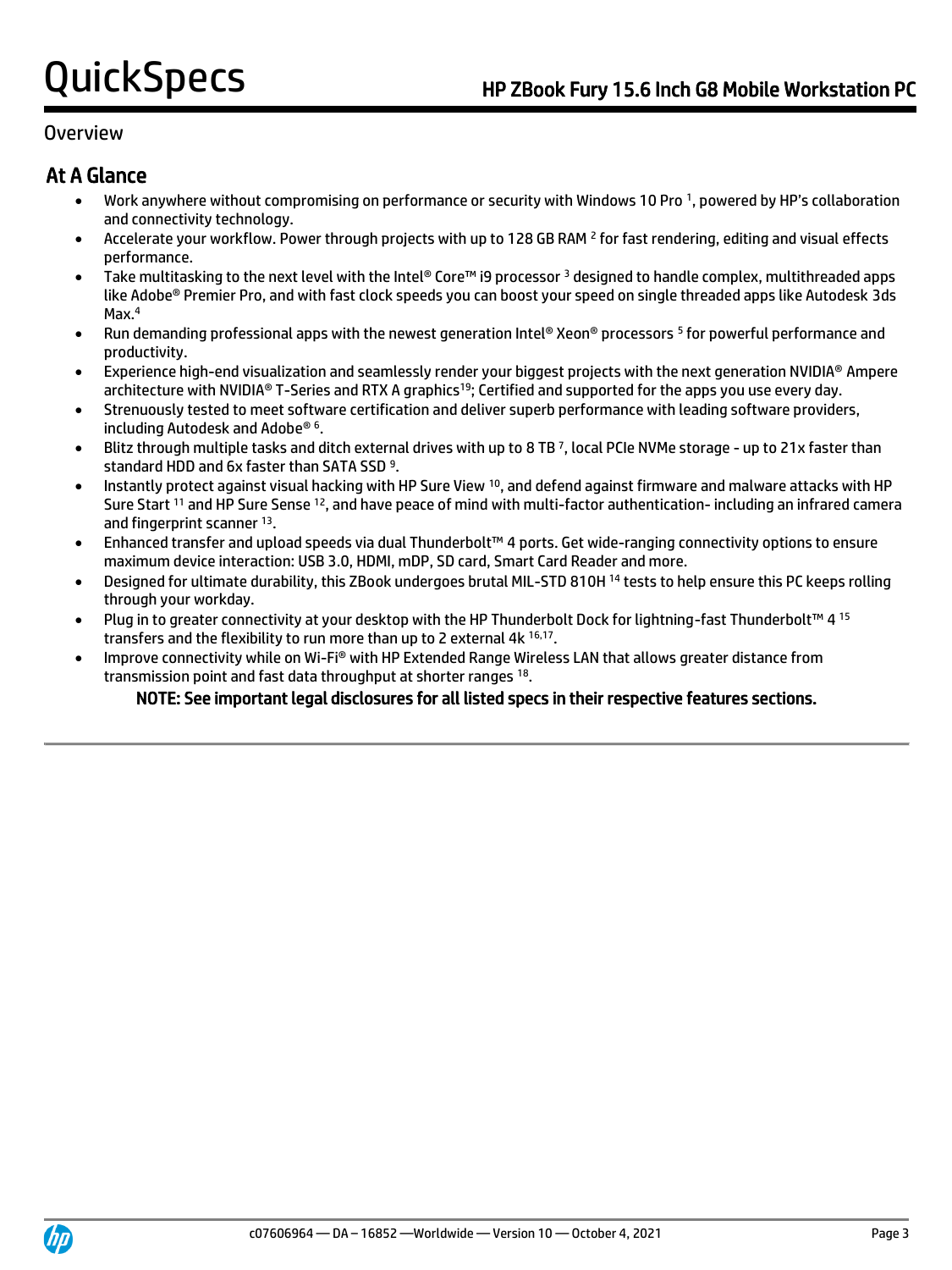## OPERATING SYSTEM

| <b>Preinstalled OS</b>   | Windows 10 Pro 64 - HP recommends Windows 10 Pro for business. <sup>1</sup><br>Windows 10 Pro for Workstations 641<br>Windows 10 Home $641$<br>Windows 10 Home Single Language 641<br>FreeDOS 3.0<br>Ubuntu Linux 20.04 <sup>2</sup> |
|--------------------------|--------------------------------------------------------------------------------------------------------------------------------------------------------------------------------------------------------------------------------------|
| Web support OS           | Red Hat <sup>®</sup> Enterprise Linux® 8 <sup>2</sup><br>Windows 10 Enterprise 641                                                                                                                                                   |
| <b>Supported Version</b> | For testing information on newer versions of Windows 10, please see:<br>https://support.hp.com/document/c05195282.                                                                                                                   |

<sup>1</sup> Not all features are available in all editions or versions of Windows. Systems may require upgraded and/or separately purchased hardware, drivers, software or BIOS update to take full advantage of Windows functionality. Windows 10 is automatically updated, which is always enabled. ISP fees may apply and additional requirements may apply over time for updates. Se[e http://www.windows.com.](http://www.windows.com/)

<sup>2</sup> For detailed Linux<sup>®</sup> OS/hardware support information, see: http/www.hp.com/linux\_hardware\_matrix

## PROCESSOR

 11 th Generation Intel® Xeon® W-11955M vPro® with Intel® UHD Graphics (2.6 GHz base frequency, up to 5.0 GHz with Intel® Turbo Boost Technology, 24 MB cache, 8 cores)<sup>1,2,3,4,5</sup>

11th Generation Intel® Core™ i9-11950H vPro® with Intel® UHD Graphics (2.6 GHz base frequency, up to 5.0 GHz with Intel® Turbo Boost Technology, 24 MB cache, 8 cores) 1,2,3,4,5

11th Generation Intel® Core™ i9-11900H with Intel® UHD Graphics (2.5 GHz base frequency, up to 4.9 GHz with Intel® Turbo Boost Technology, 24 MB L3 cache, 8 cores) 1,2,3,4,5

11th Generation Intel® Core™ i7-11850H vPro® with Intel® UHD Graphics (2.5 GHz base frequency, up to 4.8 GHz with Intel® Turbo Boost Technology, 24 MB L3 cache, 8 cores) 1,2,3,4,5

11th Generation Intel® Core™ i7 11800H with Intel® UHD Graphics (2.3 GHz base frequency, up to 4.6 GHz with Intel® Turbo Boost Technology, 24 MB L3 cache, 8 cores)<sup>1,2,3,4,5</sup>

11<sup>th</sup> Generation Intel® Core™ i5-11500H vPro® with Intel® UHD Graphics (2.9 GHz base frequency, up to 4.6 GHz with Intel® Turbo Boost Technology, 12 MB L3 cache, 6 cores)<sup>1,2,3,4.5</sup>

<sup>1</sup> Multicore is designed to improve performance of certain software products. Not all customers or software applications will necessarily benefit from use of this technology. Performance and clock frequency will vary depending on application workload and your hardware and software configurations. Intel's numbering, branding and/or naming is not a measurement of higher performance.

<sup>2</sup> Processor speed denotes maximum performance mode; processors will run at lower speeds in battery optimization mode. 3 Intel® Turbo Boost performance varies depending on hardware, software and overall system configuration. Energy Efficient Turbo is a power management feature that can lower the maximum core ratio (frequency), if the CPU thinks it can achieve about the same performance as with the maximum turbo frequency. Energy Efficient Turbo feature is disabled in Comet Lake H in order to prioritize performance in DC mode. It can be changed in F10 BIOS settings. See

www.intel.com/technology/turboboost for more information.<sup>4</sup> In accordance with Microsoft's support policy, HP does not support the Windows 8 or Windows 7 operating system on products configured with Intel and AMD 7th generation and forward processors or provide any Windows 8 or Windows 7 drivers on [http://www.support.hp.com.](http://www.support.hp.com/)

<sup>5</sup> For full Intel® vPro® functionality, Windows 10 Pro 64 bit, a vPro supported processor, vPro enabled chipset, vPro enabled wired LAN and/or WLAN card and TPM 2.0 are required. Some functionality requires additional 3rd party software in order to run. Se[e http://intel.com/vpro](http://intel.com/vpro)

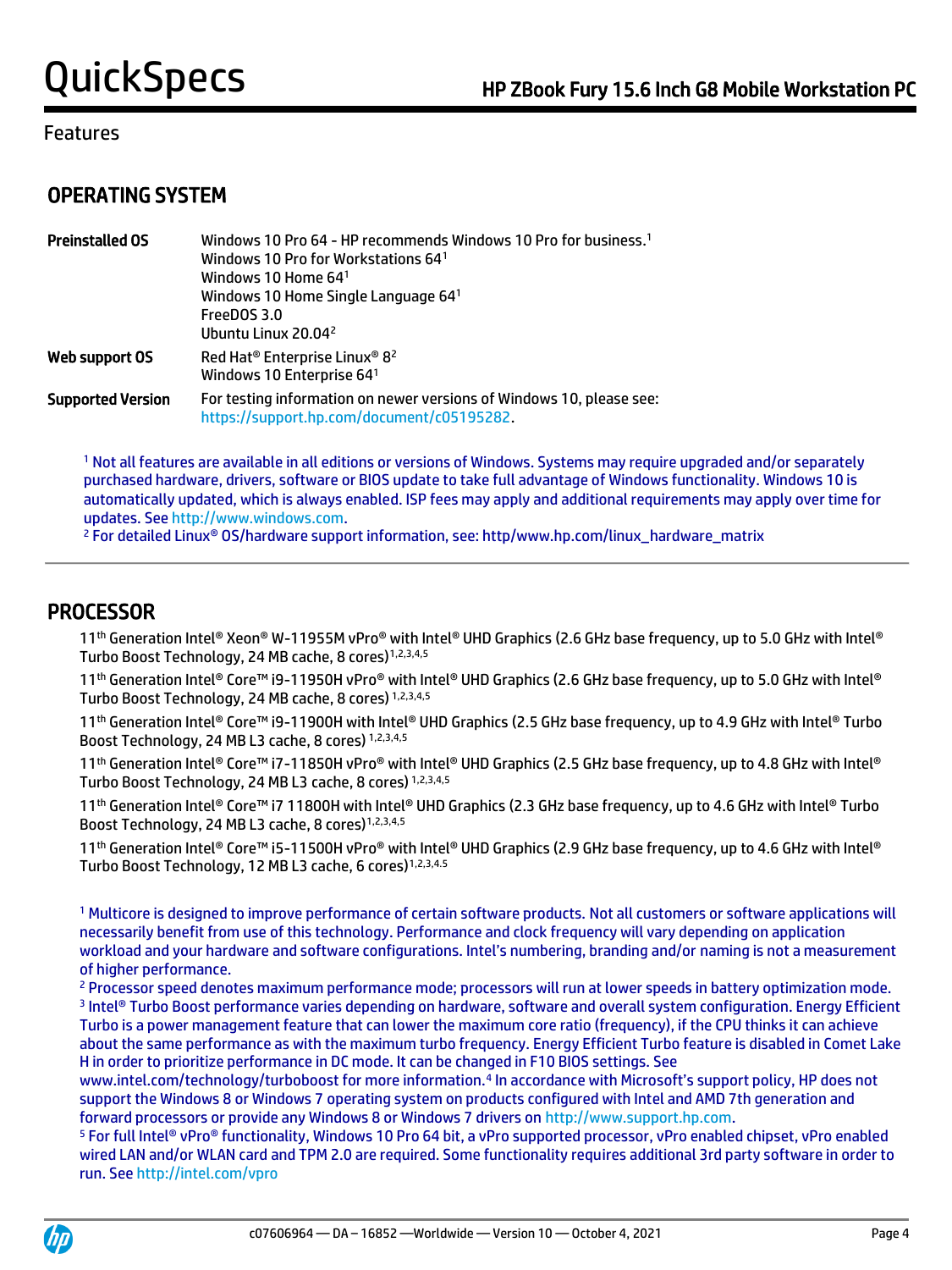## **CHIPSET**

Mobile Intel® TigerLake PCH-H, WM 590

## INTEL® CORE™ I5 WITH VPRO/CORE I7 WITH VPRO/XEON® WITH VPRO TECHNOLOGY CAPABLE

 Intel® Core™ i5 with vPro™, Core™ i7 with vPro™, Core™ i9 with vPro™ and Xeon® with vPro™ technology is a selectable feature that is available on units configured with select processors, a qualified Intel® WLAN module and a preinstalled Windows® operating system. It provides advances in remote manageability, security, energy efficient performance, and wireless connectivity. Intel® Active Management Technology (iAMT) offers built-in manageability and proactive security for networked mobile workstations, even when they are powered off\* or when the operating system is inoperable. It can help identify threats before they reach the network, isolate infected systems, and update regardless of their power state. <sup>1,2</sup>

<sup>1</sup> Requires a Windows operating system, network hardware and software, connection with a power source, and a direct (non-VPN) corporate network connection which is either cable or wireless LAN.

<sup>2</sup> For full Intel® vPro® functionality, Windows 10 Pro 64 bit, a vPro supported processor, vPro enabled chipset, vPro enabled wired LAN and/or WLAN card and TPM 2.0 are required. Some functionality requires additional 3rd party software in order to run. Se[e http://intel.com/vpro](http://intel.com/vpro)

## **GRAPHICS**

Integrated

Intel® UHD Graphics 1,2,3,4,5

### Discrete

NVIDIA Graphic options: NVIDIA RTX™ A5000 (16 GB GDDR6 dedicated)1,2,3,4,5,7 NVIDIA RTX™ A4000 (8 GB GDDR6 dedicated)1,2,3,4,5,7 NVIDIA RTX™ A3000 (6 GB GDDR6 dedicated)1,2,3,4,5,7 NVIDIA RTX™ A2000 (4 GB GDDR6 dedicated)1,2,3,4,5 NVIDIA® T1200 (4 GB GDDR6 dedicated) 1,2,3,4,5

AMD Graphic options: AMD Radeon Pro W6600M (8 GB GDDR6 dedicated) 1,2,3,4,5,7

<sup>1</sup> UHD content required to view UHD images.

<sup>2</sup> Support HD decode, DX11, DX12, HDMI 2.0b, HDCP 2.3 via DP up to 4K @ 60Hz and via HDMI up to 4K @ 60Hz (NVIDIA RTX™ A5000, RTX A4000, RTX A3000, RTX A2000, AMD Radeon Pro W6600M support HDMI 2.1 with FRL)

<sup>3</sup> HDMI cable Sold Separately

<sup>4</sup> Shared video memory (UMA) uses part of the total system memory for video performance. System memory dedicated to video performance is not available for other use by other programs. <sup>5</sup> miniDP cable sold separately.

<sup>6</sup>GPU configurations may be limited to specific panel options

<sup>7</sup> The HP custom vapor chamber (Z VaporForce) is only available on configurations with NVIDIA® RTX™ A3000 graphics and greater or AMD Radeon graphics

## Multi Display Support

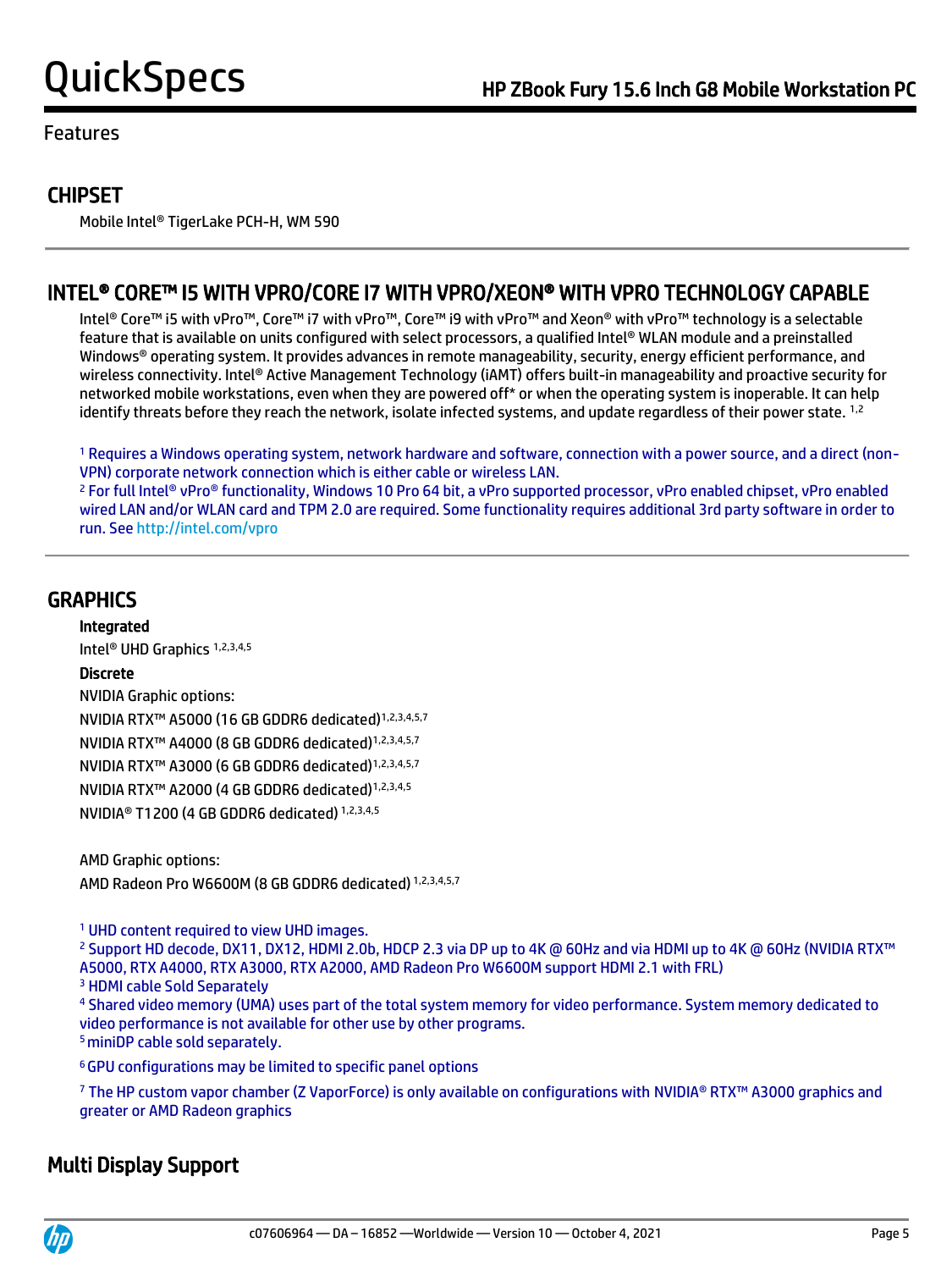#### Without HP Thunderbolt™ Dock G2

UMA Graphics: Unit supports up to 3 independent displays. Any combination of displays outputs may be used except one of Thunderbolt™ 4 and HDMI.

Hybrid Graphics (NVIDIA): Unit supports up to 4 independent displays. Any combination of displays outputs may be used except when using one USBC and HDMI are exclusive

Hybrid Graphics (AMD): Unit supports up to 4 independent displays. Any combination of displays outputs may be used except when using one USBC and HDMI are exclusive

NOTE: If Thunderbolt™ only port on the dock is connected, then the three external displays will not function.

#### With HP Thunderbolt™ Dock G2

UMA Graphics: Unit supports up to 3 independent displays. Any combination of displays outputs may be used except one of Thunderbolt™ 4 and HDMI.

Hybrid Graphics (NVIDIA): Unit supports up to 4 independent displays. Any combination of displays outputs may be used except when using one USBC and HDMI are exclusive

Hybrid Graphics (AMD): Unit supports up to 6 independent displays. Any combination of displays outputs may be used except when using one USBC and HDMI are exclusive

NOTE: Resolutions are dependent upon monitor capability and resolution and color depth settings.

## **DISPLAY**

#### Non-touch

- 15.6" diagonal FHD (1920 x 1080) IPS eDP1.2 anti-glare WLED-backlit and ambient light sensor 250 nits 45% NTSC1,2
- 15.6" diagonal FHD (1920 x 1080) IPS eDP1.3 + PSR anti-glare WLED-backlit and ambient light sensor 400 nits 72% NTSC 1,2
- 15.6" diagonal FHD (1920 x 1080) IPS eDP1.3 + PSR anti-glare WLED-backlit and ambient light sensor 1000 nits 72% NTSC Next Gen HP SureView Reflect 1,2,5,7
- Next Gen HP Dream Color display 15.6" diagonal UHD (3840 x 2160) IPS 120Hz eDP1.4 + PSR2 anti-glare BV LED-backlit and ambient light sensor 600 nits 100% DCI-P31,2,3

#### Touch

• 15.6" diagonal UHD (3840 x 2160) IPS eDP1.4 + PSR2 WLED-backlit touch screen with Corning® Gorilla® Glass 5 and ambient light sensor 600 nits 100% DCI-P3 1,2,3,7

#### HP Virtual Reality<sup>6</sup> Headset (sold separately)

- **HP Reverb**
- HP Reverb G2

#### <sup>1</sup> UHD content required to view UHD images.

- <sup>2</sup> Resolutions are dependent upon monitor capability, and resolution and color depth settings.
- <sup>3</sup>Display options may be limited to specific GPU Configurations.
- <sup>5</sup> HP Sure View Reflect is optional and must be configured at purchase.
- <sup>6</sup> Virtual Reality content is required to view Virtual Reality images

7Actual brightness will be lower with Sure View or touchscreen.



 $\overline{a}$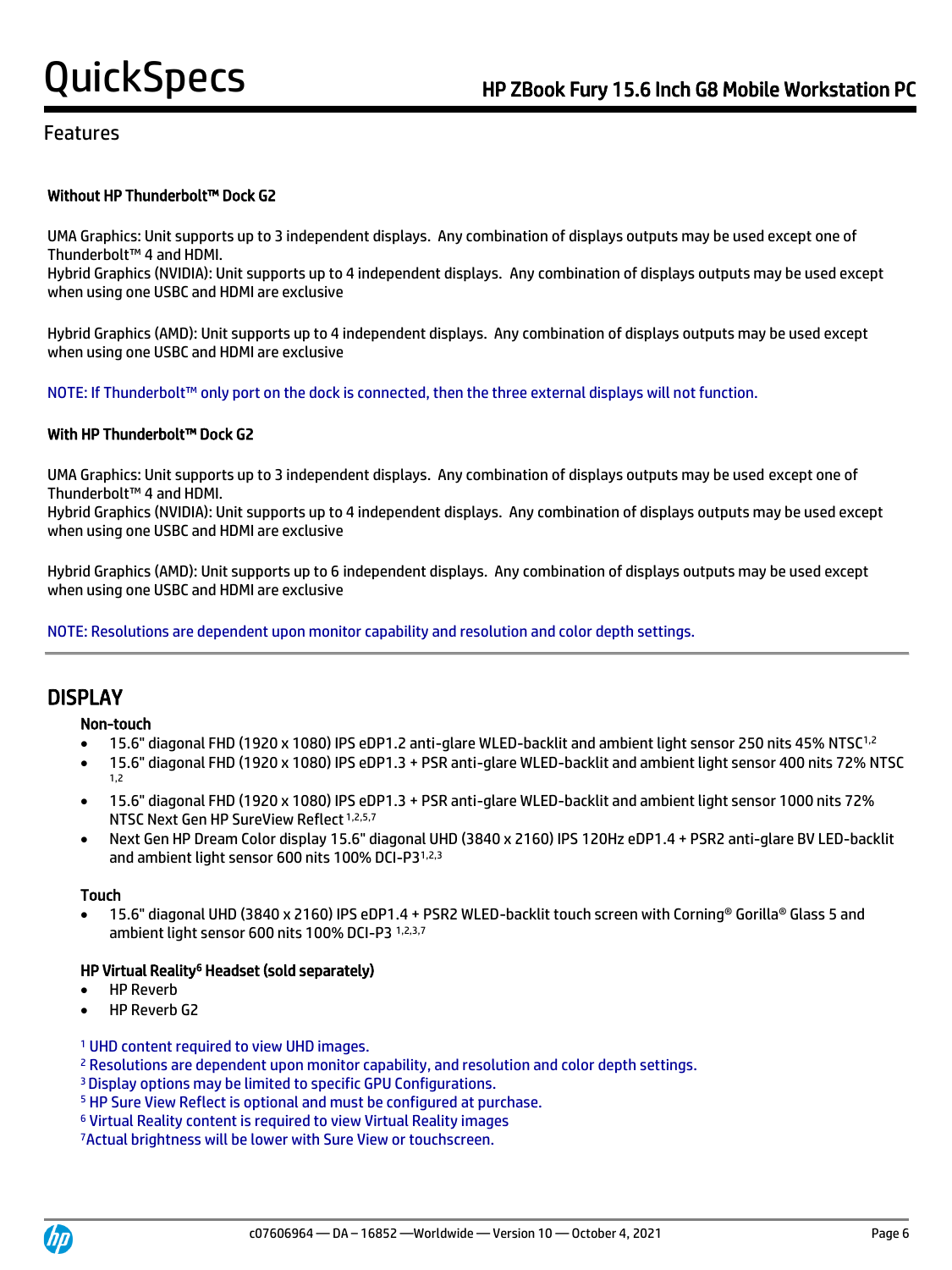## STORAGE AND DRIVES\*

#### Max Storage

8TB through four M.2 NVMe drives 6TB through two M.2 NVMe drives and one 2.5" SATA drive

### (up to 1) HDD Storage (SATA 3.2)<sup>4</sup>

500 GB 7200 rpm SATA FIPS 140-2 SED HDD 500 GB 7200 rpm SATA HDD 1 TB 7200 rpm SATA HDD 2 TB 5400 rpm SATA HDD

### (up to 4) M.2 Storage (NVMe™ PCIe SSD)

256 GB PCIe (NVMe™) TLC Solid State Drive 256 GB PCIe (NVMe™) TLC Self Encrypting (SED) Solid State Drive 512 GB PCIe (NVMe™) TLC Solid State Drive 512 GB PCIe (NVMe™) TLC Self Encrypting (SED) Solid State Drive 1 TB PCIe (NVMe™) TLC Solid State Drive<sup>3</sup> 1 TB PCIe (NVMe™) TLC Self Encrypting (SED) Solid State Drive 2 TB PCIe (NVMe™) TLC Solid State Drive<sup>3</sup> 2 TB PCIe (NVMe™) TLC Self Encrypting (SED) Solid State Drive

256 GB PCIe Gen4 (NVMe™) TLC Solid State Drive5,\*\* 256 GB PCIe Gen4 (NVMe™) TLC Self Encrypting (SED) OPAL2 Solid State Drive<sup>5,\*\*</sup> GB PCIe Gen4 (NVMe™) TLC Solid State Drive5,\*\* GB PCIe Gen4 (NVMe™) TLC Self Encrypting (SED) OPAL2 Solid State Drive5,\*\* TB PCIe Gen4 (NVMe™) TLC Solid State Drive5,\*\* TB PCIe Gen4 (NVMe™) TLC Solid State Drive5,\*\*

Storage slot 1-4 can support NVMe protocol Storage slot 1, 3 and 4 can support SATA protocol Only storage slots 1-3 can support RAID System is preset to Modern Standby Disconnected with factory preinstall image PCIe Gen4 drives will only work at PCIe Gen3 speed.

\* For storage drives, GB = 1 billion bytes. TB = 1 trillion bytes. Actual formatted capacity is less. Up to 35GB of disk is reserved for system recovery software. \*\* Available late September 2021.

## DRIVE CONTROLLERS

RAID: RAID: RAID: RAID 0 and RAID 1 support<sup>1</sup>

M.2 Storage Bay (PCIe NVMe) PCIe Gen 3 x 4 lanes NVMe Solid State Drive

<sup>1</sup> Support only available with 1TB + 1TB M.2 storage or 2TB + 2TB M.2 storage combinations <sup>2</sup>Not available if slots if storage slots 3 or 4 are selected

## **MEMORY**

#### Maximum Memory<sup>2,3,5</sup>

128 GB DDR4-3200 ECC SDRAM DIMM1, DIMM3, DIMM2, DIMM4 64 GB DDR4-3200 ECC SDRAM 4 DDR4 SODIMMS<sup>4</sup> Supports Dual Channel Memory<sup>1</sup>



 $\overline{a}$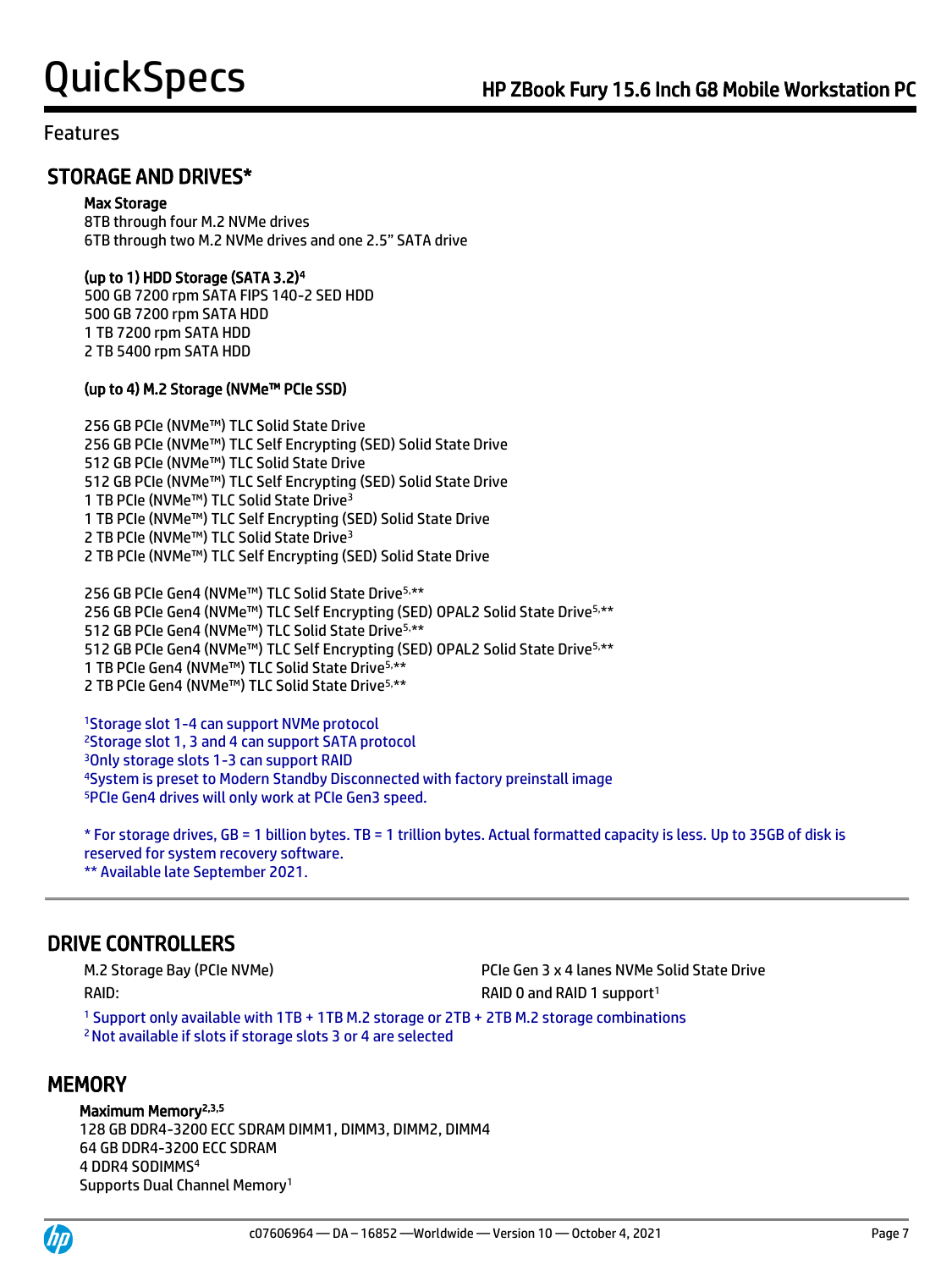Slots are customer accessible / upgradeable

<sup>1</sup>Maximized dual-channel performance requires SODIMMs of the same size and speed in both memory channels. <sup>2</sup> Due to the non-industry standard nature of some third-party memory modules, we recommend HP branded memory to ensure compatibility. If you mix memory speeds, the system will perform at the lower memory speed. <sup>3</sup>Transfer rates up to 3200 MT/s for nECC and ECC memory combinations when memory suppliers are consistent. If suppliers are not consistent, speeds may drop to 2933 MT/s for nECC and 2933 MT/s for ECC memory combinations. A custom configuration including part number AY104AV can be used to lock in a consistent vendor. 4 Intel® allows architectures designed with four DIMM slots to run at 3200 MT/s

<sup>5</sup>Maximum memory capacities assume Windows 64-bit operating systems. With Windows 32-bit operating systems, memory above 3 GB may not all be available due to system resource requirements.

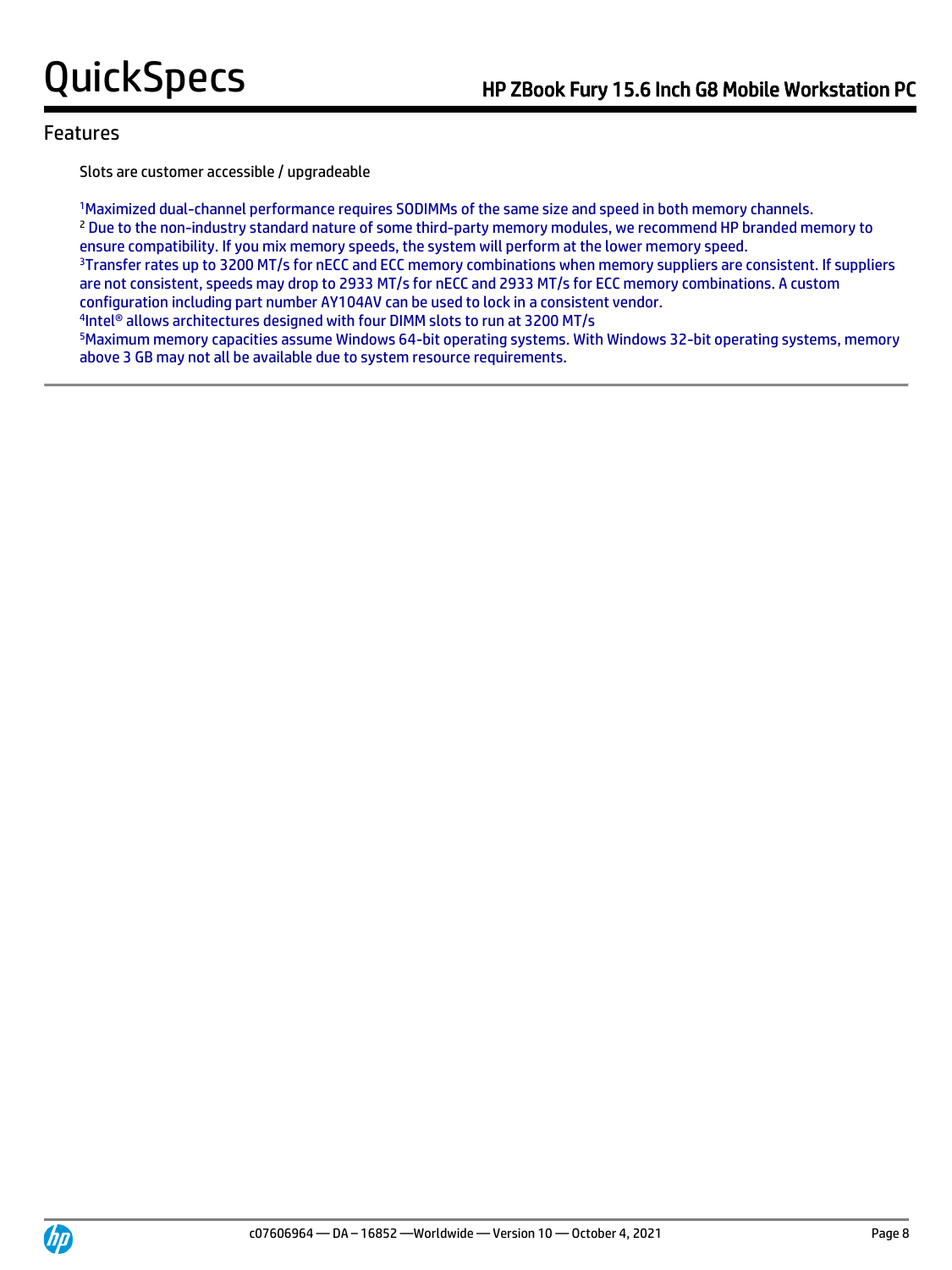## NETWORKING/COMMUNICATIONS

#### LAN

Intel® I219-LM GbE, vPro™<sup>1</sup> Intel® I219-V GbE, non-vPro™<sup>1</sup>

<sup>1</sup>GbE - The term "10/100/1000" or "Gigabit" Ethernet indicates compatibility with IEEE standard 802.3ab for Gigabit Ethernet, and does not connote actual operating speed of 1 Gb/s. For high-speed transmission, connection to a Gigabit Ethernet server and network infrastructure is required.

#### WLAN

Intel® Wi-Fi 6 AX201 (2x2) and Bluetooth® 5.2 combo, vPro™ <sup>1</sup> Intel® Wi-Fi 6 AX201 (2x2) and Bluetooth® 5.2 combo, non-vPro™ 1,2

<sup>1</sup>Wireless cards are optional or add-on features and requires separately purchased wireless access point and internet service. Availability of public wireless access points limited. Only available in countries where 802.11ax is supported.

<sup>2</sup> Wireless access point and Internet service required and sold separately. Availability of public wireless access points limited. Wi-Fi 6 (802.11ax) is backwards compatible with prior 802.11 specs. The specifications for Wi-Fi 6 are draft specifications and are not final. If the final specifications differ from the draft specifications, it may affect the ability of the notebook to communicate with other 802.11ax WLAN devices. Only available in countries where 802.11ax is supported.

#### WWAN<sup>1</sup>

Intel® XMM™ 7360 LTE Advanced CAT 9<sup>3</sup>

Nano SIM card slot<sup>2,3</sup>

A removable SIM is an orderable option for selected 4G LTE notebooks. The removable physical eSIM is placed on the SIM tray on the notebook like a standard SIM card. The removable eSIM is programmable and is not limited to a single carrier. You must add eSIM profile to connect to the internet using cellular data.

<sup>1</sup> WWAN use requires separately purchased service contract. Check with service provider for coverage and availability in your area. Connection speeds will vary due to location, environment, network conditions, and other factors. 4G LTE not available on all products, and in all regions.

<sup>2</sup> All units have an internal SIM card slot but 'For WWAN' base units ship with antennas. <sup>3</sup> Works with Windows 10 only.

#### Optional Near Field Communication (NFC) module

## AUDIO/MULTIMEDIA

#### Audio

Audio by Bang & Olufsen, dual stereo speakers, HP World Facing Microphone dual array digital microphone<sup>1</sup>, functions keys for volume up and down, combo microphone/headphone jack, HD audio

<sup>1</sup>Dual-microphone array when equipped with optional webcam and optional world facing microphone.

#### Camera<sup>1, 2, 3</sup> 720p HD webcam with IR 720p HD webcam

<sup>1</sup> FHD and HD content required to view HD images respectively.

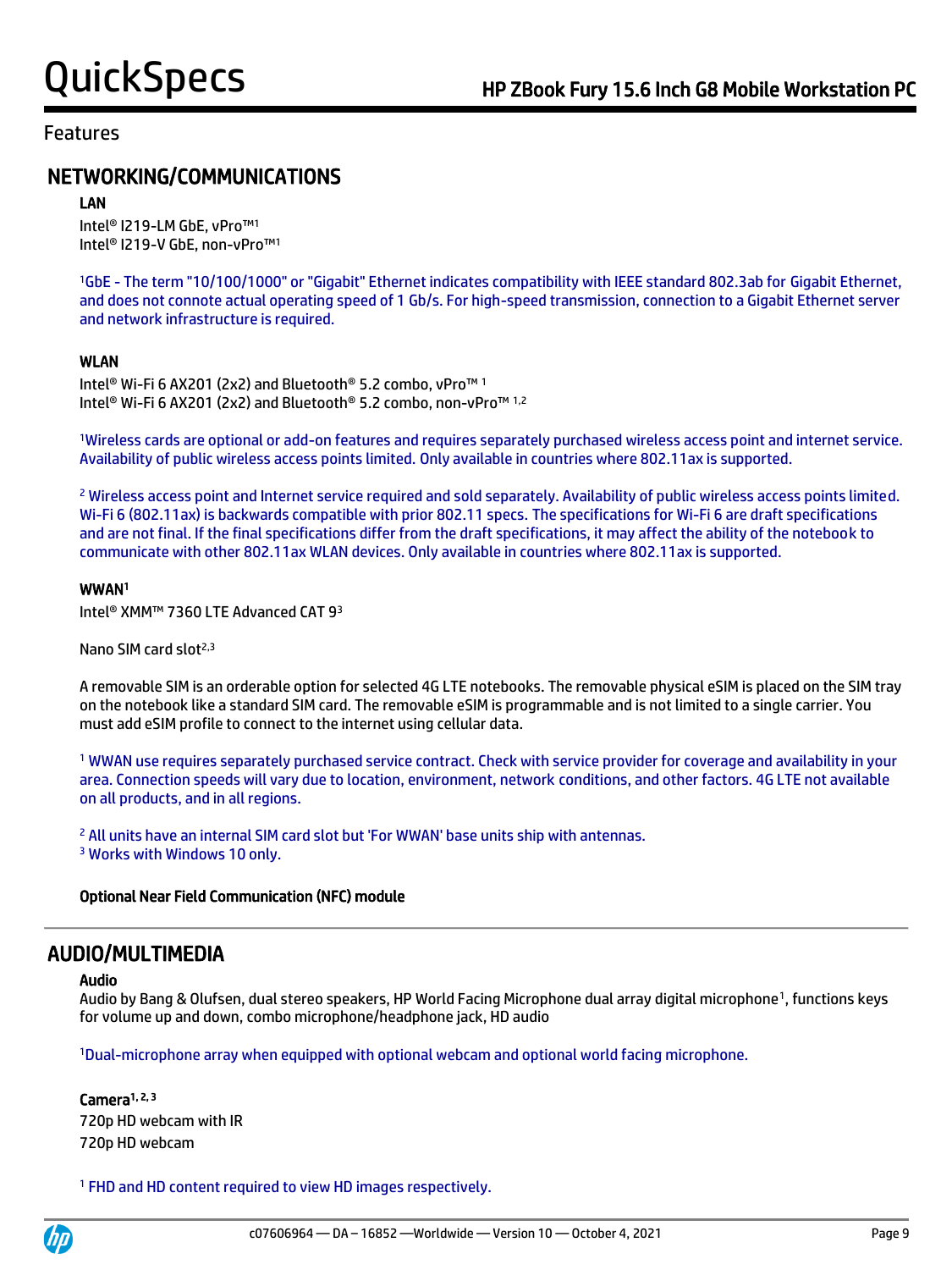<sup>2</sup> Windows Hello face authentication utilizes a camera specially configured for near infrared (IR) imaging to authenticate and unlock Windows devices as well as unlock your Microsoft Passport. 3Camera-configured options come with a Privacy Shutter

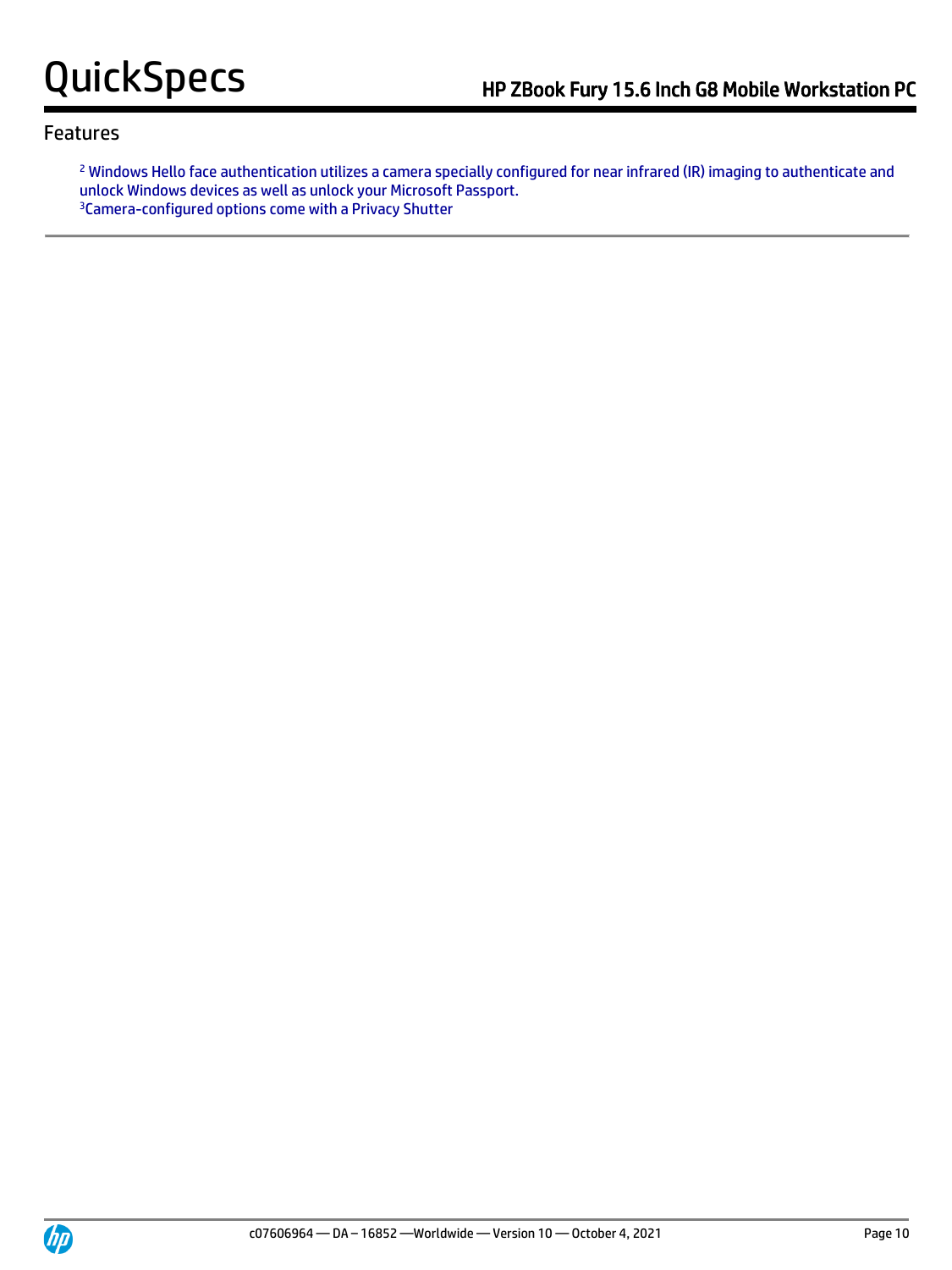## KEYBOARDS/POINTING DEVICES/BUTTONS & FUNCTION KEYS

#### Keyboard

HP Premium Quiet Keyboard, full-size, spill-resistant, backlit, a Programmable Key, with sperate numeric keypad, HP DuraKey, touchpad with glass surface, multi-touch gestures and taps enabled

### Pointing Devices

Dual pointstick; Touchpad with multi-touch gestures enabled, taps enabled as default; Microsoft Precision Touchpad Default Gestures Support

## SOFTWARE AND SECURITY

#### Workstation ISV Certifications

See the latest list of certifications at[: http://www.hp.com/go/isv](http://www.hp.com/go/isv)

#### HP ZCENTRAL REMOTE BOOST SOFTWARE

The remote desktop solution for serious workstation users and their most demanding applications. Download at: http://www.hp.com/go/RGS

#### HP Performance Advisor

HP Performance Advisor enables optimal configuration of HP Mobile Workstations delivering stability and best performance. HP Performance Advisor will guide your system setup allowing a "custom" configuration that best matches the workstation to user requirements. Download at: http://www.hp.com/go/performanceadvisor

#### Software

Adobe Creative Cloud Bundle Bing search for IE11 Buy Office Data Science Stack HP Admin HP Connection Optimizer<sup>20,9</sup> HP Cloud Recovery<sup>21</sup> HP Easy Clean HP PC Hardware Diagnostics HP Privacy Settings HP Hotkey Support HP JumpStart HP Noise Cancellation Software HP Performance Advisor<sup>8</sup> HP QuickDrop<sup>22</sup> HP Recovery Manager HP Remote Graphics Software HP Smart Support<sup>19</sup> HP Support Assistant<sup>1</sup> HP ZCentral Remote Boost 2020 Software for Z workstation<sup>23,2</sup> Native Miracast support Tile Application

#### Security Management

Absolute persistence module32,6 HP BIOSphere Gen6 30,5 HP Client Security Suite Gen7<sup>16</sup> HP Device Access Manager HP FingerPrint Sensor HP Manageability Integration Kit<sup>24,11</sup>

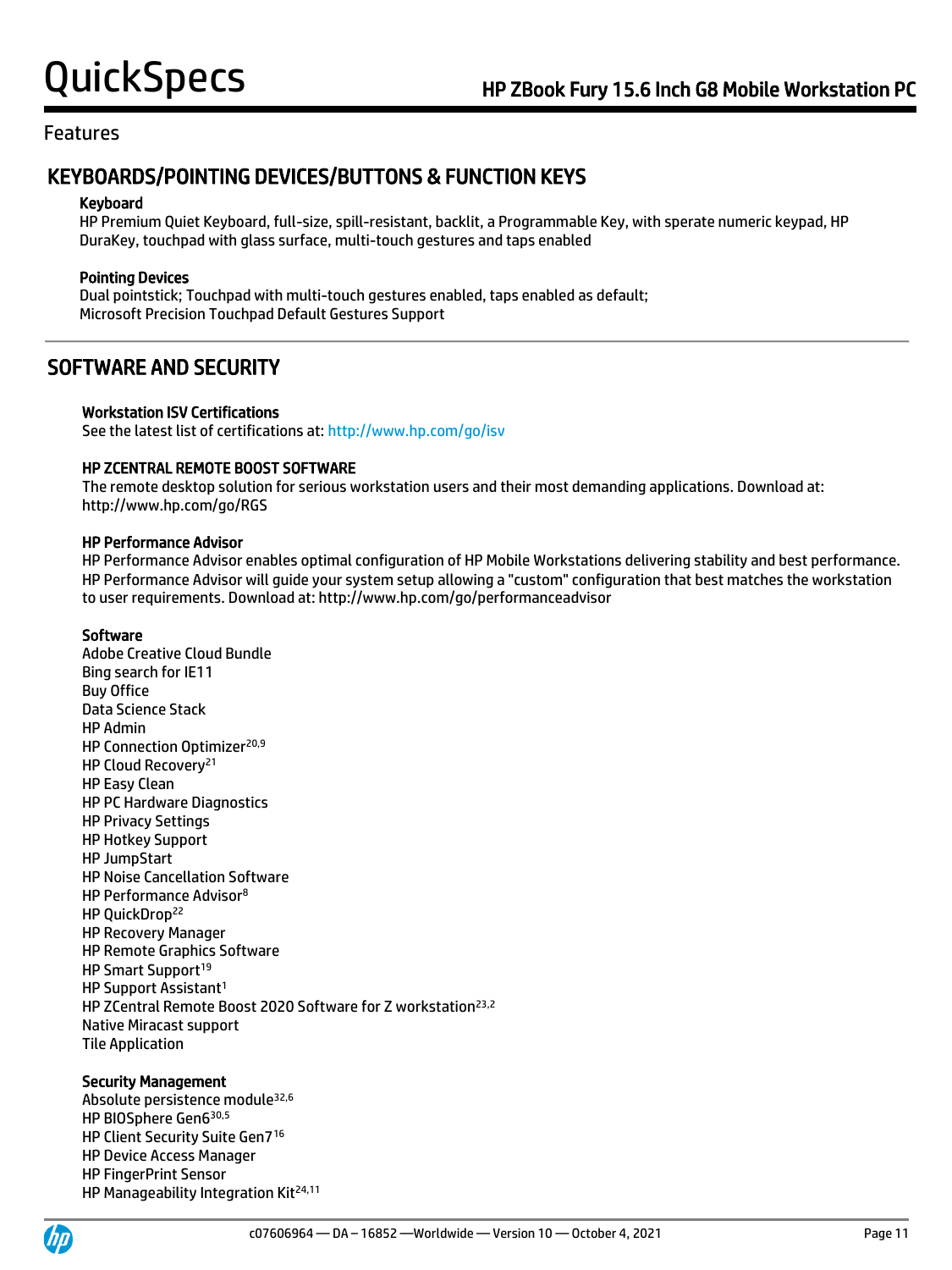HP Power On Authentication HP Secure Erase<sup>31</sup> HP Security Manager HP Secure Platform HP Sure Click<sup>26</sup> HP Sure Recover Gen4 28,13 HP Sure Run<sup>27</sup> HP Sure Sense<sup>25,17</sup> HP Sure Start Gen6 29,14 HP SureView Reflect; HP Tamper Lock Master Boot Record security; Microsoft Defender<sup>10</sup> Pre-boot authentication Nano security lock slot<sup>12</sup> Smartcard Reader - Alcor AU9560 (FIPS 201 Compliant) Trusted Platform Module TPM 2.0 Embedded Security Chip with Windows 10 (Common Criteria EAL4+ Certified)(FIPS 140-2 Level 2 Certified)<sup>33</sup> Windows Secured Core

### BIOS Version

ISO/IEC 19678: 2015 (formerly NIST 800-147) compliant UEFI version: 2.7

### TPM

Model: Infineon SLB9670 Version: 7.85 Revision: TPM 2.0 FIPS 140-2 Compliant: Yes

### Smartcard Reader

Model Number: Alcor AU9560 FIPS 201 Compliant: Yes

#### For more information on HP Client Security Software Suite, refer to http://www.hp.com/go/clientsecurity.

#### <sup>1</sup> HP Support Assistant - Requires Windows and Internet Access.

<sup>2</sup> HP ZCentral Remote Boost Sender does not come preinstalled on Z Workstations but can be downloaded and run on all Z desktop and laptops without license purchase. With non-Z sender devices, purchase of perpetual individual license or perpetual floating license per simultaneously executing versions and purchase of ZCentral Remote Boost Software Support is required. ZCentral Remote Boost Sender for non-Z Hardware requires a license and Windows 10, RHEL/CentOS (7 or 8), or UBUNTU 18.04 or 20.04 LTS operating systems. macOS (10.14 or newer) operating system and ThinPro 7.2 are only supported on the receiver side. Requires network access. The software is available for download at hp.com/ZCentralRemoteBoost.

<sup>5</sup> HP BIOSphere Gen6 is available on select HP Pro, Elite and ZBook PCs. See product specifications for details. Features may vary depending on the platform and configurations. <sup>6</sup> Absolute agent is shipped turned off, and will be activated when customers activate a purchased subscription. Subscriptions can be purchased for terms ranging multiple years. Service is limited, check with Absolute for availability outside the U.S. The Absolute Recovery Guarantee is a limited warranty. Certain conditions apply. For full details visit: http://www.absolute.com/company/legal/agreements/computrace-agreement. Data Delete is an optional service provided by Absolute Software. If utilized, the Recovery Guarantee is null and void. In order to use the Data Delete service, customers must first sign a Pre-Authorization Agreement and either obtain a PIN or purchase one or more RSA SecurID tokens from Absolute Software.

<sup>8</sup> HP Performance Advisor Software - HP Performance Advisor is ready and waiting to help you get the most out of your HP Workstation from day one—and every day after. Learn more or download at: https://www8.hp.com/us/en/workstations/performance-advisor.html <sup>9</sup> HP Connection Optimizer requires Windows 10.

<sup>10</sup> Microsoft Defender Opt in and internet connection required for updates.

<sup>11</sup> HP Manageability Integration Kit can be downloaded from http://www.hp.com/go/clientmanagement.

<sup>12</sup> Nano Security lock slot is Lock sold separately.

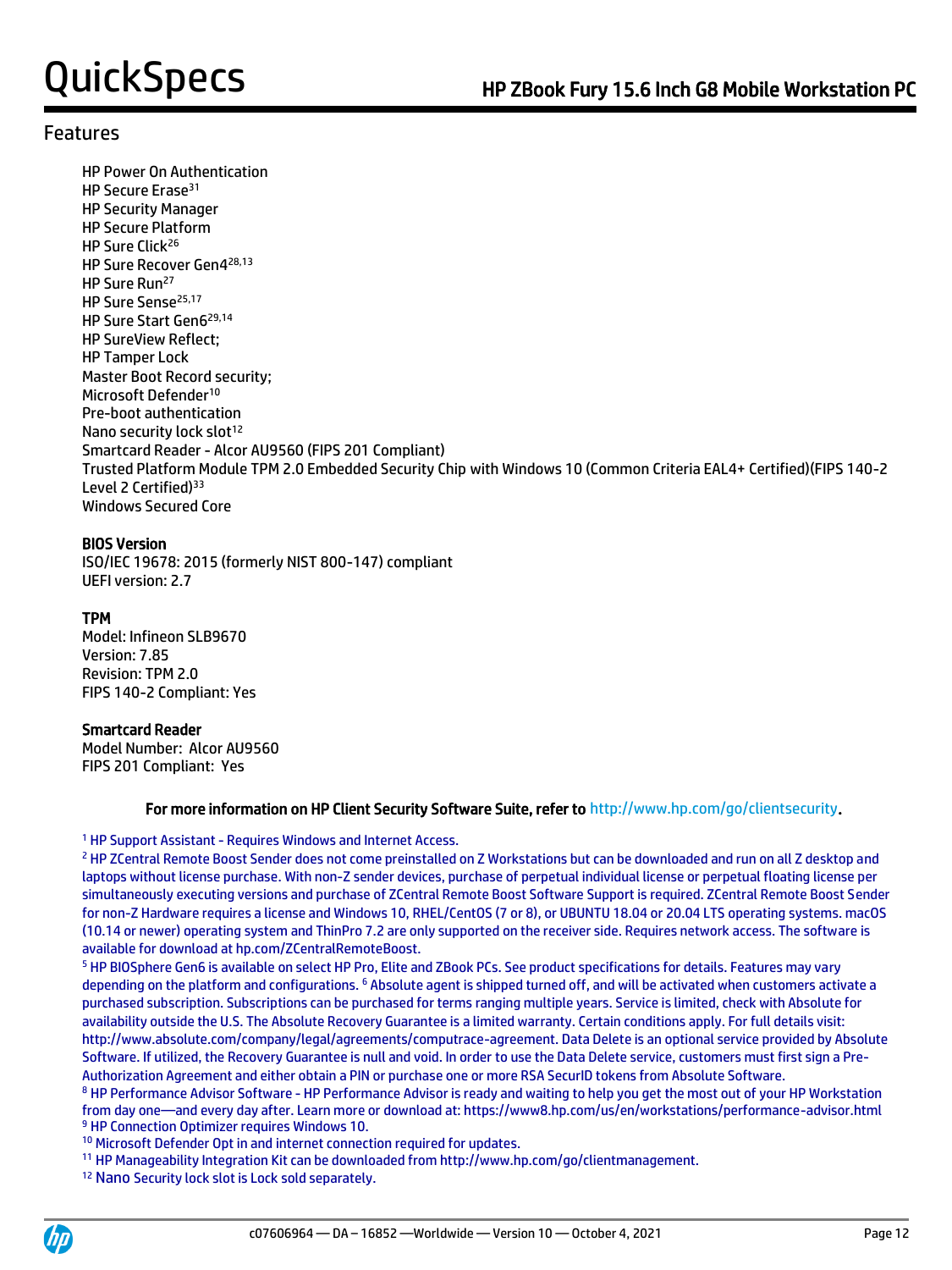<sup>13</sup> HP Sure Recover Gen3: See product specifications for availability. Requires an open, wired network connection. You must back up important files, data, photos, videos, etc. before using HP Sure Recover to avoid loss of data. HP Sure Recover (Gen1) does not support platforms with Intel® Optane™.

<sup>14</sup> HP Sure Start Gen6 is available on select HP PCs with Intel processors. See product specifications for availability.

<sup>15</sup> For the methods outlined in the National Institute of Standards and Technology Special Publication 800-88 "Clear" sanitation method. HP Secure Erase does not support platforms with Intel® Optane™.

<sup>16</sup> HP Client Security Manager Gen5 requires Windows and is available on select HP Pro, Elite and ZBook PCs. See product specifications for details.

<sup>17</sup> HP Sure Sense requires Windows 10. See product specifications for availability.

<sup>18</sup> Wireless access point and Internet service required and sold separately. Availability of public wireless access points limited.

<sup>19</sup> HP Smart Support is available to commercial customers through your HP Service Representative and HP Factory Configuration Services; or it can be downloaded at: http://www.hp.com/smart-support. HP Smart Support automatically collects the telemetry necessary upon initial boot of the product to deliver device-level configuration data and health insights.

<sup>20</sup> HP Connection Optimizer requires Windows 10.

21 HP Cloud Recovery is available for Z by HP, HP Elite and Pro desktops and laptops PCs with Intel® or AMD processors and requires an open, wired network connection. Note: You must back up important files, data, photos, videos, etc. before use to avoid loss of data. Detail please refer to: <https://support.hp.com/us-en/document/c05115630>

<sup>22</sup> HP QuickDrop requires Internet access and Windows 10 PC preinstalled with HP QuickDrop app and either an Android device (phone or tablet) running Android 7 or higher with the Android HP QuickDrop app, and /or an iOS device (phone or tablet) running iOS 12 or higher with the iOS HP QuickDrop app.

<sup>23</sup> HP ZCentral Remote Boost Sender does not come preinstalled on Z Workstations but can be downloaded and run on all Z desktop and laptops without license purchase. With non-Z sender devices, purchase of perpetual individual license or perpetual floating license per simultaneously executing versions and purchase of ZCentral Remote Boost Software Support is required. ZCentral Remote Boost Sender for non-Z Hardware requires a license and Windows 10, RHEL/CentOS (7 or 8), or UBUNTU 18.04 or 20.04 LTS operating systems. macOS (10.14 or newer) operating system and ThinPro 7 are only supported on the receiver side. Requires network access. The software is available for download at hp.com/ZCentralRemoteBoost.

<sup>24</sup> HP Manageability Integration Kit can be downloaded from <http://www.hp.com/go/clientmanagement>.

<sup>25</sup> HP Sure Sense is available on select HP PCs and is not available with Windows10 Home.

<sup>26</sup> HP Sure Click requires Windows 10. See https://bit.ly/2PrLT6A\_SureClick for complete details.

<sup>27</sup> HP Sure Run is available on select HP PCs and requires Windows 10.

<sup>28</sup> HP Sure Recover Gen4 is available on select HP PCs and requires Windows 10 and an open network connection. You must back up important files, data, photos, videos, etc. before using HP Sure Recover to avoid loss of data. Network based recovery using Wi-Fi is only available on PCs with Intel Wi-Fi Module.

<sup>29</sup> HP Sure Start Gen6 is available on select HP PCs.

<sup>30</sup> HP BIOSphere Gen6 features may vary depending on the platform and configuration.

<sup>31</sup> For the methods outlined in the National Institute of Standards and Technology Special Publication 800-88 "Clear" sanitation method. HP Secure Erase does not support platforms with Intel® Optane™.

32 Absolute firmware module is shipped turned off and can only be activated with the purchase a license subscription and full activation of the software agent. License subscriptions can be purchased for terms ranging multiple years. Service is limited, check with Absolute for availability outside the U.S. Certain conditions apply. For full details visit:

<https://www.absolute.com/about/legal/agreements/absolute/>.

33 TPM 2.0 is limited on HP ThinPro/HP Smart Zero, and functionality is dependent upon use of a customer-enabled application that can locate the TPM chip.

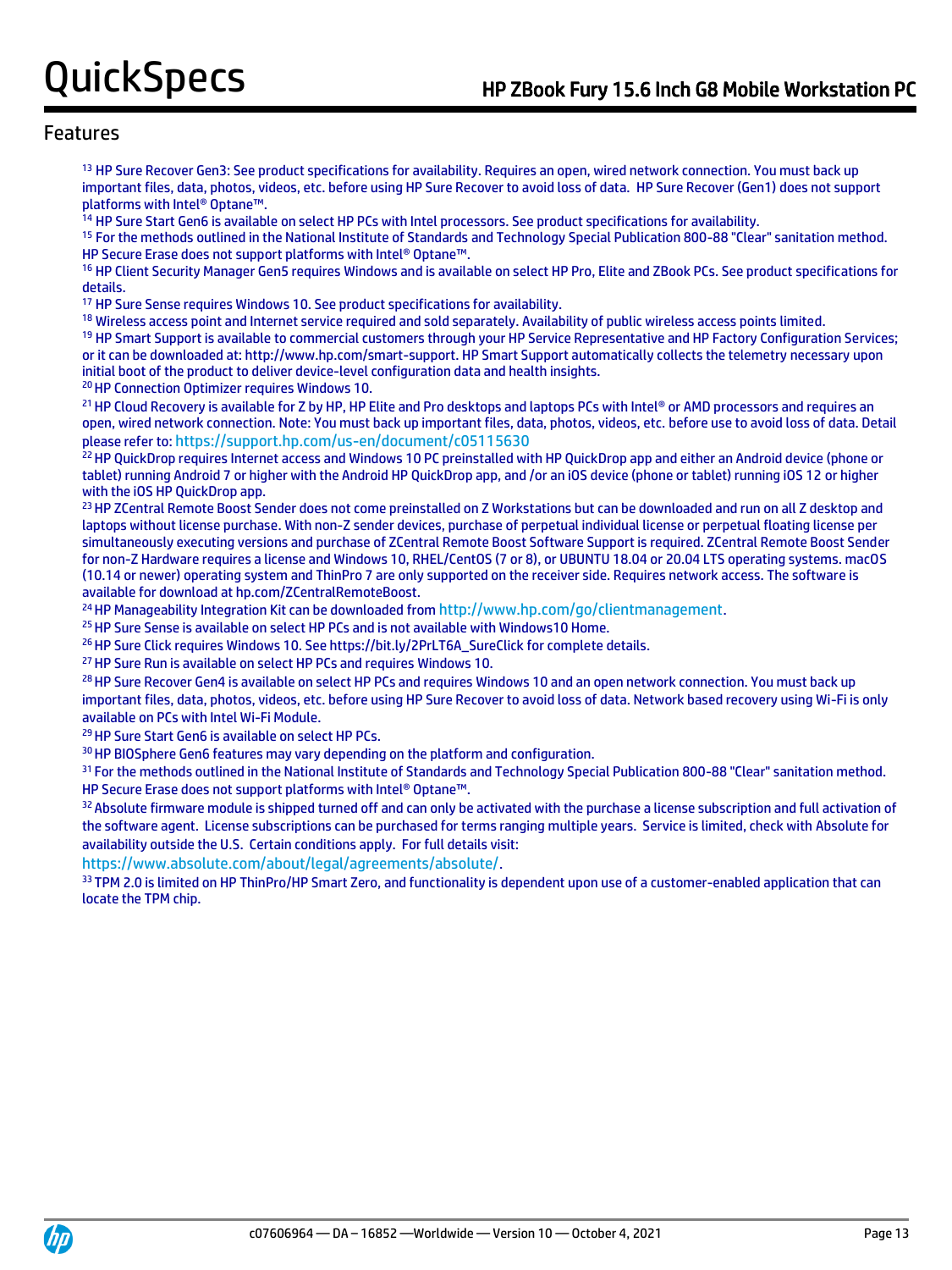## POWER

### Power Supply

120 W Slim Smart external AC power adapter 150 W Slim Smart external AC power adapter 200 W UltraSlim Smart external AC power adapter

### Primary Battery

HP Long Life 8-cell, 94 Wh Li-ion polymer<sup>2,4</sup> Note: batteries are customer replaceable.

### Battery life<sup>1</sup>

MM18: Up to 10 hours and 18 minutes

120 W power adapter is configurable with Intel UMA graphics 150 W power adapter is configurable with NVIDIA® T1200 and RTX A2000 configurations 200 W power adapter is configurable with NVIDIA RTX A3000<sup>3</sup> or higher and AMD configurations

#### Power to System

Up to 100 W via USB-C<sup>®</sup> (up to 75 W on non HP machines) Separate AC power needed for HP ZBooks that require more than 100 W power delivered via USB-C® alt mode.

<sup>1</sup>Battery life will vary depending on the product model, configuration, loaded applications, features, use, wireless functionality and power management settings. The maximum capacity of the battery will naturally decrease with time and usage. See MobileMark18 battery benchmark https://bapco.com/products/mobilemark-2018/ for additional details. <sup>2</sup>Batteries have a default one year limited warranty except for Long Life batteries which will have same 1-year or 3-year limited warranty as the platform. Refer to http://www.hp.com/support/batterywarranty/ for additional battery information.

<sup>3</sup>The HP custom vapor chamber (Z VaporForce) is only available on configurations with NVIDIA® RTX™ A3000 graphics and greater or AMD Radeon graphics

<sup>4</sup>Actual battery Watt-hours (Wh) will vary from design capacity. Battery capacity will naturally decrease with shelf life, time, usage, environment, temperature, system configuration, loaded apps, features, power management settings and other factors.

## ENVIRONMENTAL

ENERGY STAR® certified and EPEAT® registered where applicable.<sup>1</sup>

Low halogen<sup>2</sup>

<sup>1</sup> Based on US EPEAT® registration according to IEEE 1680.1-2018 EPEAT®. Status varies by country. Visit www.epeat.net for more information.

<sup>2</sup> External power supplies, power cords, cables and peripherals are not low halogen. Service parts obtained after purchase may not be low halogen.

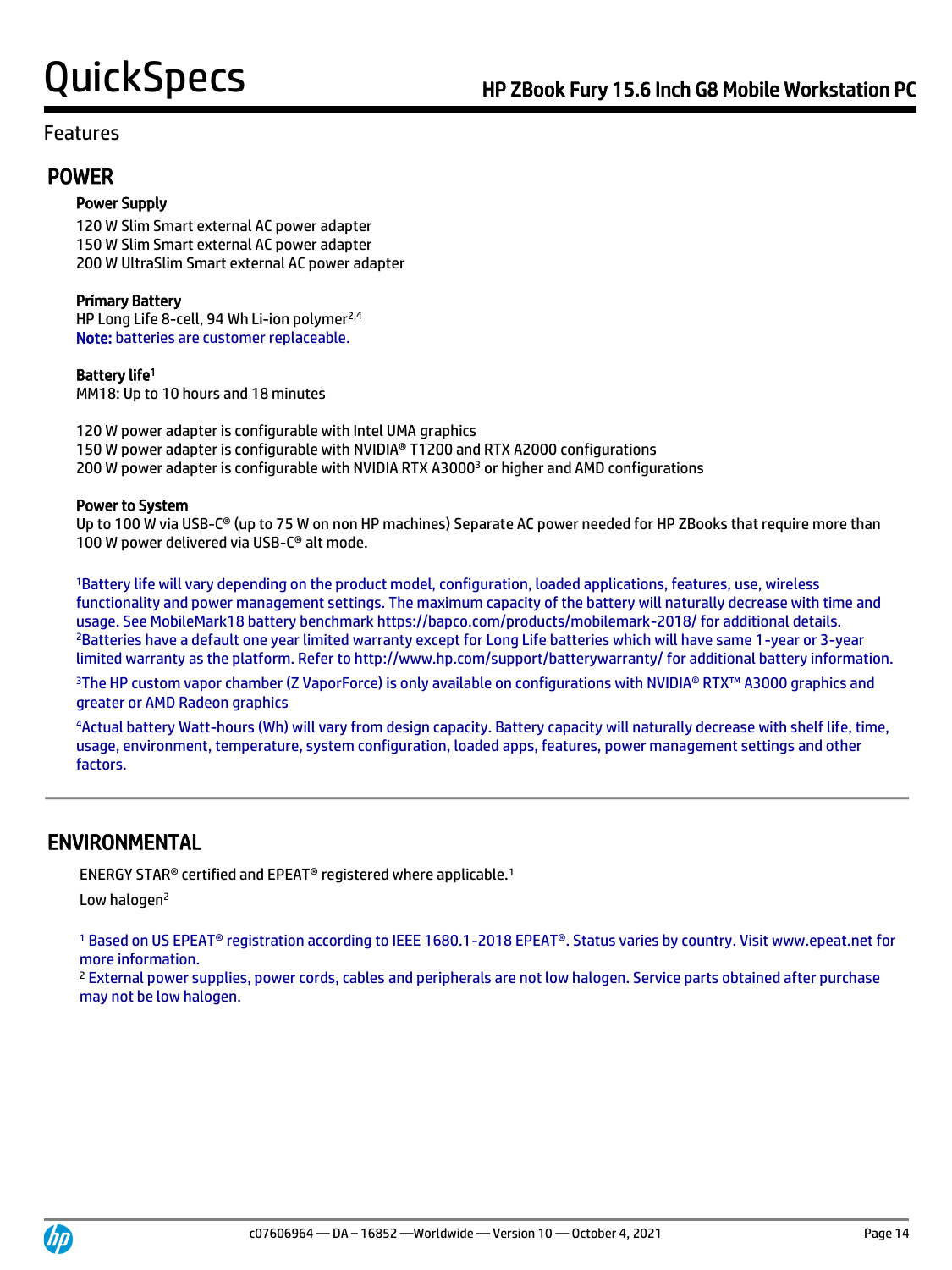## WEIGHTS & DIMENSIONS

### Dimensions (w x d x h)

36.1 x 24.25 x 2.595 cm 14.21 x 9.55 x 1.0222 in

#### Max. hinge open angle on: 180°

### **Weights**

Starting at 2.35kg (5.18 lb) Weight varies by configuration and components.

A deck: Anodized Aluminum + plastic antenna cover + magnesium inner structure B deck: ; Plastic bezel + Touch has Corning® Gorilla ® Glass 5 (option) C deck: Anodized Aluminum + magnesium inner structure D deck: Magnesium Die Cast E door: Magnesium Die Cast Metal Alloy Hinges

### Note:

- $A = Top$ B = Panel Area C = Keyboard/Touchpad surface
- D = Bottom

## PORTS/SLOTS

### Left side<sup>6</sup>

1 RJ-45

- 1 SuperSpeed USB Type-A 5Gbps signaling rate (charging) [USB 3.1 Gen 1 Type A charging]
- 1 SuperSpeed USB Type-A 5Gbps signaling rate [USB 3.1 Gen 1 Type A]
- 1 headphone/microphone combo
- 1 smart card reader

### Right side<sup>6</sup>

1 power connector

2 USB Type-C® (Thunderbolt™ 48, pass through support DisplayPort™ 1.42, USB 4, with BC 1.2)

1 Mini DisplayPort™ 1.4 with Discrete Graphics<sup>2</sup>

1 HDMI 2.0b or HDMI 2.1 (depends on graphics selection)<sup>1,3,4,5,7</sup>

1 SD 7.0 Media Card Reader<sup>9</sup>

<sup>1</sup> HDMI port-cable not included.

<sup>2</sup> Mini DisplayPort™ 1.4 with discrete, 1.2 with UMA.

3 HDMI 2.0b with NVIDIA T1200 and UMA (NVIDIA RTX™ A5000, RTX A4000, RTX A3000, RTX A2000, AMD Radeon Pro W6600M support HDMI 2.1 with FRL)

<sup>4</sup>When both USB Type-C® are in use, HDMI cannot be detected

<sup>5</sup>When one USB Type-C® is in use, HDMI can be detected if USB Type-C® in use is assigned to different channel

<sup>6</sup>When product is under heavy power loading, performance may be reduced to prevent battery drain. Disconnecting USB devices will restore system performance

<sup>7</sup>HDMI 2.1 not supported with T1200/UMA GPU

<sup>8</sup> SuperSpeed USB 20Gbps is not available with Thunderbolt™ 4.

<sup>9</sup>SD4.0 cards will run at SD3 speed for any SD 7.0 host. This is the SD 7.0 standard.

## SERVICE AND SUPPORT

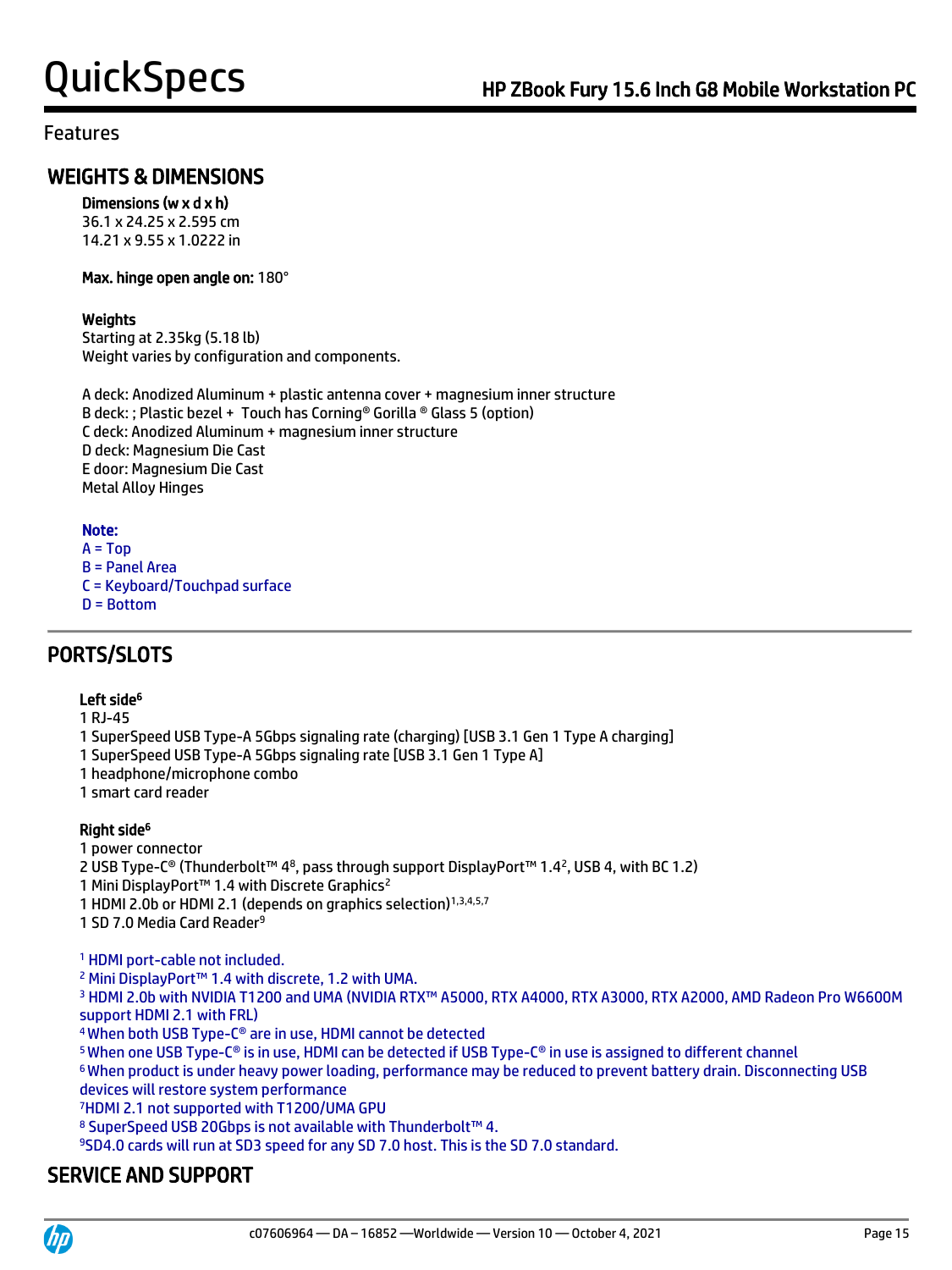HP Services offers 3-year and 1-year limited warranties and 90 day software limited warranty options depending on country. Batteries have a default one year limited warranty except for Long Life batteries which will have same 1-year or 3-year limited warranty as the platform. Refer to http://www.hp.com/support/batterywarranty/ for additional battery information. On-site service and extended coverage is also available. HP Care Pack Services are optional extended service contracts that go beyond the standard limited warranties. To choose the right level of service for your HP product, use the HP Care Pack Services Lookup Tool at: http://www.hp.com/go/cpc.

<sup>1</sup>Sold separately or as an optional feature. Service levels and response times for HP Care Packs may vary depending on your geographic location. Service starts on date of hardware purchase. Restrictions and limitations apply. HP services are governed by the applicable HP terms and conditions of service provided or indicated to Customer at the time of purchase. Customer may have additional statutory rights according to applicable local laws, and such rights are not in any way affected by the HP terms and conditions of service or the HP Limited Warranty provided with your HP Product. Consult your local HP Customer Support Center for details.

## CERTIFICATION AND COMPLIANCE

 Energy Efficiency Compliance ENERGY STAR® certified Energy Efficiency Compliance EPEAT<sup>®</sup> GOLD

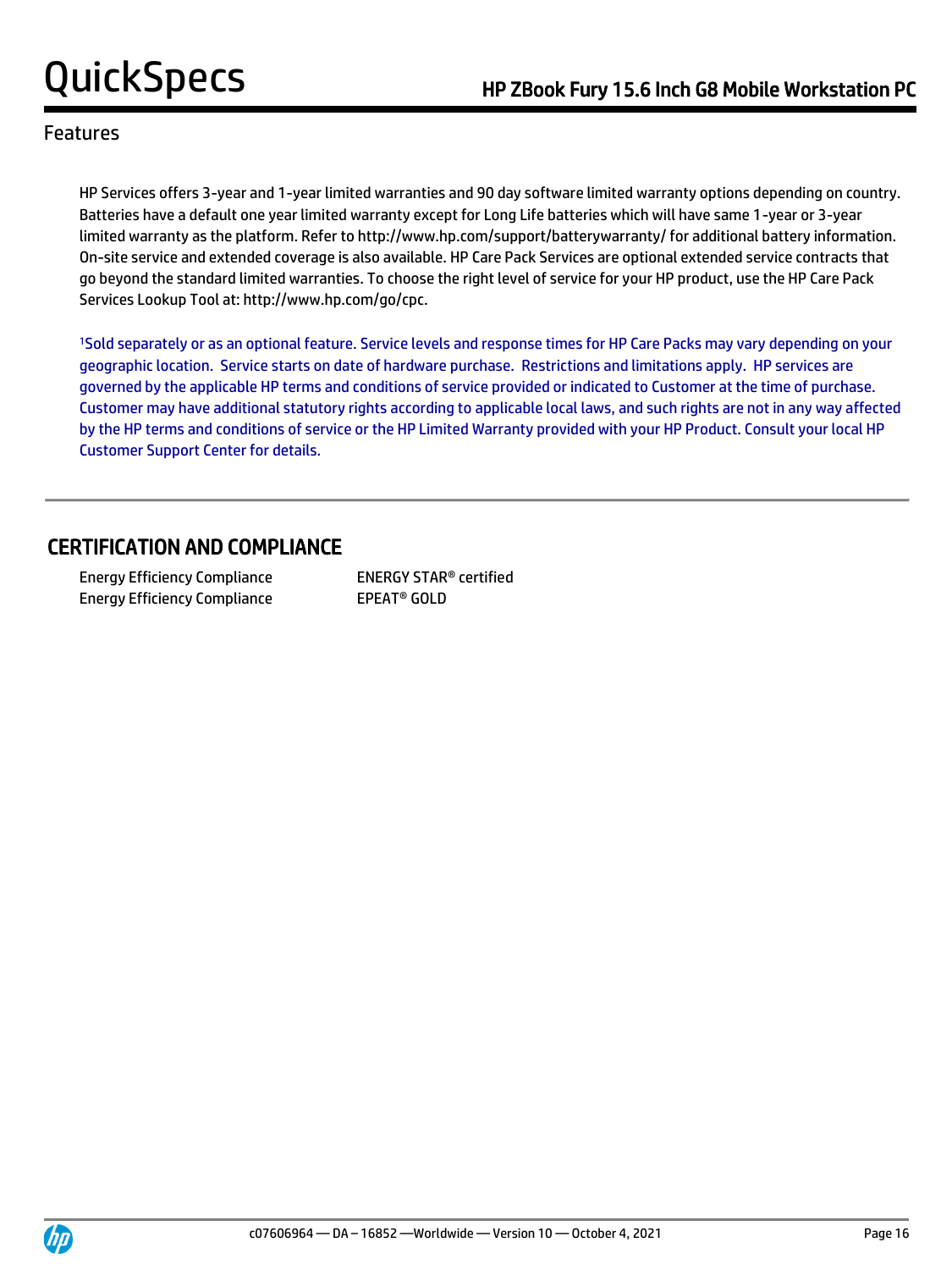## Technical Specifications – System Unit

## SYSTEM UNIT

| <b>Stand-Alone Power</b><br><b>Requirements (AC Power)</b> | <b>Nominal Operating</b><br>Voltage        | 19.5V                                                      |                                         |  |
|------------------------------------------------------------|--------------------------------------------|------------------------------------------------------------|-----------------------------------------|--|
|                                                            | <b>Average Operating</b><br>Power(idle)    | System in idle mode + max<br>panel brightness              | <b>Adapter Safety test</b><br>condition |  |
|                                                            | <b>Discrete Graphics</b>                   | 80W                                                        |                                         |  |
|                                                            | <b>Max Operating Power</b>                 | <200W                                                      |                                         |  |
| <b>Temperature</b>                                         | <b>Operating</b>                           | 32° to 95° F (0° to 35° C) (Not Writing Optical)           |                                         |  |
|                                                            | Non-operating                              | -4° to 140° F (-20° to 60° C) (writing optical)            |                                         |  |
| <b>Relative Humidity</b>                                   | <b>Operating</b>                           | 10% to 90%, non-condensing                                 |                                         |  |
|                                                            | Non-operating                              | 5% to 95%, 101.6° F (38.7° C) maximum wet bulb temperature |                                         |  |
| <b>Shock</b>                                               | <b>Operating</b>                           | 40 G, 2 ms, half-sine                                      |                                         |  |
|                                                            | Non-operating                              | 200 G, 2 ms, half-sine                                     |                                         |  |
| <b>Random Vibration</b>                                    | <b>Operating</b>                           | $0.75$ grms                                                |                                         |  |
|                                                            | Non-operating                              | 1.50 grms                                                  |                                         |  |
| <b>Maximum Altitude</b>                                    | <b>Operating</b>                           | -50 to 10,000 ft. (-15.24 to 3,048 m)                      |                                         |  |
| (unpressurized)                                            | Non-operating                              | -50 to 15,000 ft. (-15.24 to 12,192 m)                     |                                         |  |
| <b>Planned Industry</b>                                    | <b>UL</b>                                  | Yes                                                        |                                         |  |
| <b>Standard</b><br><b>Certifications</b>                   | <b>CSA</b>                                 | Yes                                                        |                                         |  |
|                                                            | <b>FCC Compliance</b>                      | Yes                                                        |                                         |  |
|                                                            | <b>ENERGY STAR®</b>                        | Yes                                                        |                                         |  |
|                                                            | <b>EPEAT®</b>                              | Yes                                                        |                                         |  |
|                                                            | <b>ICES</b>                                | Yes                                                        |                                         |  |
|                                                            | <b>Australia / NZ A-Tick</b><br>Compliance | Yes                                                        |                                         |  |
|                                                            | <b>CCC</b>                                 | Yes                                                        |                                         |  |
|                                                            | <b>Japan VCCI Compliance</b>               | Yes                                                        |                                         |  |
|                                                            | <b>KCC</b>                                 | Yes                                                        |                                         |  |
|                                                            | <b>BSMI</b>                                | Yes                                                        |                                         |  |
|                                                            | <b>CE Marking Compliance</b>               | Yes                                                        |                                         |  |
|                                                            | MIL STD 810H                               | Yes                                                        |                                         |  |
|                                                            | <b>BNCI or BELUS</b>                       | Yes                                                        |                                         |  |
|                                                            | <b>GOST</b>                                | Yes                                                        |                                         |  |
|                                                            | Saudi Arabian                              |                                                            |                                         |  |
|                                                            | Compliance (ICCP)                          | Yes                                                        |                                         |  |
|                                                            | <b>UKRSERTCOMPUTER</b>                     | Yes                                                        |                                         |  |

<sup>1</sup>Configurations of the HP ZBook Fury 15.6 inch G8 that are ENERGY STAR® qualified are identified as HP ZBook Fury 15.6 inch G8 ENERGY STAR on HP websites and o[n http://www.energystar.gov.](http://www.energystar.gov/)

<sup>2</sup> EPEAT® registered where applicable. EPEAT registration varies by country. See http://www.epeat.net for registration status by country. Search keyword generator on HP's 3rd party option store for solar generator accessories at www.hp.com/go/options.

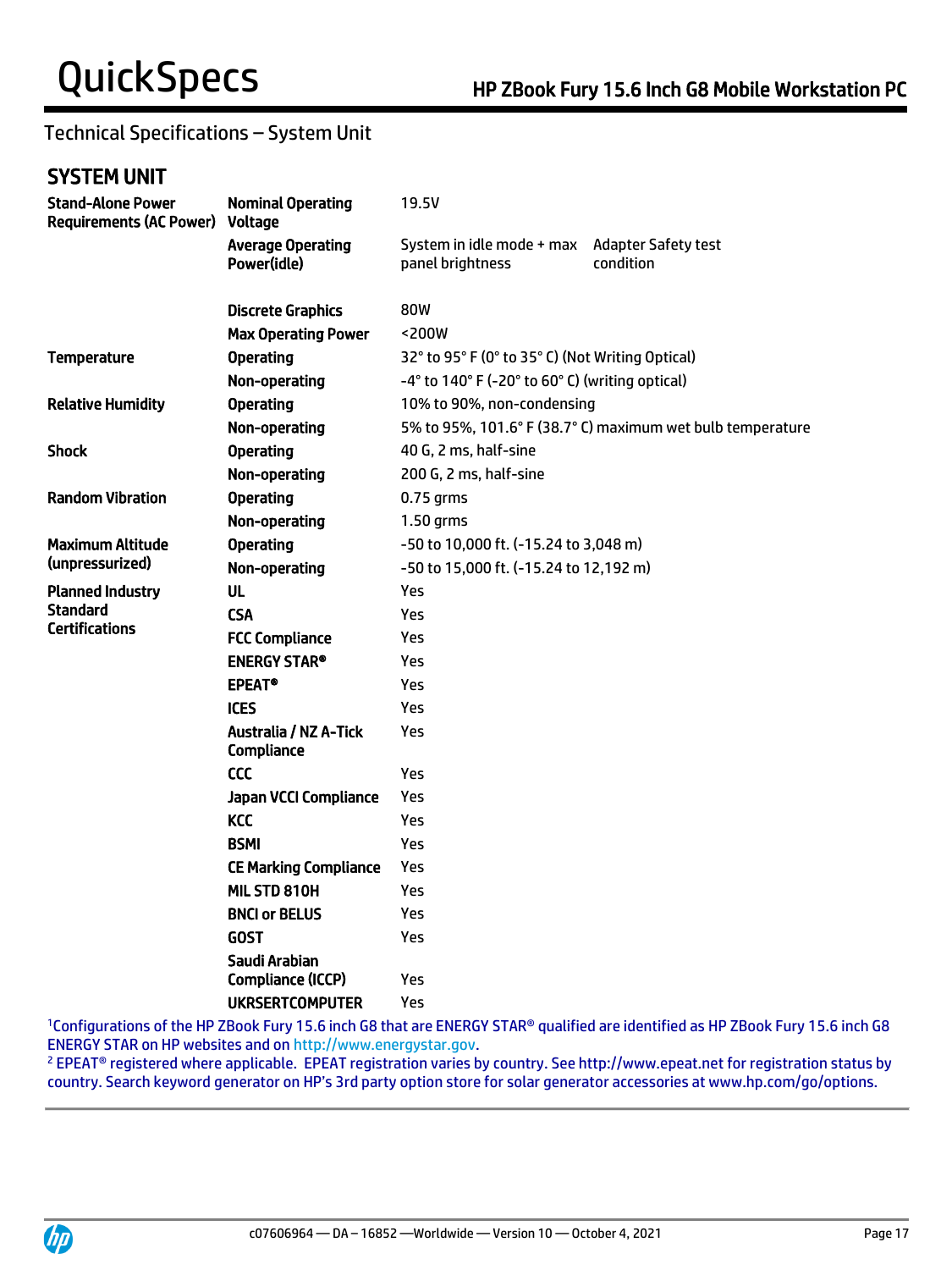## Technical Specifications – Displays

## **DISPLAYS**

| <b>Outline Dimensions (W x H)</b> | 350.96 x 216.65 mm (max)                     |                   |
|-----------------------------------|----------------------------------------------|-------------------|
| <b>Active Area</b>                | 344.16 x 193.59 mm (typ.)                    |                   |
| Weight                            | 370 g (max)                                  |                   |
| <b>Diagonal Size</b>              | 15.6 inch                                    |                   |
| <b>Thickness</b>                  | $3.2$ mm (max)                               |                   |
| <b>Interface</b>                  | eDP 1.2                                      |                   |
| <b>Panel Technology</b>           | <b>IPS</b>                                   |                   |
| <b>Surface Treatment</b>          | Anti-Glare                                   |                   |
| <b>Touch Enabled</b>              | No                                           |                   |
| <b>Refresh Rate</b>               | 60 Hz                                        |                   |
| <b>Brightness</b>                 | 250 nits                                     |                   |
| <b>Pixel Resolution</b>           | <b>Format</b>                                | 1920 x 1080 (FHD) |
|                                   | Configuration                                | RGB               |
| <b>Backlight</b>                  | <b>LED</b>                                   |                   |
| <b>PPI</b>                        | 166                                          |                   |
| <b>Color Gamut Coverage</b>       | <b>45% NTSC</b>                              |                   |
| <b>Color Depth</b>                | $6 \text{ bits } + \text{ Hi } \textsf{FRC}$ |                   |
| <b>Viewing Angle</b>              | UWVA 85/85/85/85                             |                   |
|                                   | sensor 250 nits 45% NTSC                     |                   |

All specifications represent the typical specifications provided by HP's component manufacturers; actual performance may vary either higher or lower.

15.6" diagonal FHD IPS eDP1.3 + PSR anti-glare WLED-backlit and ambient light sensor 400 nits 72% NTSC (1920 x 1080)

| <b>Outline Dimensions (W x H)</b> | 350.96 x 216.75 mm (max)  |                   |  |
|-----------------------------------|---------------------------|-------------------|--|
| Active Area                       | 344.16 x 193.59 mm (typ.) |                   |  |
| Weight                            | 370 g (max)               |                   |  |
| <b>Diagonal Size</b>              | 15.6 inch                 |                   |  |
| <b>Thickness</b>                  | $3.2 \text{ mm}$ (max)    |                   |  |
| <b>Interface</b>                  | eDP 1.3 + PSR             |                   |  |
| <b>Panel Technology</b>           | <b>IPS</b>                |                   |  |
| <b>Surface Treatment</b>          | Anti-Glare                |                   |  |
| <b>Touch Enabled</b>              | No                        |                   |  |
| <b>Refresh Rate</b>               | 60 Hz                     |                   |  |
| <b>Brightness</b>                 | 400 nits                  |                   |  |
| <b>Pixel Resolution</b>           | <b>Format</b>             | 1920 x 1080 (FHD) |  |
|                                   | Configuration             | RGB               |  |
| <b>Backlight</b>                  | LED                       |                   |  |
| PPI                               | 142                       |                   |  |
| <b>Color Gamut Coverage</b>       | <b>72% NTSC</b>           |                   |  |
| <b>Color Depth</b>                | 6 bits + Hi FRC           |                   |  |
| <b>Viewing Angle</b>              | UWVA 85/85/85/85          |                   |  |

All specifications represent the typical specifications provided by HP's component manufacturers; actual performance may vary either higher or lower.

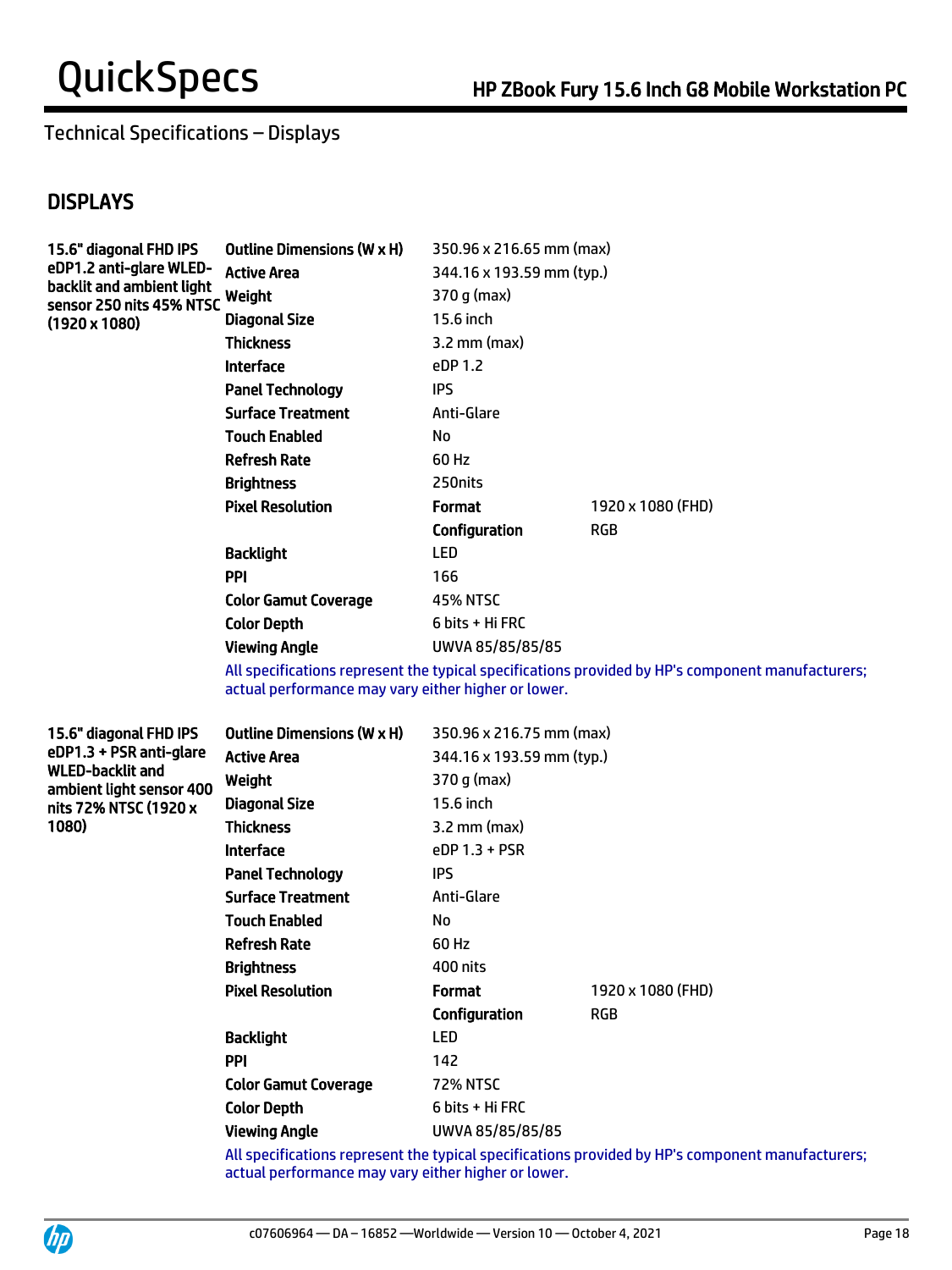## Technical Specifications – Displays

| <b>Next Gen HP SureView</b>                     | <b>Outline Dimensions (W x H)</b> | 349.52 x 205.39 (mm) max                                                                                                                                                                                                       |                                                                                                                                                                                                                                |  |
|-------------------------------------------------|-----------------------------------|--------------------------------------------------------------------------------------------------------------------------------------------------------------------------------------------------------------------------------|--------------------------------------------------------------------------------------------------------------------------------------------------------------------------------------------------------------------------------|--|
| Reflect 15.6" diagonal                          | <b>Active Area</b>                | 344.16 x 193.59 typ.                                                                                                                                                                                                           |                                                                                                                                                                                                                                |  |
| FHD IPS eDP1.3 + PSR<br>anti-glare WLED-backlit | Weight                            | 370g max.                                                                                                                                                                                                                      |                                                                                                                                                                                                                                |  |
| and ambient light sensor                        | Diagonal Size                     | 15.6 inch                                                                                                                                                                                                                      |                                                                                                                                                                                                                                |  |
| <b>1000 nits 72% NTSC</b>                       | Thickness                         | $2.6$ mm / 4.5mm max. (PCB)                                                                                                                                                                                                    |                                                                                                                                                                                                                                |  |
| $(1920 \times 1080)$                            | <b>Interface</b>                  | eDP                                                                                                                                                                                                                            |                                                                                                                                                                                                                                |  |
|                                                 | <b>Panel Technology</b>           | <b>IPS</b>                                                                                                                                                                                                                     |                                                                                                                                                                                                                                |  |
|                                                 | <b>Surface Treatment</b>          | Anti-Glare                                                                                                                                                                                                                     |                                                                                                                                                                                                                                |  |
|                                                 | <b>Touch Enabled</b>              | No                                                                                                                                                                                                                             |                                                                                                                                                                                                                                |  |
|                                                 | <b>Contrast Ratio</b>             | 1500:1 (typ.)                                                                                                                                                                                                                  |                                                                                                                                                                                                                                |  |
|                                                 | <b>Refresh Rate</b>               | 60Hz                                                                                                                                                                                                                           |                                                                                                                                                                                                                                |  |
|                                                 | <b>Brightness</b>                 | 1000 nits                                                                                                                                                                                                                      |                                                                                                                                                                                                                                |  |
|                                                 | <b>Pixel Resolution</b>           | <b>Pitch</b>                                                                                                                                                                                                                   | 1920 x 1080 (FHD)                                                                                                                                                                                                              |  |
|                                                 |                                   | <b>Format</b>                                                                                                                                                                                                                  | <b>RGB</b>                                                                                                                                                                                                                     |  |
|                                                 | <b>Backlight</b>                  | <b>LED</b>                                                                                                                                                                                                                     |                                                                                                                                                                                                                                |  |
|                                                 | <b>PPI</b>                        | 141                                                                                                                                                                                                                            |                                                                                                                                                                                                                                |  |
|                                                 | <b>Color Gamut Coverage</b>       | <b>72% NTSC</b>                                                                                                                                                                                                                |                                                                                                                                                                                                                                |  |
|                                                 | <b>Color Depth</b>                | 8 bits                                                                                                                                                                                                                         |                                                                                                                                                                                                                                |  |
|                                                 | <b>Viewing Angle</b>              | UWVA 85/85/85/85                                                                                                                                                                                                               |                                                                                                                                                                                                                                |  |
|                                                 |                                   | the second control of the second control of the second control of the second control of the second control of the second control of the second control of the second control of the second control of the second control of th | the state of the state of the state of the state of the state of the state of the state of the state of the state of the state of the state of the state of the state of the state of the state of the state of the state of t |  |

All specifications represent the typical specifications provided by HP's component manufacturers; actual performance may vary either higher or lower.

Next Gen HP Dream Color Outline Dimensions (W x H) 350.22 x 216.27 mm (max) display 15.6" diagonal UHD IPS 120Hz eDP1.4 + PSR2 anti-glare BV LEDbacklit and ambient light sensor 600 nits 100% DCI-P3 (3840 x 2160)

| Active Area             | 344.22 x 193.62 (mm) |                   |
|-------------------------|----------------------|-------------------|
| Weight                  | 300g max.            |                   |
| Diagonal Size           | 15.6 inch            |                   |
| Thickness               | $2.6$ (mm) max       |                   |
| Interface               | $eDP 1.4 + PSR2$     |                   |
| Panel Technology        | <b>IPS</b>           |                   |
| Surface Treatment       | Anti-Glare           |                   |
| Touch Enabled           | No                   |                   |
| Contrast Ratio          | 1200:1 (typ.)        |                   |
| Refresh Rate            | 120Hz                |                   |
| Brightness              | 600 nits             |                   |
| <b>Pixel Resolution</b> | Pitch                | 3840 x 2160 (UHD) |
|                         | <b>Format</b>        | <b>RGB</b>        |
| Backlight               | <b>LED</b>           |                   |
| PPI                     | 282                  |                   |
| Color Gamut Coverage    | 100% DCI-P3          |                   |
| Delta E                 | $2$                  |                   |
| <b>Color Depth</b>      | 8 bits               |                   |
| Viewing Angle           | UWVA 85/85/85/85     |                   |

All specifications represent the typical specifications provided by HP's component manufacturers; actual performance may vary either higher or lower.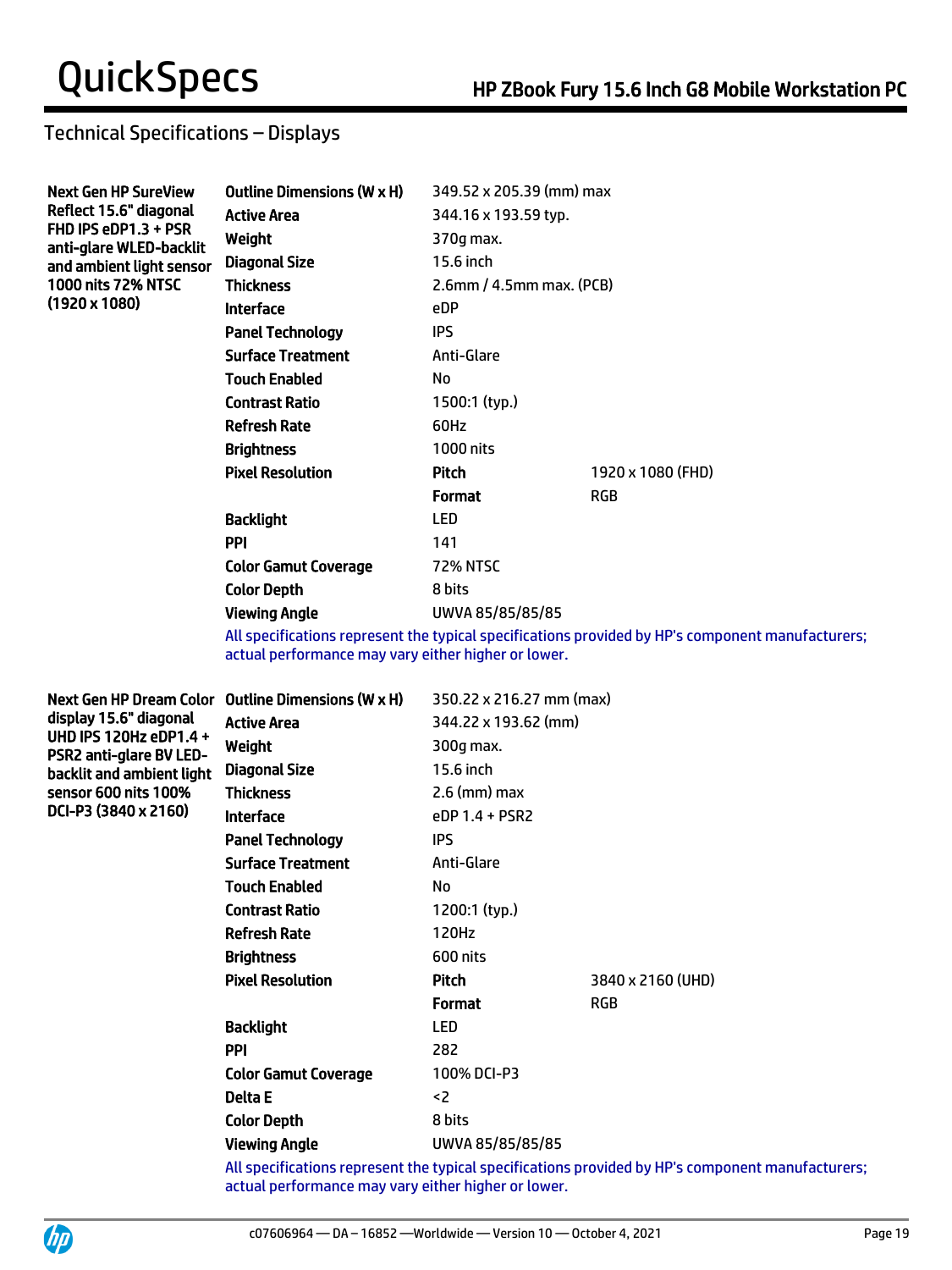## Technical Specifications – Displays

| 15.6" diagonal UHD (3840 Outline Dimensions (W x H) |                          |                          |
|-----------------------------------------------------|--------------------------|--------------------------|
| <b>Active Area</b>                                  | 344.22 x 193.62 (mm)     |                          |
| Weight                                              | 300g max.                |                          |
| Diagonal Size                                       | 15.6 inch                |                          |
| <b>Thickness</b>                                    | $2.6 \, \text{(mm)}$ max |                          |
| <b>Interface</b>                                    | eDP 1.4 + PSR2           |                          |
| <b>Panel Technology</b>                             | <b>IPS</b>               |                          |
| <b>Surface Treatment</b>                            | Anti-Glare               |                          |
| <b>Touch Enabled</b>                                | Yes                      |                          |
| <b>Contrast Ratio</b>                               | 1200:1 (typ.)            |                          |
| <b>Refresh Rate</b>                                 | 120Hz                    |                          |
| <b>Brightness</b>                                   | 600 nits                 |                          |
| <b>Pixel Resolution</b>                             | Pitch                    | 3840 x 2160 (UHD)        |
|                                                     | <b>Format</b>            | <b>RGB</b>               |
| <b>Backlight</b>                                    | <b>LED</b>               |                          |
| <b>PPI</b>                                          | 282                      |                          |
| <b>Color Gamut Coverage</b>                         | 100% DCI-P3              |                          |
| Delta E                                             | $2$                      |                          |
| <b>Color Depth</b>                                  | 8 bits                   |                          |
| <b>Viewing Angle</b>                                | UWVA 85/85/85/85         |                          |
|                                                     |                          | 350.22 x 216.27 mm (max) |

All specifications represent the typical specifications provided by HP's component manufacturers; actual performance may vary either higher or lower.

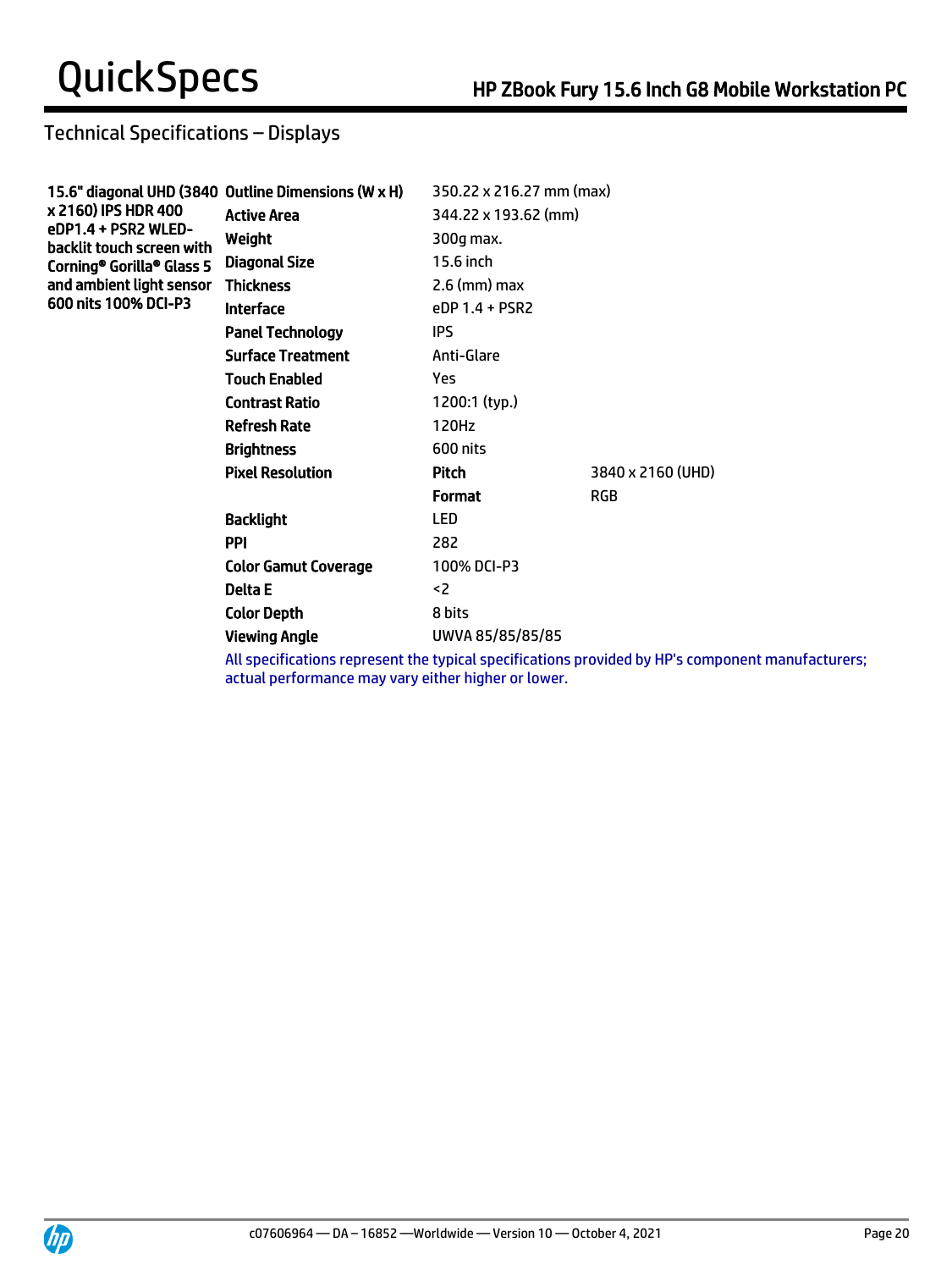## STORAGE AND DRIVES

UP

| 256GB PCIe NVMe TLC M.2 Form Factor         |                              | M.2 2280                                                                   |                                                                                                                                                       |  |
|---------------------------------------------|------------------------------|----------------------------------------------------------------------------|-------------------------------------------------------------------------------------------------------------------------------------------------------|--|
| <b>2280 Solid State Drive</b>               | <b>Drive Weight</b>          | $0.02$ lb $(10 g)$                                                         |                                                                                                                                                       |  |
|                                             | Capacity                     | 256GB                                                                      |                                                                                                                                                       |  |
|                                             | <b>NAND Type</b>             | <b>TLC</b>                                                                 |                                                                                                                                                       |  |
|                                             | <b>Height</b>                | 2.3 mm Max                                                                 |                                                                                                                                                       |  |
|                                             | Width                        | $0.87$ in (22 mm)                                                          |                                                                                                                                                       |  |
|                                             | <b>Interface</b>             | PCIe® Gen3 x4 NVMe™                                                        |                                                                                                                                                       |  |
|                                             | Performance                  | <b>Maximum Sequential Read</b>                                             | <b>Maximum Sequential Write</b>                                                                                                                       |  |
|                                             |                              | 2580 MB/s $\sim$ 2600 MB/s                                                 | 1000 MB/s $\sim$ 1100 MB/s                                                                                                                            |  |
|                                             | <b>Logical Blocks</b>        | 500,118,192                                                                |                                                                                                                                                       |  |
|                                             | <b>Operating Temperature</b> | 32° to 158°F (0° to 70°C) [ambient temp]                                   |                                                                                                                                                       |  |
|                                             | <b>Features</b>              | ATA Security, TRIM; L1.2                                                   |                                                                                                                                                       |  |
|                                             |                              | system recovery software.<br>Slot $1 - 4$ supports up to PCIe Gen 3 speeds | For storage drives, $GB = 1$ billion bytes. TB = 1 trillion bytes. Actual<br>formatted capacity is less. Up to 35 GB (for Windows 10) is reserved for |  |
| 256GB PCIe NVMe TLC M.2 Form Factor         |                              | M.2 2280                                                                   |                                                                                                                                                       |  |
| 2280 SED Opal 2 Solid<br><b>State Drive</b> | <b>Drive Weight</b>          | $0.02$ lb $(10 g)$                                                         |                                                                                                                                                       |  |
|                                             | Capacity                     | 256GB                                                                      |                                                                                                                                                       |  |
|                                             | <b>NAND Type</b>             | <b>TLC</b>                                                                 |                                                                                                                                                       |  |
|                                             | <b>Height</b>                | 2.3 mm Max                                                                 |                                                                                                                                                       |  |
|                                             | Width                        | $0.87$ in (22 mm)                                                          |                                                                                                                                                       |  |
|                                             | <b>Interface</b>             | PCIe® Gen3 x4 NVMe™                                                        |                                                                                                                                                       |  |
|                                             | Performance                  | <b>Maximum Sequential Read</b>                                             | <b>Maximum Sequential Write</b>                                                                                                                       |  |
|                                             |                              | 2580 MB/s $\sim$ 2600 MB/s                                                 | 1000 MB/s $\sim$ 1100 MB/s                                                                                                                            |  |
|                                             | <b>Logical Blocks</b>        | 500,118,192                                                                |                                                                                                                                                       |  |
|                                             | <b>Operating Temperature</b> | 32° to 158°F (0° to 70°C) [ambient temp]                                   |                                                                                                                                                       |  |
|                                             | <b>Features</b>              | ATA Security (Option); TCG Opal 2.0; TRIM; L1.2                            |                                                                                                                                                       |  |
|                                             |                              | system recovery software.<br>Slot $1 - 4$ supports up to PCIe Gen 3 speeds | For storage drives, $GB = 1$ billion bytes. TB = 1 trillion bytes. Actual<br>formatted capacity is less. Up to 35 GB (for Windows 10) is reserved for |  |
| 512GB PCIe NVMe TLC M.2 Form Factor         |                              | M.2 2280                                                                   |                                                                                                                                                       |  |
| 2280 Solid State Drive                      | <b>Drive Weight</b>          | $0.02$ lb $(10q)$                                                          |                                                                                                                                                       |  |
|                                             | Capacity                     | 512GB                                                                      |                                                                                                                                                       |  |
|                                             | <b>NAND Type</b>             | <b>TLC</b>                                                                 |                                                                                                                                                       |  |
|                                             | <b>Height</b>                | 2.3 mm Max                                                                 |                                                                                                                                                       |  |
|                                             | Width                        | 0.87 in (22 mm)                                                            |                                                                                                                                                       |  |
|                                             | <b>Interface</b>             | PCIe® Gen3 x4 NVMe™                                                        |                                                                                                                                                       |  |
|                                             | Performance                  | <b>Maximum Sequential Read</b>                                             | <b>Maximum Sequential Write</b>                                                                                                                       |  |
|                                             |                              | 3400 MB/s                                                                  | 2956 MB/s                                                                                                                                             |  |
|                                             | <b>Logical Blocks</b>        | 1,000,215,216                                                              |                                                                                                                                                       |  |
|                                             | <b>Operating Temperature</b> | 32° to 158°F (0° to 70°C) [ambient temp]                                   |                                                                                                                                                       |  |
|                                             | <b>Features</b>              | ATA Security, TRIM; L1.2                                                   |                                                                                                                                                       |  |

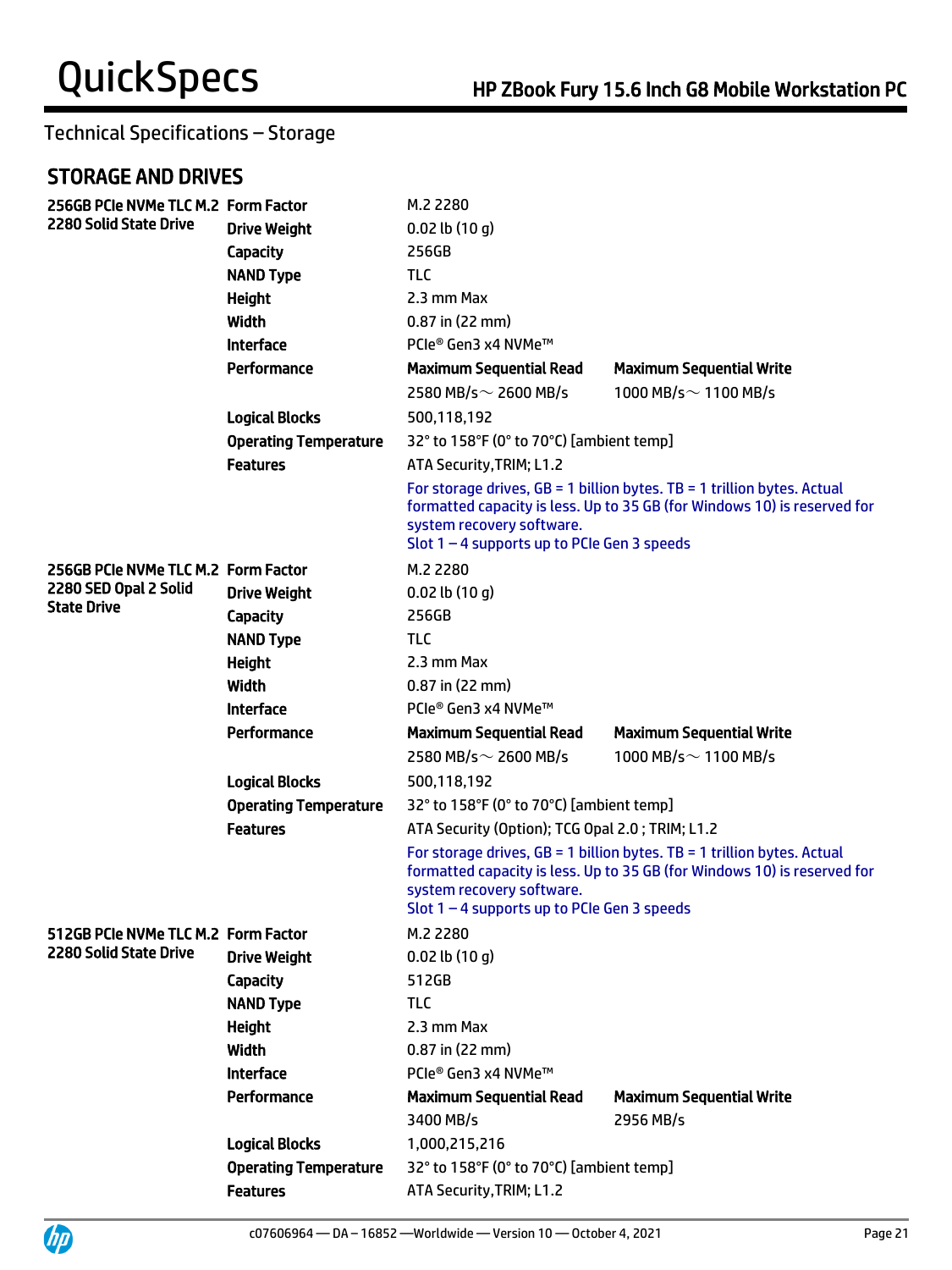|                                     |                                | system recovery software.<br>Slot $1 - 4$ supports up to PCIe Gen 3 speeds | For storage drives, $GB = 1$ billion bytes. TB = 1 trillion bytes. Actual<br>formatted capacity is less. Up to 35 GB (for Windows 10) is reserved for |  |
|-------------------------------------|--------------------------------|----------------------------------------------------------------------------|-------------------------------------------------------------------------------------------------------------------------------------------------------|--|
| 512TB PCIe NVMe TLC M.2 Form Factor |                                | M.2 2280                                                                   |                                                                                                                                                       |  |
| 2280 SED Opal 2 Solid               | <b>Drive Weight</b>            | $0.02$ lb $(10 g)$                                                         |                                                                                                                                                       |  |
| <b>State Drive</b>                  | Capacity                       | 512GB                                                                      |                                                                                                                                                       |  |
|                                     | <b>NAND Type</b>               | <b>TLC</b>                                                                 |                                                                                                                                                       |  |
|                                     | Height                         | 2.3 mm Max                                                                 |                                                                                                                                                       |  |
|                                     | Width                          | $0.87$ in (22 mm)                                                          |                                                                                                                                                       |  |
|                                     | <b>Interface</b>               | PCIe® Gen3 x4 NVMe™                                                        |                                                                                                                                                       |  |
|                                     | Performance                    | <b>Maximum Sequential Read</b>                                             | <b>Maximum Sequential Write</b>                                                                                                                       |  |
|                                     |                                | 3400 MB/s                                                                  | 2500 MB/s                                                                                                                                             |  |
|                                     | <b>Logical Blocks</b>          | 1,000,215,216                                                              |                                                                                                                                                       |  |
|                                     | <b>Operating Temperature</b>   | 32° to 158°F (0° to 70°C) [ambient temp]                                   |                                                                                                                                                       |  |
|                                     | <b>Features</b>                | ATA Security (Option); TCG Opal 2.0; TRIM; L1.2                            |                                                                                                                                                       |  |
|                                     |                                | system recovery software.<br>Slot $1 - 4$ supports up to PCIe Gen 3 speeds | For storage drives, $GB = 1$ billion bytes. TB = 1 trillion bytes. Actual<br>formatted capacity is less. Up to 35 GB (for Windows 10) is reserved for |  |
| 1TB PCIe NVMe TLC M.2               | <b>Form Factor</b>             | M.2 2280                                                                   |                                                                                                                                                       |  |
| 2280 Solid State Drive              | <b>Drive Weight</b>            | $0.02$ lb $(10 g)$                                                         |                                                                                                                                                       |  |
|                                     | Capacity                       | 1TB                                                                        |                                                                                                                                                       |  |
|                                     | <b>NAND Type</b>               | <b>TLC</b>                                                                 |                                                                                                                                                       |  |
|                                     | Height                         | 2.3 mm Max                                                                 |                                                                                                                                                       |  |
|                                     | Width                          | $0.87$ in (22 mm)                                                          |                                                                                                                                                       |  |
|                                     | <b>Interface</b>               | PCIe® Gen3 x4 NVMe™                                                        |                                                                                                                                                       |  |
|                                     | Performance                    | <b>Maximum Sequential Read</b>                                             | <b>Maximum Sequential Write</b>                                                                                                                       |  |
|                                     |                                | 3480 MB/s                                                                  | 2800 MB/s                                                                                                                                             |  |
|                                     | <b>Logical Blocks</b>          | 2,000,409,264                                                              |                                                                                                                                                       |  |
|                                     | <b>Operating Temperature</b>   | 32° to 158°F (0° to 70°C) [ambient temp]                                   |                                                                                                                                                       |  |
|                                     | <b>Features</b>                | ATA Security, TRIM; L1.2                                                   |                                                                                                                                                       |  |
|                                     | Available in RAID 1 config Yes |                                                                            |                                                                                                                                                       |  |
|                                     |                                | system recovery software.<br>Slot $1 - 4$ supports up to PCIe Gen 3 speeds | For storage drives, $GB = 1$ billion bytes. TB = 1 trillion bytes. Actual<br>formatted capacity is less. Up to 35 GB (for Windows 10) is reserved for |  |
| 2TB PCIe NVMe TLC M.2               | <b>Form Factor</b>             | M.2 2280                                                                   |                                                                                                                                                       |  |
| <b>2280 Solid State Drive</b>       | <b>Drive Weight</b>            | $0.02$ lb $(10 g)$                                                         |                                                                                                                                                       |  |
|                                     | <b>Capacity</b>                | 2TB                                                                        |                                                                                                                                                       |  |
|                                     | <b>NAND Type</b>               | <b>TLC</b>                                                                 |                                                                                                                                                       |  |
|                                     | <b>Height</b>                  | 2.3 mm Max                                                                 |                                                                                                                                                       |  |
|                                     | Width                          | $0.87$ in (22 mm)                                                          |                                                                                                                                                       |  |
|                                     | <b>Interface</b>               | PCIe® Gen3 x4 NVMe™                                                        |                                                                                                                                                       |  |
|                                     | Performance                    | <b>Maximum Sequential Read</b>                                             | <b>Maximum Sequential Write</b>                                                                                                                       |  |
|                                     |                                | 3180 MB/s                                                                  | 2920 MB/s                                                                                                                                             |  |

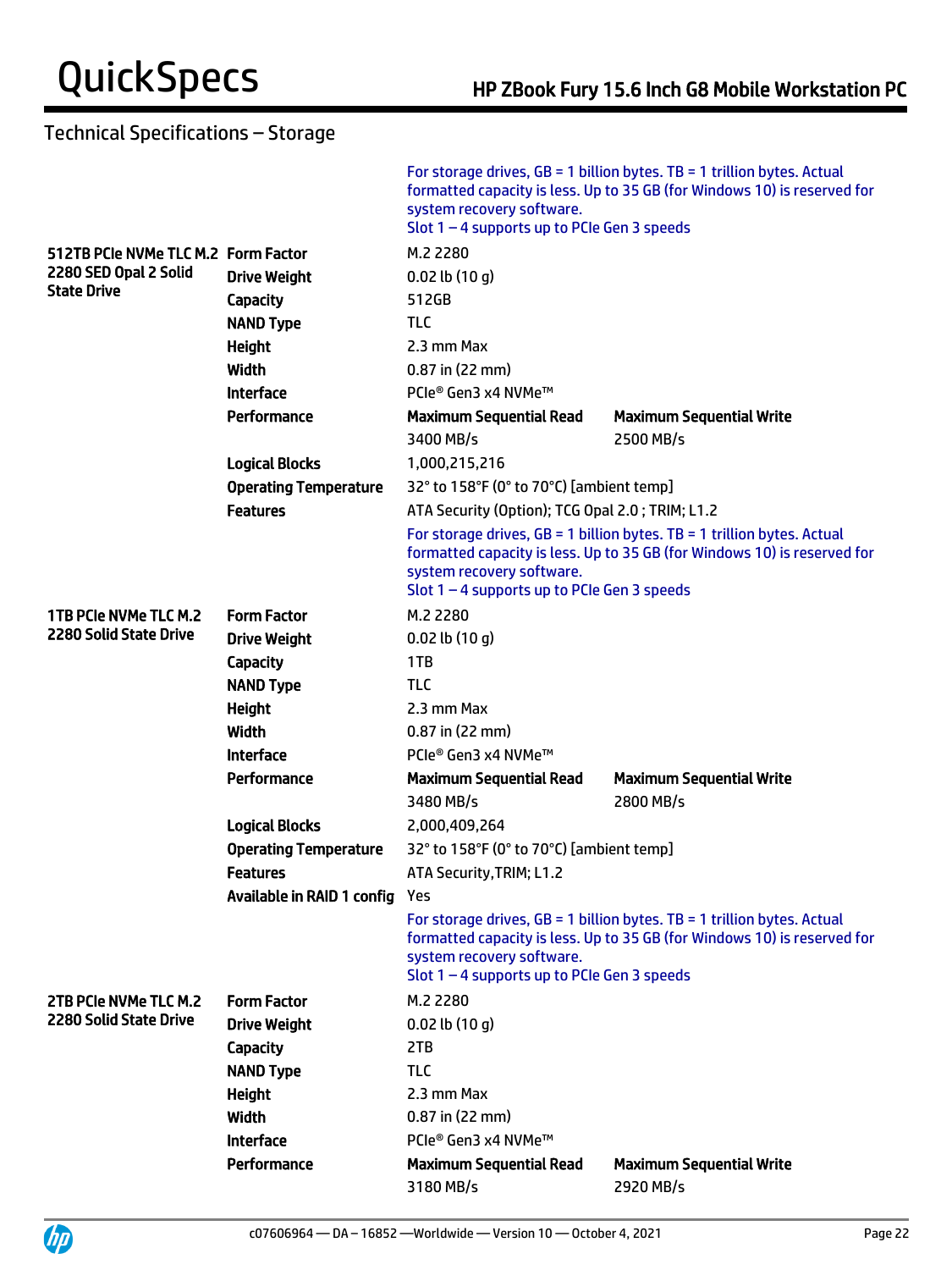|                                     | <b>Logical Blocks</b>        | 3,907,029,168                                                              |                                                                                                                                                                     |  |
|-------------------------------------|------------------------------|----------------------------------------------------------------------------|---------------------------------------------------------------------------------------------------------------------------------------------------------------------|--|
|                                     | <b>Operating Temperature</b> | 32° to 158°F (0° to 70°C) [ambient temp]                                   |                                                                                                                                                                     |  |
|                                     | <b>Features</b>              | ATA Security, TRIM; L1.2                                                   |                                                                                                                                                                     |  |
|                                     | Available in RAID 1 config   | Yes                                                                        |                                                                                                                                                                     |  |
|                                     |                              | system recovery software.<br>Slot $1 - 4$ supports up to PCIe Gen 3 speeds | For storage drives, $GB = 1$ billion bytes. TB = 1 trillion bytes. Actual<br>formatted capacity is less. Up to 35 GB (for Windows 10) is reserved for               |  |
| 500GB SATA 2.5" HDD                 | <b>Form Factor</b>           | 2.5"                                                                       |                                                                                                                                                                     |  |
|                                     | <b>Drive Weight</b>          | $0.21$ lbs (95 g)                                                          |                                                                                                                                                                     |  |
|                                     | <b>Capacity</b>              | 500GB                                                                      |                                                                                                                                                                     |  |
|                                     | <b>Height</b>                | $0.28$ in $(7 \text{ mm})$                                                 |                                                                                                                                                                     |  |
|                                     | Width                        | 2.75 in (69.85 mm)                                                         |                                                                                                                                                                     |  |
|                                     | <b>Interface</b>             | ATA-8, SATA 3.0                                                            |                                                                                                                                                                     |  |
|                                     | Performance                  | <b>Maximum Sequential Read</b>                                             | <b>Maximum Sequential Write</b>                                                                                                                                     |  |
|                                     |                              | 120MB/s                                                                    | 120MB/s                                                                                                                                                             |  |
|                                     | <b>Logical Blocks</b>        | 976,773,168                                                                |                                                                                                                                                                     |  |
|                                     | <b>Operating Temperature</b> | 32° to 140° F (0° to 60° C) [case temp]                                    |                                                                                                                                                                     |  |
|                                     | <b>Features</b>              | ATA Security; S.M.A.R.T., NCQ, Ultra DMA, DIPM, HIPM                       |                                                                                                                                                                     |  |
|                                     |                              | system recovery software.                                                  | <b>Notes:</b> For storage drives, $GB = 1$ billion bytes. TB = 1 trillion bytes. Actual<br>formatted capacity is less. Up to 35 GB (for Windows 10) is reserved for |  |
| 500GB SATA 2.5" SED HDD Form Factor |                              | 2.5"                                                                       |                                                                                                                                                                     |  |
| - FIPS-140-2                        | <b>Drive Weight</b>          | $0.21$ lbs (95 g)                                                          |                                                                                                                                                                     |  |
|                                     | <b>Capacity</b>              | 500GB                                                                      |                                                                                                                                                                     |  |
|                                     | <b>Height</b>                | $0.28$ in $(7 \text{ mm})$                                                 |                                                                                                                                                                     |  |
|                                     | Width                        | 2.75 in (69.85 mm)                                                         |                                                                                                                                                                     |  |
|                                     | <b>Interface</b>             | ATA-8, SATA 3.0                                                            |                                                                                                                                                                     |  |
|                                     | Performance                  | <b>Maximum Sequential Read</b>                                             | <b>Maximum Sequential Write</b>                                                                                                                                     |  |
|                                     |                              | 120MB/s                                                                    | 120MB/s                                                                                                                                                             |  |
|                                     | <b>Logical Blocks</b>        | 976,773,168                                                                |                                                                                                                                                                     |  |
|                                     | <b>Operating Temperature</b> | 32° to 140° F (0° to 60° C) [case temp]                                    |                                                                                                                                                                     |  |
|                                     | <b>Features</b>              | ATA Security; S.M.A.R.T., NCQ, Ultra DMA, DIPM, HIPM                       |                                                                                                                                                                     |  |
|                                     |                              | system recovery software.                                                  | Notes: For storage drives, GB = 1 billion bytes. TB = 1 trillion bytes. Actual<br>formatted capacity is less. Up to 35 GB (for Windows 10) is reserved for          |  |
| 1TB SATA 2.5" HDD                   | <b>Form Factor</b>           | 2.5"                                                                       |                                                                                                                                                                     |  |
|                                     | <b>Drive Weight</b>          | $0.21$ lbs (95 g)                                                          |                                                                                                                                                                     |  |
|                                     | <b>Capacity</b>              | 1TB                                                                        |                                                                                                                                                                     |  |
|                                     | <b>Height</b>                | $0.28$ in $(7 \text{ mm})$                                                 |                                                                                                                                                                     |  |
|                                     | <b>Width</b>                 | 2.75 in (69.85 mm)                                                         |                                                                                                                                                                     |  |
|                                     | <b>Interface</b>             | ATA-8, SATA 3.0                                                            |                                                                                                                                                                     |  |
|                                     | Performance                  | <b>Maximum Sequential Read</b>                                             | <b>Maximum Sequential Write</b>                                                                                                                                     |  |
|                                     |                              | 120MB/s                                                                    | 120MB/s                                                                                                                                                             |  |
|                                     | <b>Logical Blocks</b>        | 1,953,525,168                                                              |                                                                                                                                                                     |  |

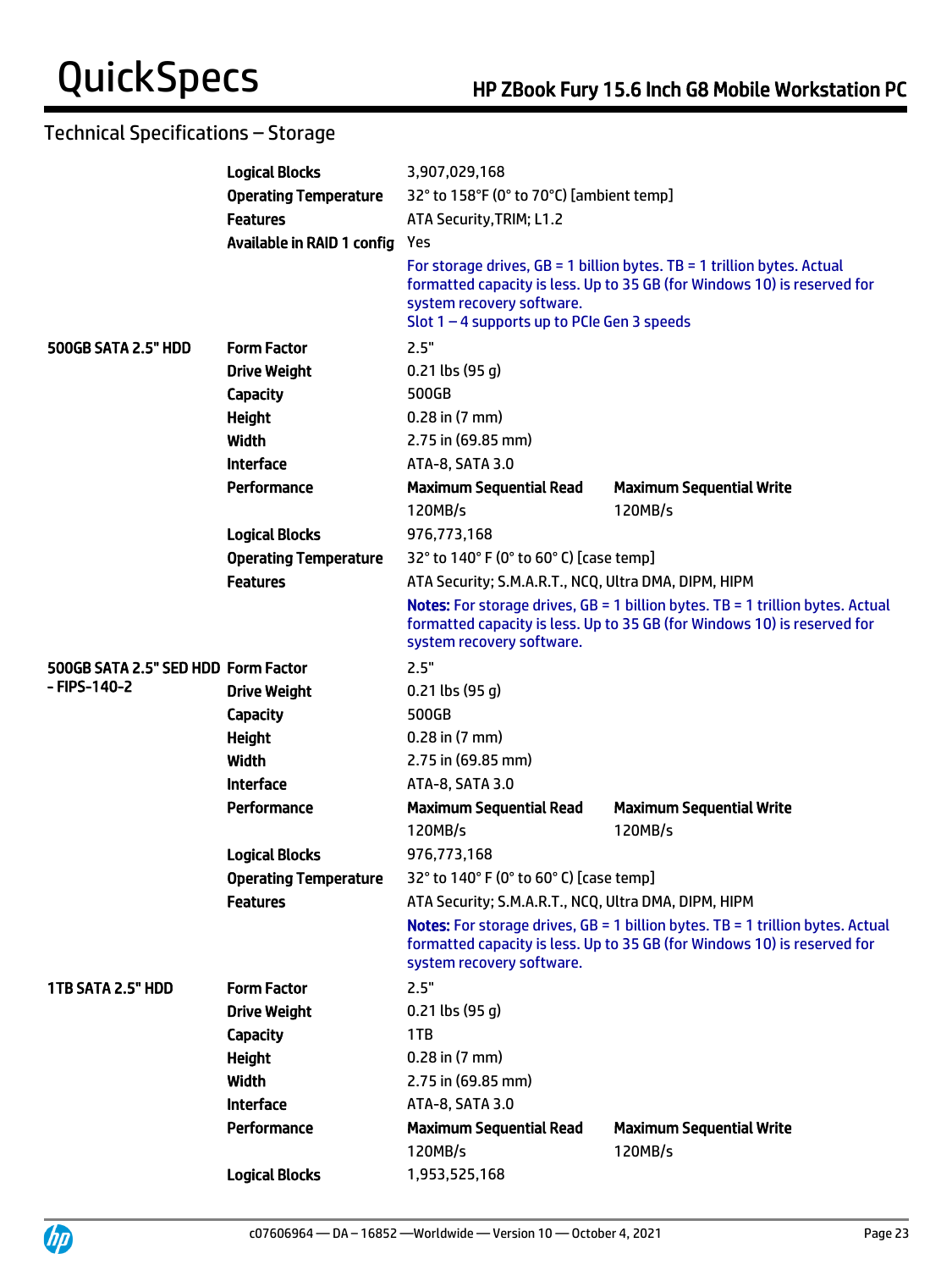|                              | <b>Operating Temperature</b> | 32° to 140° F (0° to 60° C) [case temp]                                                                                                                                                 |                                                                                                                                                                     |  |
|------------------------------|------------------------------|-----------------------------------------------------------------------------------------------------------------------------------------------------------------------------------------|---------------------------------------------------------------------------------------------------------------------------------------------------------------------|--|
|                              | <b>Features</b>              | ATA Security; S.M.A.R.T., NCQ, Ultra DMA, DIPM, HIPM                                                                                                                                    |                                                                                                                                                                     |  |
|                              |                              | Notes: For storage drives, GB = 1 billion bytes. TB = 1 trillion bytes. Actual<br>formatted capacity is less. Up to 35 GB (for Windows 10) is reserved for<br>system recovery software. |                                                                                                                                                                     |  |
| 2TB SATA 2.5" HDD            | <b>Form Factor</b>           | 2.5"                                                                                                                                                                                    |                                                                                                                                                                     |  |
|                              | <b>Drive Weight</b>          | $0.21$ lbs (95 g)                                                                                                                                                                       |                                                                                                                                                                     |  |
|                              | Capacity                     | 2TB                                                                                                                                                                                     |                                                                                                                                                                     |  |
|                              | <b>Height</b>                | $0.28$ in $(7$ mm $)$                                                                                                                                                                   |                                                                                                                                                                     |  |
|                              | Width                        | 2.75 in (69.85 mm)                                                                                                                                                                      |                                                                                                                                                                     |  |
|                              | <b>Interface</b>             | ATA-8, SATA 3.0                                                                                                                                                                         |                                                                                                                                                                     |  |
|                              | Performance                  | <b>Maximum Sequential Read</b><br>100MB/s                                                                                                                                               | <b>Maximum Sequential Write</b><br>100MB/s                                                                                                                          |  |
|                              | <b>Logical Blocks</b>        | 3,907,029,168                                                                                                                                                                           |                                                                                                                                                                     |  |
|                              | <b>Operating Temperature</b> | 32° to 140° F (0° to 60° C) [case temp]                                                                                                                                                 |                                                                                                                                                                     |  |
|                              | <b>Features</b>              | ATA Security; S.M.A.R.T., NCQ, Ultra DMA, DIPM, HIPM                                                                                                                                    |                                                                                                                                                                     |  |
|                              |                              | system recovery software.                                                                                                                                                               | <b>Notes:</b> For storage drives, $GB = 1$ billion bytes. TB = 1 trillion bytes. Actual<br>formatted capacity is less. Up to 35 GB (for Windows 10) is reserved for |  |
| <b>1TB PCIe NVMe TLC M.2</b> | <b>Form Factor</b>           | M.2 2280                                                                                                                                                                                |                                                                                                                                                                     |  |
| 2280 SED Opal 2 Solid        | <b>Drive Weight</b>          | $0.02$ lb $(10 g)$                                                                                                                                                                      |                                                                                                                                                                     |  |
| <b>State Drive</b>           | Capacity                     | 1TB                                                                                                                                                                                     |                                                                                                                                                                     |  |
|                              | <b>NAND Type</b>             | <b>TLC</b>                                                                                                                                                                              |                                                                                                                                                                     |  |
|                              | <b>Height</b>                | $0.09$ in $(2.3$ mm)                                                                                                                                                                    |                                                                                                                                                                     |  |
|                              | <b>Width</b>                 | $0.87$ in (22 mm)                                                                                                                                                                       |                                                                                                                                                                     |  |
|                              | <b>Interface</b>             | PCIe® Gen3 x4 NVMe™                                                                                                                                                                     |                                                                                                                                                                     |  |
|                              | Performance                  | <b>Maximum Sequential Read</b>                                                                                                                                                          | <b>Maximum Sequential Write</b>                                                                                                                                     |  |
|                              |                              | Up to 3500 MB/s                                                                                                                                                                         | Up to 3000 MB/s                                                                                                                                                     |  |
|                              | <b>Logical Blocks</b>        | 2,000,409,264                                                                                                                                                                           |                                                                                                                                                                     |  |
|                              | <b>Operating Temperature</b> | 32° to 158°F (0° to 70°C) [ambient temp]                                                                                                                                                |                                                                                                                                                                     |  |
|                              | <b>Features</b>              | ATA Security (Option); TCG Opal 2.0; TRIM; L1.2;                                                                                                                                        |                                                                                                                                                                     |  |
|                              |                              | system recovery software.                                                                                                                                                               | <b>Notes:</b> For storage drives, $GB = 1$ billion bytes. TB = 1 trillion bytes. Actual<br>formatted capacity is less. Up to 35 GB (for Windows 10) is reserved for |  |
| 2TB PCIe NVMe TLC M.2        | <b>Form Factor</b>           | M.2 2280                                                                                                                                                                                |                                                                                                                                                                     |  |
| 2280 SED Opal 2 Solid        | <b>Drive Weight</b>          | $0.02$ lb $(10q)$                                                                                                                                                                       |                                                                                                                                                                     |  |
| <b>State Drive</b>           | Capacity                     | 2TB                                                                                                                                                                                     |                                                                                                                                                                     |  |
|                              | <b>NAND Type</b>             | <b>TLC</b>                                                                                                                                                                              |                                                                                                                                                                     |  |
|                              | <b>Height</b>                | $0.09$ in $(2.3$ mm)                                                                                                                                                                    |                                                                                                                                                                     |  |
|                              | <b>Width</b>                 | $0.87$ in (22 mm)                                                                                                                                                                       |                                                                                                                                                                     |  |
|                              | <b>Interface</b>             | PCIe® Gen3 x4 NVMe™                                                                                                                                                                     |                                                                                                                                                                     |  |
|                              | Performance                  | <b>Maximum Sequential Read</b>                                                                                                                                                          | <b>Maximum Sequential Write</b>                                                                                                                                     |  |

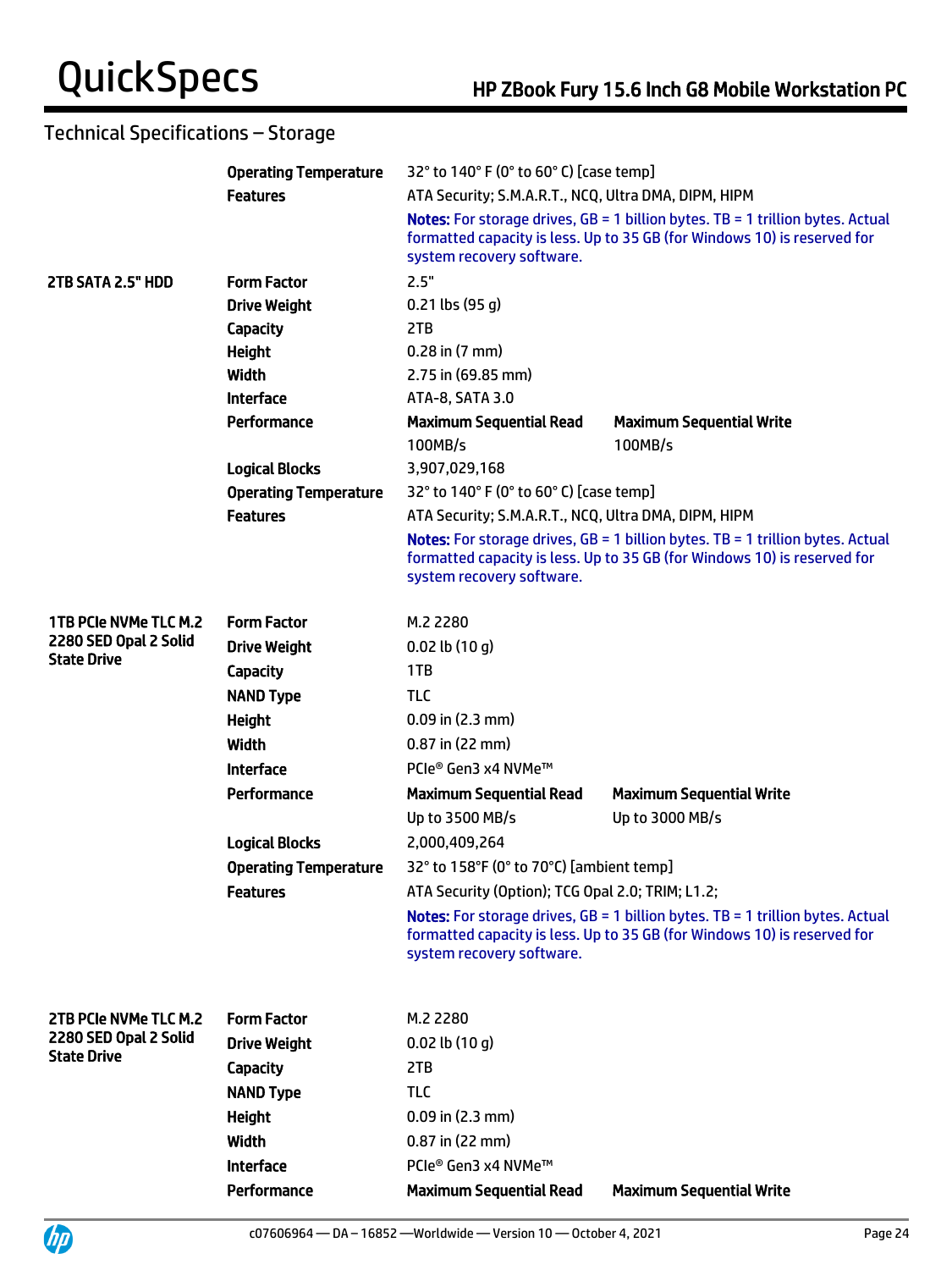|                                     |                              | Up to 3500 MB/s                                    | Up to 3000 MB/s                                                                                                                                                     |  |
|-------------------------------------|------------------------------|----------------------------------------------------|---------------------------------------------------------------------------------------------------------------------------------------------------------------------|--|
|                                     | <b>Logical Blocks</b>        | 4,000,797,360                                      |                                                                                                                                                                     |  |
|                                     | <b>Operating Temperature</b> | 32° to 158°F (0° to 70°C) [ambient temp]           |                                                                                                                                                                     |  |
|                                     | <b>Features</b>              | ATA Security (Option); TCG Opal 2.0; TRIM; L1.2;   |                                                                                                                                                                     |  |
|                                     |                              | system recovery software.                          | <b>Notes:</b> For storage drives, $GB = 1$ billion bytes. TB = 1 trillion bytes. Actual<br>formatted capacity is less. Up to 35 GB (for Windows 10) is reserved for |  |
| SSD 256GB 2280 PCIe-4x4 Form Factor |                              | M.2 2280                                           |                                                                                                                                                                     |  |
| <b>NVMe Three Layer Cell</b>        | <b>Capacity</b>              | 256 GB                                             |                                                                                                                                                                     |  |
|                                     | <b>NAND Type</b>             | <b>TLC</b>                                         |                                                                                                                                                                     |  |
|                                     | <b>Height</b>                | $0.09$ in $(2.3$ mm)                               |                                                                                                                                                                     |  |
|                                     | Width                        | 0.87 in (22 mm)                                    |                                                                                                                                                                     |  |
|                                     | Weight                       | $0.02$ lb (<10 g)                                  |                                                                                                                                                                     |  |
|                                     | <b>Interface</b>             | PCIe® Gen4 x4 NVMe™                                |                                                                                                                                                                     |  |
|                                     | Performance                  | <b>Maximum Sequential Read</b>                     | <b>Maximum Sequential Write</b>                                                                                                                                     |  |
|                                     |                              | Up to 6,400 MB/s                                   | Up to 2,700 MB/s                                                                                                                                                    |  |
|                                     | <b>Logical Blocks</b>        | 500,118,192                                        |                                                                                                                                                                     |  |
|                                     | <b>Operating Temperature</b> | 32° to 158°F (0° to 70°C) [ambient temp]           |                                                                                                                                                                     |  |
|                                     | <b>Features</b>              | Pyrite 2.0; TRIM; L1.2;                            |                                                                                                                                                                     |  |
|                                     |                              | system recovery software.                          | <b>Note:</b> For storage drives, $GB = 1$ billion bytes. TB = 1 trillion bytes. Actual<br>formatted capacity is less. Up to 35 GB (for Windows 10) is reserved for  |  |
| SSD 512GB 2280 PCIe-4x4 Form Factor |                              | M.2 2280                                           |                                                                                                                                                                     |  |
| <b>NVMe Three Layer Cell</b>        | <b>Capacity</b>              | 512 GB                                             |                                                                                                                                                                     |  |
|                                     | <b>NAND Type</b>             | <b>TLC</b>                                         |                                                                                                                                                                     |  |
|                                     | <b>Height</b>                | $0.09$ in $(2.3$ mm)                               |                                                                                                                                                                     |  |
|                                     | <b>Width</b>                 | $0.87$ in (22 mm)                                  |                                                                                                                                                                     |  |
|                                     | Weight                       | 0.02 lb $($ <10 g)                                 |                                                                                                                                                                     |  |
|                                     | <b>Interface</b>             | PCIe® Gen4 x4 NVMe™                                |                                                                                                                                                                     |  |
|                                     | Performance                  | <b>Maximum Sequential Read</b><br>Up to 6,600 MB/s | <b>Maximum Sequential Write</b><br>Up to 5,100 MB/s                                                                                                                 |  |
|                                     | <b>Logical Blocks</b>        | 1,000,215,216                                      |                                                                                                                                                                     |  |
|                                     | <b>Operating Temperature</b> | 32° to 158°F (0° to 70°C) [ambient temp]           |                                                                                                                                                                     |  |
|                                     | <b>Features</b>              | Pyrite 2.0; TRIM; L1.2;                            |                                                                                                                                                                     |  |
|                                     |                              | system recovery software.                          | <b>Note:</b> For storage drives, $GB = 1$ billion bytes. TB = 1 trillion bytes. Actual<br>formatted capacity is less. Up to 35 GB (for Windows 10) is reserved for  |  |
| <b>SSD 1TB 2280 PCIe-4x4</b>        | <b>Form Factor</b>           | M.2 2280                                           |                                                                                                                                                                     |  |
| <b>NVMe Three Layer Cell</b>        | <b>Capacity</b>              | 1TB                                                |                                                                                                                                                                     |  |
|                                     | <b>NAND Type</b>             | <b>TLC</b>                                         |                                                                                                                                                                     |  |
|                                     | <b>Height</b>                | $0.09$ in $(2.3$ mm)                               |                                                                                                                                                                     |  |
|                                     |                              |                                                    |                                                                                                                                                                     |  |

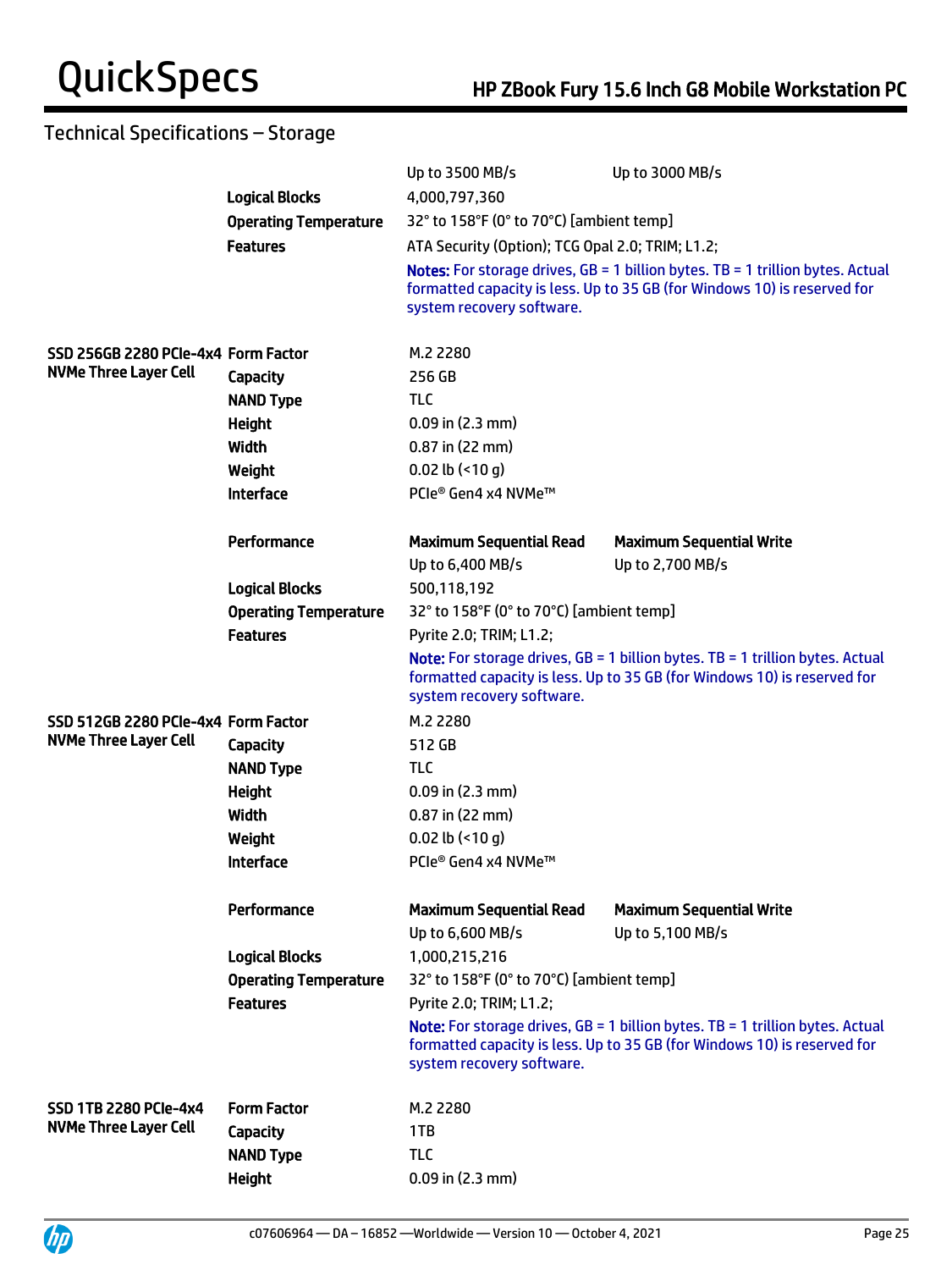UP

|                               | Width                        | $0.87$ in (22 mm)                                |                                                                                                                                                                      |
|-------------------------------|------------------------------|--------------------------------------------------|----------------------------------------------------------------------------------------------------------------------------------------------------------------------|
|                               | Weight                       | 0.02 lb $($ <10 g)                               |                                                                                                                                                                      |
|                               | <b>Interface</b>             | PCIe® Gen4 x4 NVMe™                              |                                                                                                                                                                      |
|                               |                              |                                                  |                                                                                                                                                                      |
|                               | Performance                  | <b>Maximum Sequential Read</b>                   | <b>Maximum Sequential Write</b>                                                                                                                                      |
|                               |                              | Up to 7,100 MB/s                                 | Up to 5,200 MB/s                                                                                                                                                     |
|                               | <b>Logical Blocks</b>        | 2,000,409,264                                    |                                                                                                                                                                      |
|                               | <b>Operating Temperature</b> | 32° to 158°F (0° to 70°C) [ambient temp]         |                                                                                                                                                                      |
|                               | <b>Features</b>              | Pyrite 2.0; TRIM; L1.2;                          |                                                                                                                                                                      |
|                               |                              | system recovery software.                        | <b>Note:</b> For storage drives, $GB = 1$ billion bytes. TB = 1 trillion bytes. Actual<br>formatted capacity is less. Up to 35 GB (for Windows 10) is reserved for   |
| <b>SSD 2TB 2280 PCIe-4x4</b>  | <b>Form Factor</b>           | M.2 2280                                         |                                                                                                                                                                      |
| <b>NVMe Three Layer Cell</b>  | Capacity                     | 2TB                                              |                                                                                                                                                                      |
|                               | <b>NAND Type</b>             | <b>TLC</b>                                       |                                                                                                                                                                      |
|                               | Height                       | $0.09$ in (2.3 mm)                               |                                                                                                                                                                      |
|                               | Width                        | $0.87$ in (22 mm)                                |                                                                                                                                                                      |
|                               | Weight                       | 0.02 lb $($ <10 g)                               |                                                                                                                                                                      |
|                               | <b>Interface</b>             | PCIe® Gen4 x4 NVMe™                              |                                                                                                                                                                      |
|                               |                              |                                                  |                                                                                                                                                                      |
|                               | Performance                  | <b>Maximum Sequential Read</b>                   | <b>Maximum Sequential Write</b>                                                                                                                                      |
|                               |                              | Up to 7,100 MB/s                                 | Up to 5,200 MB/s                                                                                                                                                     |
|                               | <b>Logical Blocks</b>        | 4,000,797,360                                    |                                                                                                                                                                      |
|                               | <b>Operating Temperature</b> | 32° to 158°F (0° to 70°C) [ambient temp]         |                                                                                                                                                                      |
|                               | <b>Features</b>              | Pyrite 2.0; TRIM; L1.2;                          |                                                                                                                                                                      |
|                               |                              | system recovery software.                        | <b>Note:</b> For storage drives, $GB = 1$ billion bytes. $TB = 1$ trillion bytes. Actual<br>formatted capacity is less. Up to 35 GB (for Windows 10) is reserved for |
| 256GB PCIe-4x4 2280           | <b>Form Factor</b>           | M.2 2280                                         |                                                                                                                                                                      |
| <b>NVME Self Encrypted</b>    | <b>Capacity</b>              | 256 GB                                           |                                                                                                                                                                      |
| <b>OPAL2 Three Layer Cell</b> | <b>NAND Type</b>             | TLC                                              |                                                                                                                                                                      |
| <b>Solid State Drive</b>      | <b>Height</b>                | $0.09$ in (2.3 mm)                               |                                                                                                                                                                      |
|                               | Width                        | $0.87$ in (22 mm)                                |                                                                                                                                                                      |
|                               | Weight                       | 0.02 lb $($ <10 g)                               |                                                                                                                                                                      |
|                               | <b>Interface</b>             | PCle® Gen4 x4 NVMe™                              |                                                                                                                                                                      |
|                               |                              |                                                  |                                                                                                                                                                      |
|                               | Performance                  | <b>Maximum Sequential Read</b>                   | <b>Maximum Sequential Write</b>                                                                                                                                      |
|                               |                              | 6,400 MB/s                                       | 2,700 MB/s                                                                                                                                                           |
|                               | <b>Logical Blocks</b>        | 500,118,192                                      |                                                                                                                                                                      |
|                               | <b>Operating Temperature</b> | 32° to 158°F (0° to 70°C) [ambient temp]         |                                                                                                                                                                      |
|                               | <b>Features</b>              | ATA Security (Option); TCG Opal 2.0; TRIM; L1.2; |                                                                                                                                                                      |
|                               |                              | system recovery software.                        | Note: For storage drives, GB = 1 billion bytes. TB = 1 trillion bytes. Actual<br>formatted capacity is less. Up to 35 GB (for Windows 10) is reserved for            |

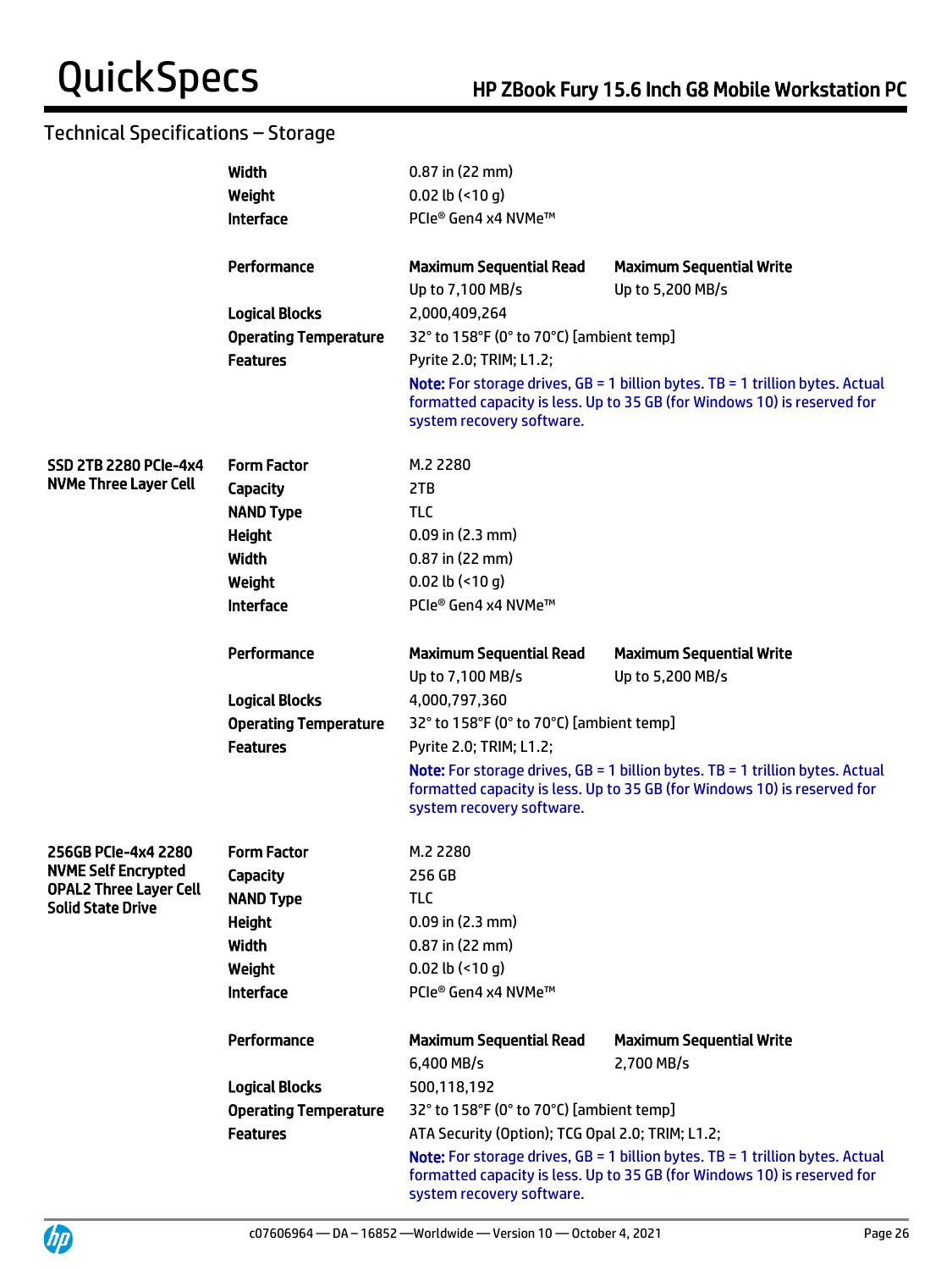| 512GB PCIe-4x4 2280<br><b>NVME Self Encrypted</b>         | <b>Form Factor</b>           | M.2 2280                                                                                                                                                                                        |                                 |  |
|-----------------------------------------------------------|------------------------------|-------------------------------------------------------------------------------------------------------------------------------------------------------------------------------------------------|---------------------------------|--|
|                                                           | Capacity                     | 512 GB                                                                                                                                                                                          |                                 |  |
| <b>OPAL2 Three Layer Cell</b><br><b>Solid State Drive</b> | <b>NAND Type</b>             | TLC.                                                                                                                                                                                            |                                 |  |
|                                                           | Height                       | $0.09$ in $(2.3$ mm)                                                                                                                                                                            |                                 |  |
|                                                           | Width                        | $0.87$ in (22 mm)                                                                                                                                                                               |                                 |  |
|                                                           | Weight                       | $0.02$ lb $($ <10 q)                                                                                                                                                                            |                                 |  |
|                                                           | <b>Interface</b>             | PCle® Gen4 x4 NVMe™                                                                                                                                                                             |                                 |  |
|                                                           | Performance                  | <b>Maximum Sequential Read</b>                                                                                                                                                                  | <b>Maximum Sequential Write</b> |  |
|                                                           |                              | $6.600$ MB/s                                                                                                                                                                                    | 5.100 MB/s                      |  |
|                                                           | <b>Logical Blocks</b>        | 1,000,215,216                                                                                                                                                                                   |                                 |  |
|                                                           | <b>Operating Temperature</b> | 32° to 158°F (0° to 70°C) [ambient temp]                                                                                                                                                        |                                 |  |
|                                                           | <b>Features</b>              | ATA Security (Option); TCG Opal 2.0; TRIM; L1.2;                                                                                                                                                |                                 |  |
|                                                           |                              | <b>Note:</b> For storage drives, $GB = 1$ billion bytes. TB = 1 trillion bytes. Actual<br>formatted capacity is less. Up to 35 GB (for Windows 10) is reserved for<br>system recovery software. |                                 |  |

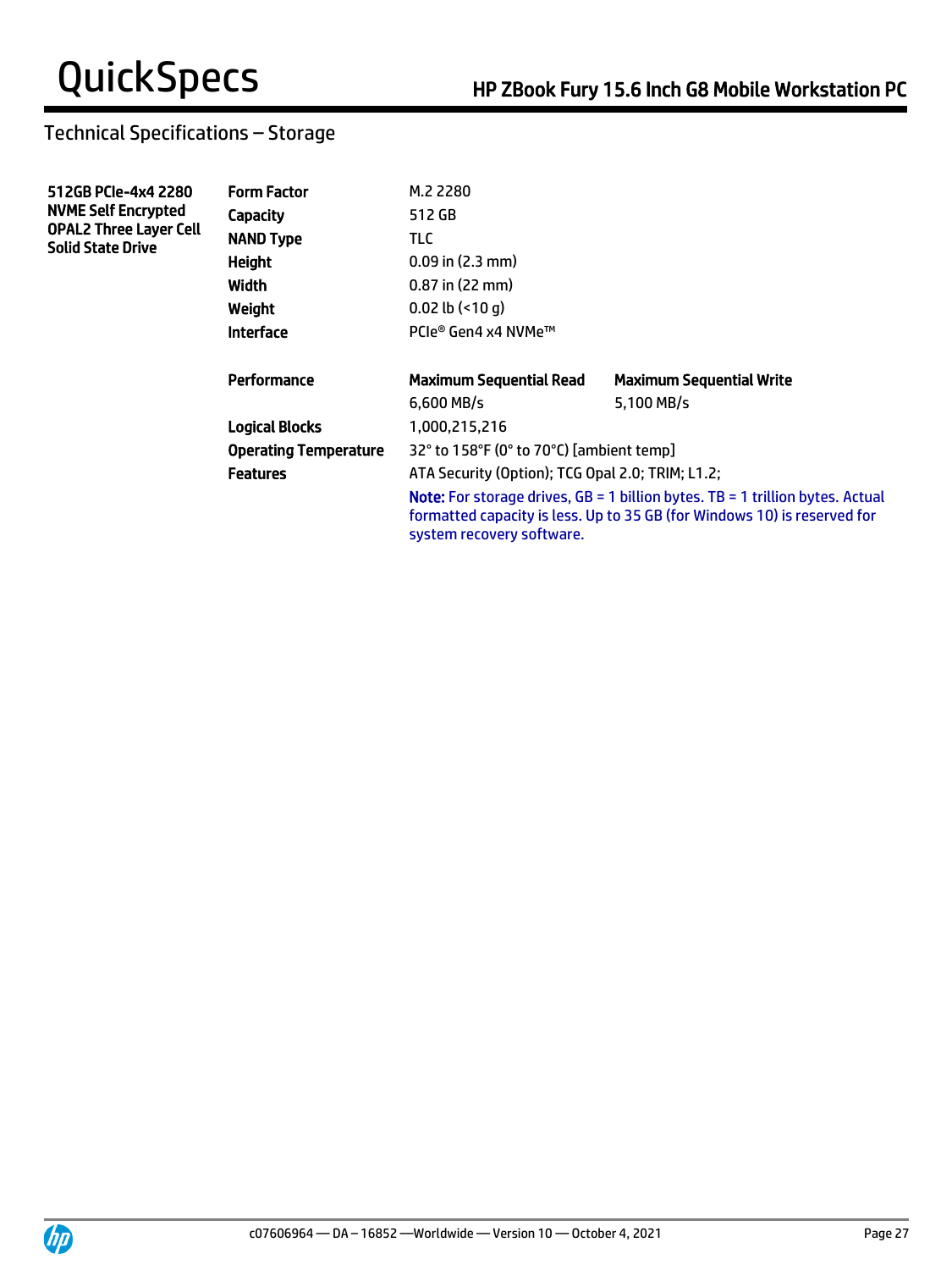## NETWORKING/COMMUNICATION

| Intel i219LM 10/100/1000 Connector<br>Integrated NIC vPro™ |                                     | <b>RJ-45</b>                                                                                                                                                                                                                                                                                                                                                                 |
|------------------------------------------------------------|-------------------------------------|------------------------------------------------------------------------------------------------------------------------------------------------------------------------------------------------------------------------------------------------------------------------------------------------------------------------------------------------------------------------------|
|                                                            | <b>System Interface</b>             | PCI(Intel proprietary) + SMBus                                                                                                                                                                                                                                                                                                                                               |
|                                                            | Data rates supported                | 10 Mbit/s operation (10BASE-T; IEEE 802.3i; IEEE 802.3 clauses 13-14)<br>100 Mbit/s operation (100BASE-TX; IEEE 802.3u; IEEE 802.3 clauses 21-30)<br>1000 Mbit/s operation (1000BASE-T; IEEE 802.3ab; IEEE 8023 clauses 40)<br><b>Auto-Negotiation (Automatic Speed Selection)</b><br>Full Duplex Operation at all Speeds, Half Duplex operation at 10 and 100<br>Mbit/s     |
|                                                            | <b>IEEE Compliance</b>              | IEEE 802.1p QoS (Quality of Service) Support<br>IEEE 802.1q VLAN support<br>IEEE 802.3x Flow Control (IEEE 802.3 clauses 31-32; configurable)<br>IEEE 802.3az EEE (Energy Efficient Ethernet)                                                                                                                                                                                |
|                                                            | Performance                         | TCP/IP/UDP Checksum Offload (configurable)<br>Protocol Offload (ARP & NS)<br>Large send offload and Giant send offload<br>Receiving Side Scaling (Hash Mode Only)<br>Jumbo Frame 9K                                                                                                                                                                                          |
|                                                            | <b>Power consumption</b>            | Cable Disconnection: 25mW<br>100Mbps Full Run: 450mW<br>1000bp Full Run: 1000mW<br>WoL Enable(S3/S4/S5): 50mW<br>WoL Disable(S3/S4/S5): 25mW                                                                                                                                                                                                                                 |
|                                                            | <b>Power</b><br><b>Management</b>   | ACPI compliant - multiple power modes<br>Situation-sensitive features reduce power consumption<br>Advanced link down power saving for reducing link down power<br>consumption                                                                                                                                                                                                |
|                                                            | <b>Management Interface</b>         | Auto MDI/MDIX Crossover cable detection                                                                                                                                                                                                                                                                                                                                      |
|                                                            | <b>IT Manageability</b>             | Wake-on-LAN from modem standby or sleep state (Magic Packet and<br>Microsoft Wake-Up Frame); Wake-on-LAN from off (Magic Packet only)<br>PXE 2.1 Remote Boot<br>Statistics Gathering (SNMP MIB II, Ethernet-like MIB, Ethernet MIB (802.3x,<br>clause 30))<br>Comprehensive diagnostic and configuration software suite<br>Virtual Cable Doctor for Ethernet cable status    |
|                                                            | <b>Security &amp; Manageability</b> | Intel <sup>®</sup> vPro <sup>™</sup> support with appropriate Intel® chipset components                                                                                                                                                                                                                                                                                      |
|                                                            | <b>Connector</b>                    | <b>RJ-45</b>                                                                                                                                                                                                                                                                                                                                                                 |
| Intel i219v 10/100/1000<br>Integrated NIC non-vPro™        | <b>System Interface</b>             | PCI(Intel proprietary) + SMBus                                                                                                                                                                                                                                                                                                                                               |
|                                                            | Data rates supported                | 10 Mbit/s operation (10BASE-T; IEEE 802.3i; IEEE 802.3 clauses 13-14)<br>100 Mbit/s operation (100BASE-TX; IEEE 802.3u; IEEE 802.3 clauses 21-30)<br>1000 Mbit/s operation (1000BASE-T; IEEE 802.3ab; IEEE 8023 clauses 40)<br><b>Auto-Negotiation (Automatic Speed Selection)</b><br>Full Duplex Operation at all Speeds, Half Duplex operation at 10, 100 &<br>1000 Mbit/s |
|                                                            | <b>IEEE Compliance</b>              | IEEE 802.1p QoS (Quality of Service) Support<br>IEEE 802.1q VLAN support                                                                                                                                                                                                                                                                                                     |

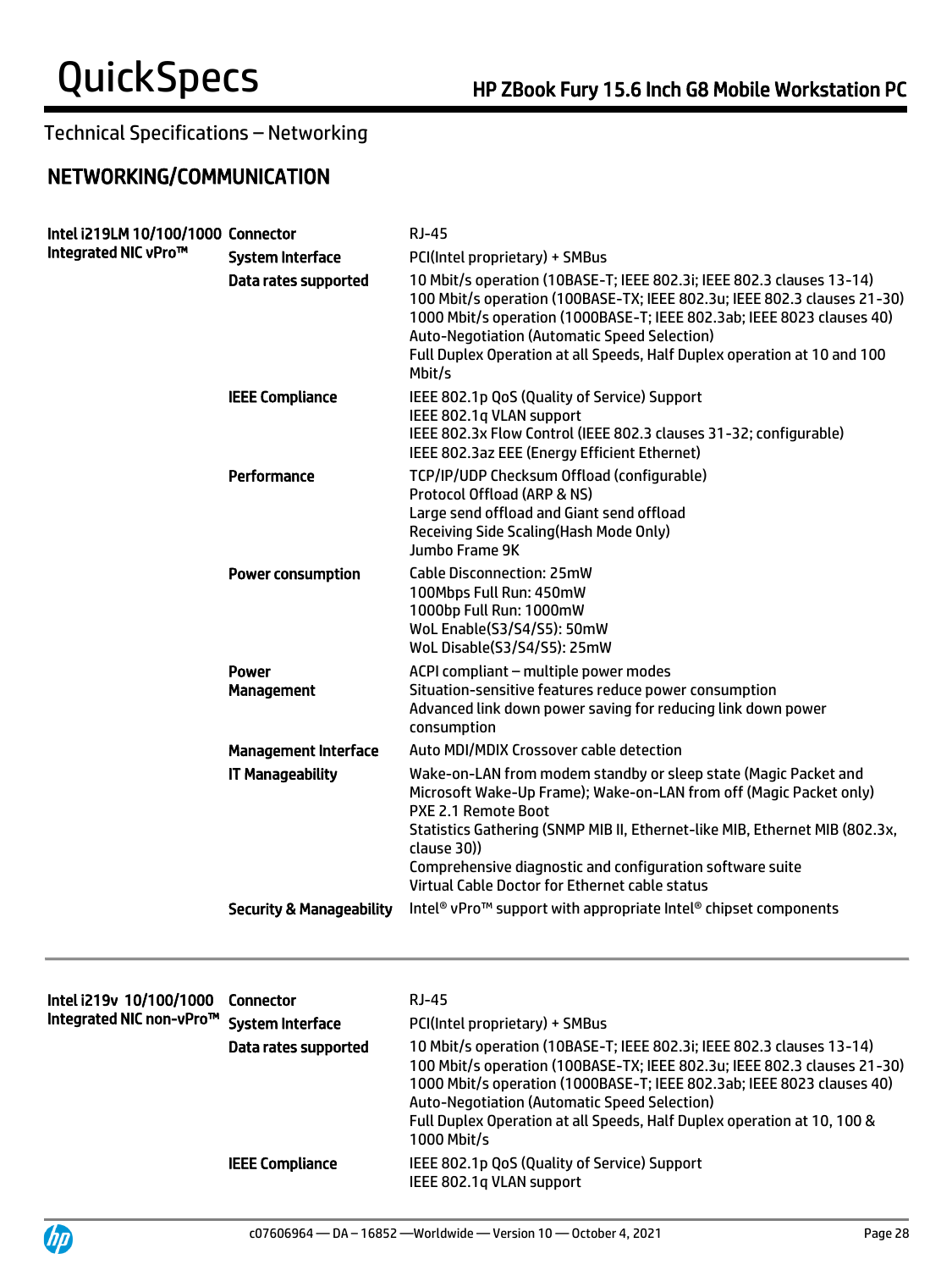|                             | IEEE 802.3x Flow Control (IEEE 802.3 clauses 31-32; configurable)<br>IEEE 802.3az EEE (Energy Efficient Ethernet)<br><b>IEEE 802.3i 10BASE-T</b><br>IEEE 802.3u 100BASE-TX<br>IEEE 802.3ab 1000BAE-T<br>IEEE 802.3bz 2.5GBASE-T                                                                                                                                           |
|-----------------------------|---------------------------------------------------------------------------------------------------------------------------------------------------------------------------------------------------------------------------------------------------------------------------------------------------------------------------------------------------------------------------|
| Performance                 | TCP/IP/UDP Checksum Offload (configurable)<br>Protocol Offload (ARP & NS)<br>Large send offload and Giant send offload<br>Receiving Side Scaling (Hash Mode only)<br>Jumbo Frame 9K                                                                                                                                                                                       |
| <b>Power consumption</b>    | <b>Cable Disconnection: 25mW</b><br>100Mbps Full Run: 450mW<br>1000bp Full Run: 1000mW<br>WoL Enable(S3/S4/S5): 50mW<br>WoL Disable(S3/S4/S5): 25mW                                                                                                                                                                                                                       |
| Power<br><b>Management</b>  | ACPI compliant - multiple power modes<br>Situation-sensitive features reduce power consumption<br>Advanced link down power saving for reducing link down power<br>consumption                                                                                                                                                                                             |
| <b>Management Interface</b> | Auto MDI/MDIX Crossover cable detection                                                                                                                                                                                                                                                                                                                                   |
| <b>IT Manageability</b>     | Wake-on-LAN from modem standby or sleep state (Magic Packet and<br>Microsoft Wake-Up Frame); Wake-on-LAN from off (Magic Packet only)<br>PXE 2.1 Remote Boot<br>Statistics Gathering (SNMP MIB II, Ethernet-like MIB, Ethernet MIB (802.3x,<br>clause 30))<br>Comprehensive diagnostic and configuration software suite<br>Virtual Cable Doctor for Ethernet cable status |
|                             |                                                                                                                                                                                                                                                                                                                                                                           |

## NFC (Near Field Communication) module (optional)

|                                             | <b>Dimensions (L x W x H)</b> Module 50 mm by 23 mm by 2.89 mm                                                                                                                      |
|---------------------------------------------|-------------------------------------------------------------------------------------------------------------------------------------------------------------------------------------|
| Chipset                                     | SiM3U156+SiM3U154+AMS3911                                                                                                                                                           |
| System interface                            | <b>USB 2.0</b>                                                                                                                                                                      |
|                                             | <b>System interface (I/O)</b> Audio signal output on card read                                                                                                                      |
| <b>NFC RF standards</b><br>(In reading CSN) | <b>ISO/IEC 14443 A</b><br><b>ISO/IEC 14443 B</b><br><b>ISO/IEC 15693</b><br>ISO/IEC 18092<br>ECMA-340 NFCIP-1                                                                       |
| <b>NFC Forum Support</b>                    | Tag Type 1, Type 2, Type3 and Type 4 in reading CSN                                                                                                                                 |
| <b>Reader Mode</b>                          | 13.56MHz:<br>ISO/IEC 14443 A<br>ISO/IEC 14443 B<br><b>ISO/IEC 15693</b><br><b>MIFARE 1K</b><br><b>MIFARE 4K</b><br><b>MIFARE DESFire</b><br>FeliCa<br>Topaz cards<br>HID iClass ISO |



j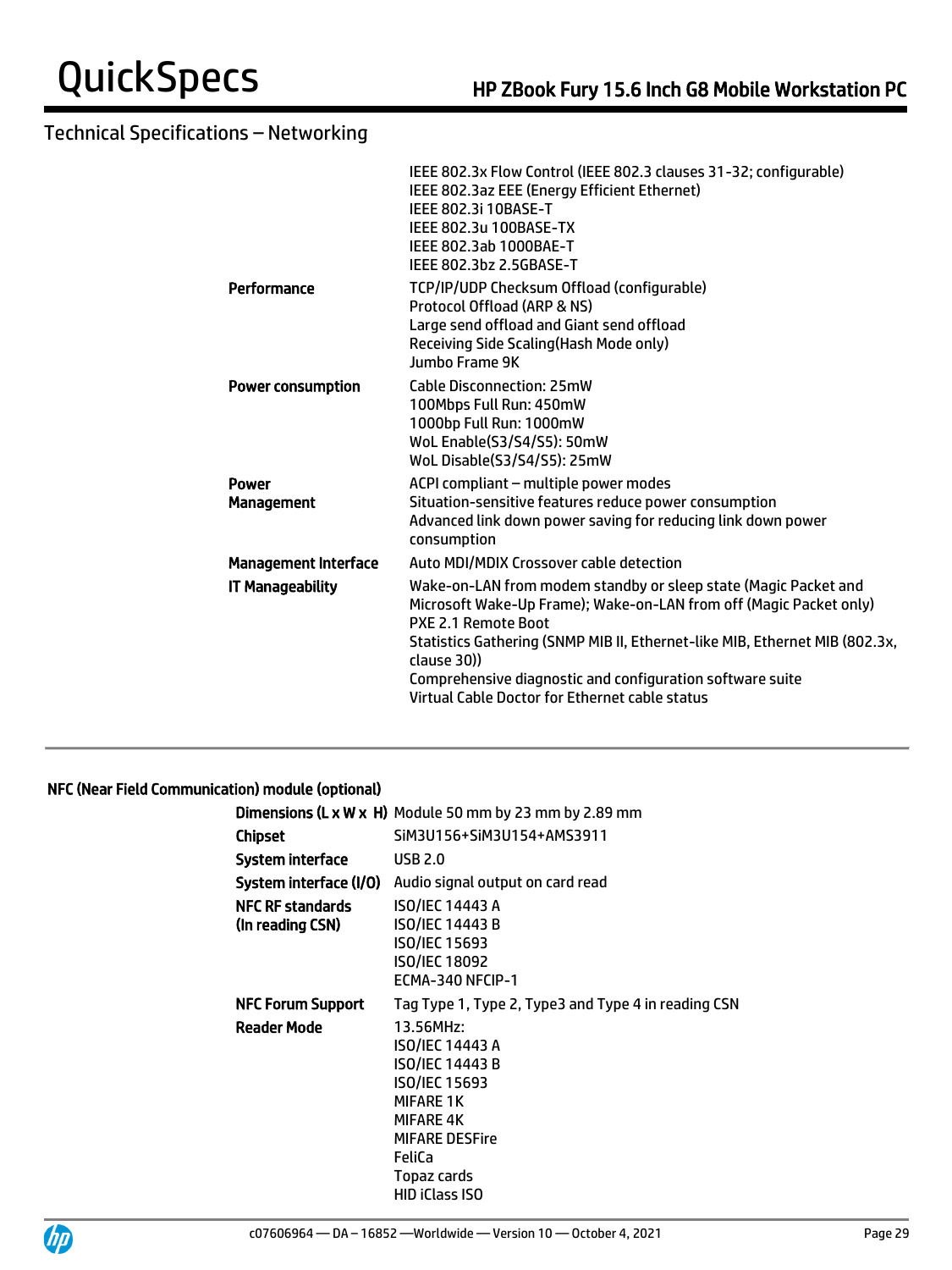|                                                                                                            |                                    | 125kHz:<br><b>HID Prox UID</b><br>AWID UID<br>CASI-RUSCO UID<br><b>EM 410x UID</b><br>Indana ASP/ASP+ UID                                                                                                                           |                                                                                                                                                                                                                                                                                                                    |  |  |  |
|------------------------------------------------------------------------------------------------------------|------------------------------------|-------------------------------------------------------------------------------------------------------------------------------------------------------------------------------------------------------------------------------------|--------------------------------------------------------------------------------------------------------------------------------------------------------------------------------------------------------------------------------------------------------------------------------------------------------------------|--|--|--|
|                                                                                                            | <b>Frequency</b>                   | 13.56MHz and 125kHz                                                                                                                                                                                                                 |                                                                                                                                                                                                                                                                                                                    |  |  |  |
|                                                                                                            | <b>NFC Modes Supported Reader</b>  |                                                                                                                                                                                                                                     |                                                                                                                                                                                                                                                                                                                    |  |  |  |
|                                                                                                            | <b>Raw RF Data Rates</b>           | 106, 212 kbps                                                                                                                                                                                                                       |                                                                                                                                                                                                                                                                                                                    |  |  |  |
|                                                                                                            | <b>Operating</b><br>temperature    | -30°C to 70°C                                                                                                                                                                                                                       |                                                                                                                                                                                                                                                                                                                    |  |  |  |
|                                                                                                            | <b>Storage temperature</b>         | -40°C to 80°C                                                                                                                                                                                                                       |                                                                                                                                                                                                                                                                                                                    |  |  |  |
|                                                                                                            | <b>Humidity</b>                    | 10-90% operating<br>5-95% non-operating                                                                                                                                                                                             |                                                                                                                                                                                                                                                                                                                    |  |  |  |
|                                                                                                            | <b>Supply Operating</b><br>voltage | 4.35 to 5.25 Volts                                                                                                                                                                                                                  |                                                                                                                                                                                                                                                                                                                    |  |  |  |
|                                                                                                            | <b>Power Consumption</b>           | Mode                                                                                                                                                                                                                                | <b>Power Consumption, Typical</b>                                                                                                                                                                                                                                                                                  |  |  |  |
|                                                                                                            |                                    | <b>Polling</b>                                                                                                                                                                                                                      | 75 <sub>m</sub> A                                                                                                                                                                                                                                                                                                  |  |  |  |
|                                                                                                            |                                    | <b>Communication</b>                                                                                                                                                                                                                | 85mA                                                                                                                                                                                                                                                                                                               |  |  |  |
|                                                                                                            | Antenna                            | connector FPC.                                                                                                                                                                                                                      | 13.56MHz/125kHz combo antenna. Antenna connector, 0.5mm pitch, 16pin                                                                                                                                                                                                                                               |  |  |  |
| Intel Wi-Fi 6 AX201 +<br>BT5.2 (802.11ax 2x2,<br>non-vPro, supporting<br>gigabit data rate*)**<br>non-vPro | <b>Wireless LAN Standards</b>      | IEEE 802.11a<br>IEEE 802.11b<br>IEEE 802.11g<br>IEEE 802.11n<br>IEEE 802.11ac<br>IEEE 802.11ax<br>IEEE 802.11d<br>IEEE 802.11e<br>IEEE 802.11h<br><b>IEEE 802.11i</b><br><b>IEEE 802.11k</b><br>IEEE 802.11r<br><b>IEEE 802.11v</b> |                                                                                                                                                                                                                                                                                                                    |  |  |  |
|                                                                                                            | <b>Interoperability</b>            | Wi-Fi certified                                                                                                                                                                                                                     |                                                                                                                                                                                                                                                                                                                    |  |  |  |
|                                                                                                            | <b>Frequency Band</b>              | 802.11b/g/n/ax<br>802.11a/n/ac/ax<br>$• 5.15 - 5.25$ GHz<br>$• 5.25 - 5.35$ GHz<br>$• 5.47 - 5.725$ GHz                                                                                                                             | $\cdot$ 2.402 - 2.482 GHz<br>$\bullet$ 4.9 – 4.95 GHz (Japan)<br>$• 5.825 - 5.850$ GHz                                                                                                                                                                                                                             |  |  |  |
|                                                                                                            | <b>Data Rates</b>                  | 160MHz)<br>& 160MHz)                                                                                                                                                                                                                | • 802.11b: 1, 2, 5.5, 11 Mbps<br>• 802.11g: 6, 9, 12, 18, 24, 36, 48, 54 Mbps<br>• 802.11a: 6, 9, 12, 18, 24, 36, 48, 54 Mbps<br>• 802.11n: MCS 0 ~ MCS 15, (20MHz, and 40MHz)<br>• 802.11ac: MCS0 ~ MCS9, (1SS, and 2SS) (20MHz, 40MHz, ,80MHz &<br>• 802.11ax: MCS0 ~ MCS11, (1SS and 2SS) (20MHz, 40MHz, ,80MHz |  |  |  |

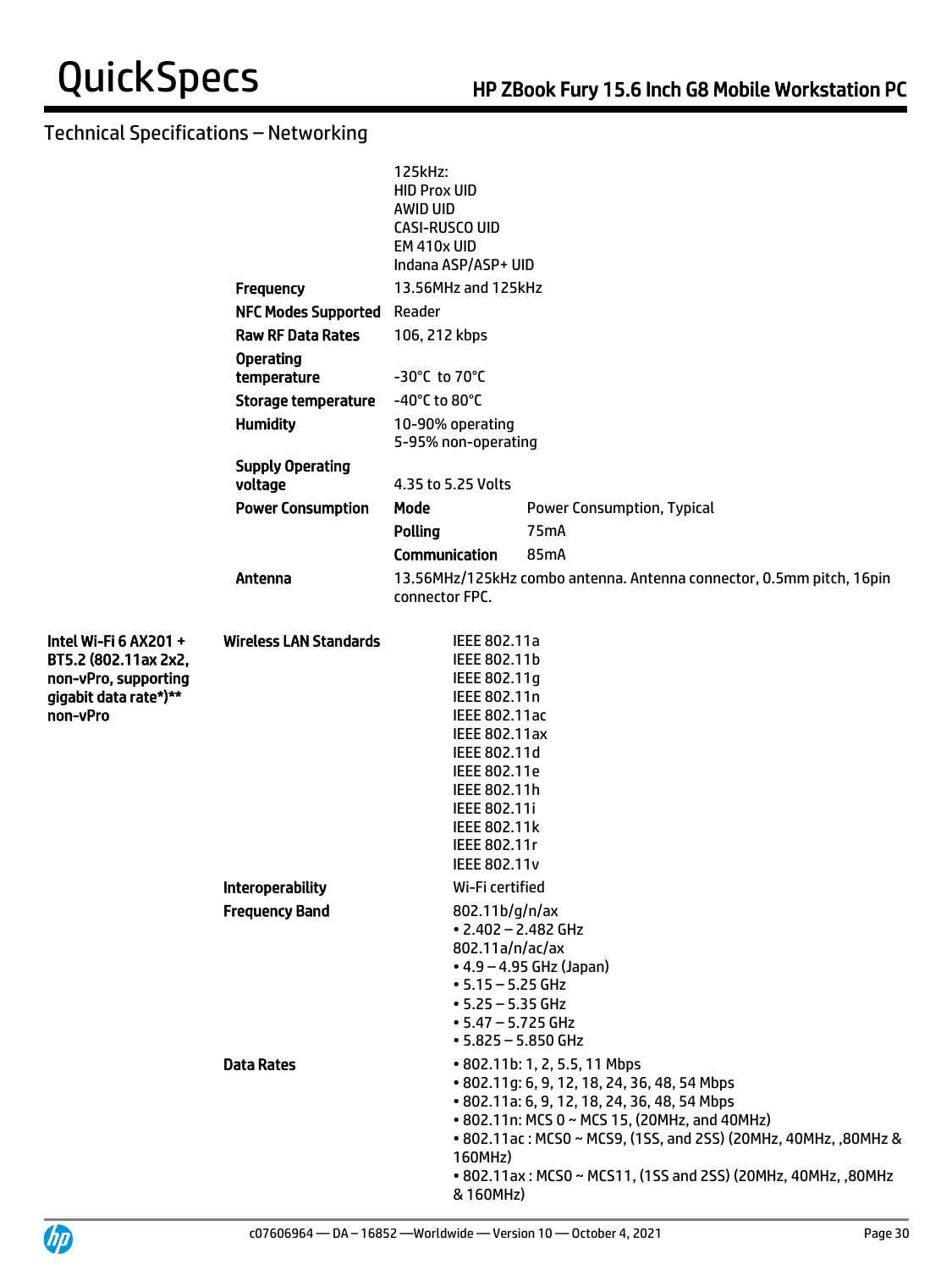| <b>Modulation</b>                     | Direct Sequence Spread Spectrum<br>OFDM, BPSK, QPSK, CCK, 16-QAM, 64-QAM, 256-QAM<br>, 1024QAM                                                                                                                                                                                                                                                                                                                                                       |
|---------------------------------------|------------------------------------------------------------------------------------------------------------------------------------------------------------------------------------------------------------------------------------------------------------------------------------------------------------------------------------------------------------------------------------------------------------------------------------------------------|
| Security <sup>1</sup>                 | • IEEE and WiFi compliant 64 / 128 bit WEP encryption for a/b/g<br>mode only<br>• AES-CCMP: 128 bit in hardware<br>• 802.1x authentication<br>• WPA, WPA2: 802.1x. WPA-PSK, WPA2-PSK, TKIP, and AES.<br>• WPA2 and WPA3 certification<br>• IEEE 802.11i<br>• WAPI                                                                                                                                                                                    |
| <b>Network Architecture</b><br>Models | Ad-hoc (Peer to Peer)<br>Infrastructure (Access Point Required)                                                                                                                                                                                                                                                                                                                                                                                      |
| Roaming                               | IEEE 802.11 compliant roaming between access points                                                                                                                                                                                                                                                                                                                                                                                                  |
| Output Power <sup>2</sup>             | • 802.11b: +18.5dBm minimum<br>• 802.11g: +17.5dBm minimum<br>• 802.11a: +18.5dBm minimum<br>• 802.11n HT20(2.4GHz): +15.5dBm minimum<br>• 802.11n HT40(2.4GHz): +14.5dBm minimum<br>• 802.11n HT20(5GHz): +15.5dBm minimum<br>• 802.11n HT40(5GHz): +14.5dBm minimum<br>• 802.11ac VHT80(5GHz): +11.5dBm minimum<br>• 802.11ac VHT160(5GHz): +11.5dBm minimum<br>• 802.11ax HT40(2.4GHz): +10dBm minimum<br>• 802.11ax VHT160(5GHz): +10dBm minimum |
| <b>Power Consumption</b>              | • Transmit mode 2.0 W<br>• Receive mode 1.6 W<br>· Idle mode (PSP) 180 mW (WLAN Associated)<br>· Idle mode 50 mW (WLAN unassociated)<br>• Connected Standby 10mW<br>• Radio disabled 8 mW                                                                                                                                                                                                                                                            |
| <b>Power Management</b>               | ACPI and PCI Express compliant power management<br>802.11 compliant power saving mode                                                                                                                                                                                                                                                                                                                                                                |
| Receiver Sensitivity <sup>3</sup>     | •802.11b, 1Mbps: -93.5dBm maximum<br>•802.11b, 11Mbps: -84dBm maximum<br>• 802.11a/g, 6Mbps: -86dBm maximum<br>• 802.11a/g, 54Mbps: -72dBm maximum<br>• 802.11n, MCS07: -67dBm maximum<br>• 802.11n, MCS15: -64dBm maximum<br>• 802.11ac, MCS0: -84dBm maximum<br>• 802.11ac, MCS9: -59dBm maximum<br>•802.11ax, MCS11(HT40): -59dBm maximum<br>•802.11ax, MCS11(VHT160): -58.5dBm maximum                                                           |
| <b>Antenna Type</b>                   | High efficiency antenna with spatial diversity, mounted in the<br>display enclosure                                                                                                                                                                                                                                                                                                                                                                  |
|                                       | Two embedded dual band 2.4/5 GHz antennas are provided to the<br>card to support WLAN MIMO communications and Bluetooth<br>communications                                                                                                                                                                                                                                                                                                            |
| <b>Form Factor</b>                    | PCI-Express M.2 MiniCard with CNVi Interface                                                                                                                                                                                                                                                                                                                                                                                                         |
| <b>Dimensions</b>                     | 1. Type 2230: 2.3 x 22.0 x 30.0 mm<br>2. Type 1216: 1.67 x 12.0 x 16.0 mm                                                                                                                                                                                                                                                                                                                                                                            |

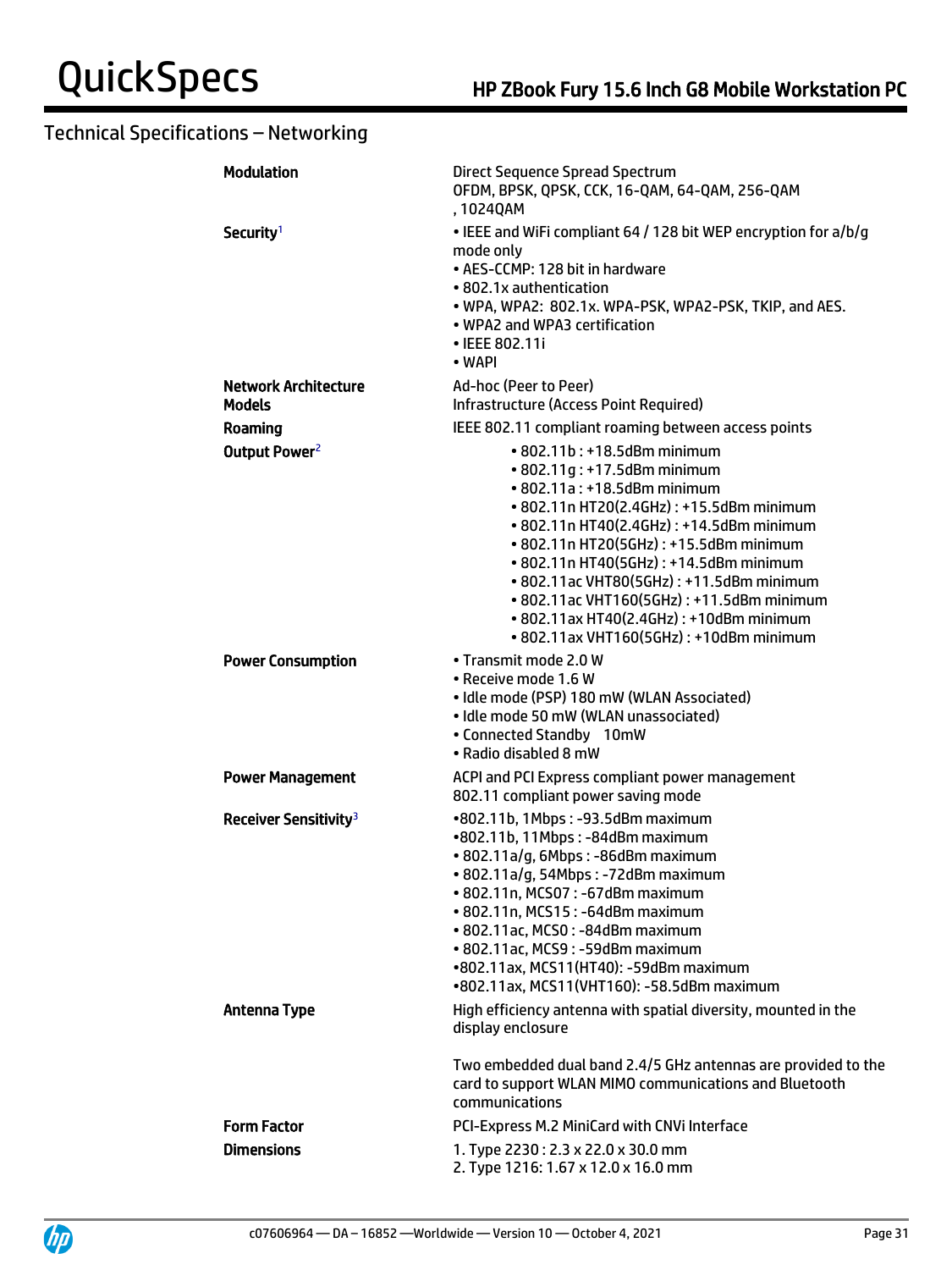| Weight                                                                          | 1. Type 2230: 2.8g<br>2. Type 126: 1.3g                                                                                                                                                                                                                                                                                                                                                                                                                                                                                                          |                                                                                                                                                                                                                                                                                                      |
|---------------------------------------------------------------------------------|--------------------------------------------------------------------------------------------------------------------------------------------------------------------------------------------------------------------------------------------------------------------------------------------------------------------------------------------------------------------------------------------------------------------------------------------------------------------------------------------------------------------------------------------------|------------------------------------------------------------------------------------------------------------------------------------------------------------------------------------------------------------------------------------------------------------------------------------------------------|
| <b>Operating Voltage</b>                                                        | $3.3v + 1 - 9%$                                                                                                                                                                                                                                                                                                                                                                                                                                                                                                                                  |                                                                                                                                                                                                                                                                                                      |
| <b>Temperature</b>                                                              | <b>Operating</b><br>Non-operating                                                                                                                                                                                                                                                                                                                                                                                                                                                                                                                | 14° to 158° F (-10° to 70° C)<br>-40° to 176° F (-40° to 80° C)                                                                                                                                                                                                                                      |
| <b>Humidity</b>                                                                 | <b>Operating</b><br>Non-operating                                                                                                                                                                                                                                                                                                                                                                                                                                                                                                                | 10% to 90% (non-condensing)<br>5% to 95% (non-condensing)                                                                                                                                                                                                                                            |
| <b>Altitude</b>                                                                 | Operating Non-<br>operating                                                                                                                                                                                                                                                                                                                                                                                                                                                                                                                      | 0 to 10,000 ft (3,048 m)<br>0 to 50,000 ft (15,240 m)                                                                                                                                                                                                                                                |
| <b>LED Activity</b>                                                             | LED Amber - Radio Off; LED Off - Radio ON                                                                                                                                                                                                                                                                                                                                                                                                                                                                                                        |                                                                                                                                                                                                                                                                                                      |
| HP Integrated Module with Bluetooth 4.0/4.1/4.2/5.0/5.1/5.2 Wireless Technology |                                                                                                                                                                                                                                                                                                                                                                                                                                                                                                                                                  |                                                                                                                                                                                                                                                                                                      |
| <b>Frequency Band</b>                                                           | 2402 to 2480 MHz                                                                                                                                                                                                                                                                                                                                                                                                                                                                                                                                 |                                                                                                                                                                                                                                                                                                      |
| <b>Number of Available Channels</b>                                             | Legacy: 0~79 (1 MHz/CH)                                                                                                                                                                                                                                                                                                                                                                                                                                                                                                                          |                                                                                                                                                                                                                                                                                                      |
|                                                                                 | BLE: 0~39 (2 MHz/CH)                                                                                                                                                                                                                                                                                                                                                                                                                                                                                                                             |                                                                                                                                                                                                                                                                                                      |
| <b>Data Rates and Throughput</b>                                                | voice channels                                                                                                                                                                                                                                                                                                                                                                                                                                                                                                                                   | Legacy: 3 Mbps data rate; throughput up to 2.17 Mbps<br>BLE: 1 Mbps data rate; throughput up to 0.2 Mbps<br>Legacy: Synchronous Connection Oriented links up to 3, 64 kbps,<br>Legacy: Asynchronous Connection Less links 2178.1 kbps/177.1<br>kbps asymmetric (3-DH5) or 864 kbps symmetric (3-EV5) |
| <b>Transmit Power</b>                                                           | EDR.                                                                                                                                                                                                                                                                                                                                                                                                                                                                                                                                             | The Bluetooth component shall operate as a Class II Bluetooth<br>device with a maximum transmit power of +9.5 dBm for BR and                                                                                                                                                                         |
| <b>Power Consumption</b>                                                        | Peak (Tx): 330 mW<br>Peak (Rx): 230 mW<br>Selective Suspend: 17 mW                                                                                                                                                                                                                                                                                                                                                                                                                                                                               |                                                                                                                                                                                                                                                                                                      |
| <b>Bluetooth Software Supported</b><br><b>Link Topology</b>                     | Microsoft Windows Bluetooth Software                                                                                                                                                                                                                                                                                                                                                                                                                                                                                                             |                                                                                                                                                                                                                                                                                                      |
| <b>Power Management</b>                                                         |                                                                                                                                                                                                                                                                                                                                                                                                                                                                                                                                                  | Microsoft Windows ACPI, and USB Bus Support                                                                                                                                                                                                                                                          |
| <b>Certifications</b>                                                           |                                                                                                                                                                                                                                                                                                                                                                                                                                                                                                                                                  | FCC (47 CFR) Part 15C, Section 15.247 & 15.249                                                                                                                                                                                                                                                       |
| <b>Power Management</b><br><b>Certifications</b>                                | ETS 300 328, ETS 300 826<br>Low Voltage Directive IEC950<br>UL, CSA, and CE Mark                                                                                                                                                                                                                                                                                                                                                                                                                                                                 |                                                                                                                                                                                                                                                                                                      |
| <b>Bluetooth Profiles Supported</b>                                             | BT4.1-ESR 5/6/7 Compliance<br>LE Link Layer Ping<br><b>LE Dual Mode</b><br><b>LE Link Layer</b><br>LE Low Duty Cycle Directed Advertising<br>LE L2CAP Connection Oriented Channels<br>Train Nudging & Interlaced Scan<br>BT4.2 ESR08 Compliance<br>LE Secure Connection-Basic/Full<br>LE Privacy 1.2 - Link Layer Privacy<br>LE Data Packet Length Extension<br><b>FAX Profile (FAX)</b><br><b>Basic Imaging Profile (BIP)2</b><br><b>Headset Profile (HSP)</b><br>Hands Free Profile (HFP)<br><b>Advanced Audio Distribution Profile (A2DP)</b> | LE Privacy 1.2 - Extended Scanner Filter Policies                                                                                                                                                                                                                                                    |

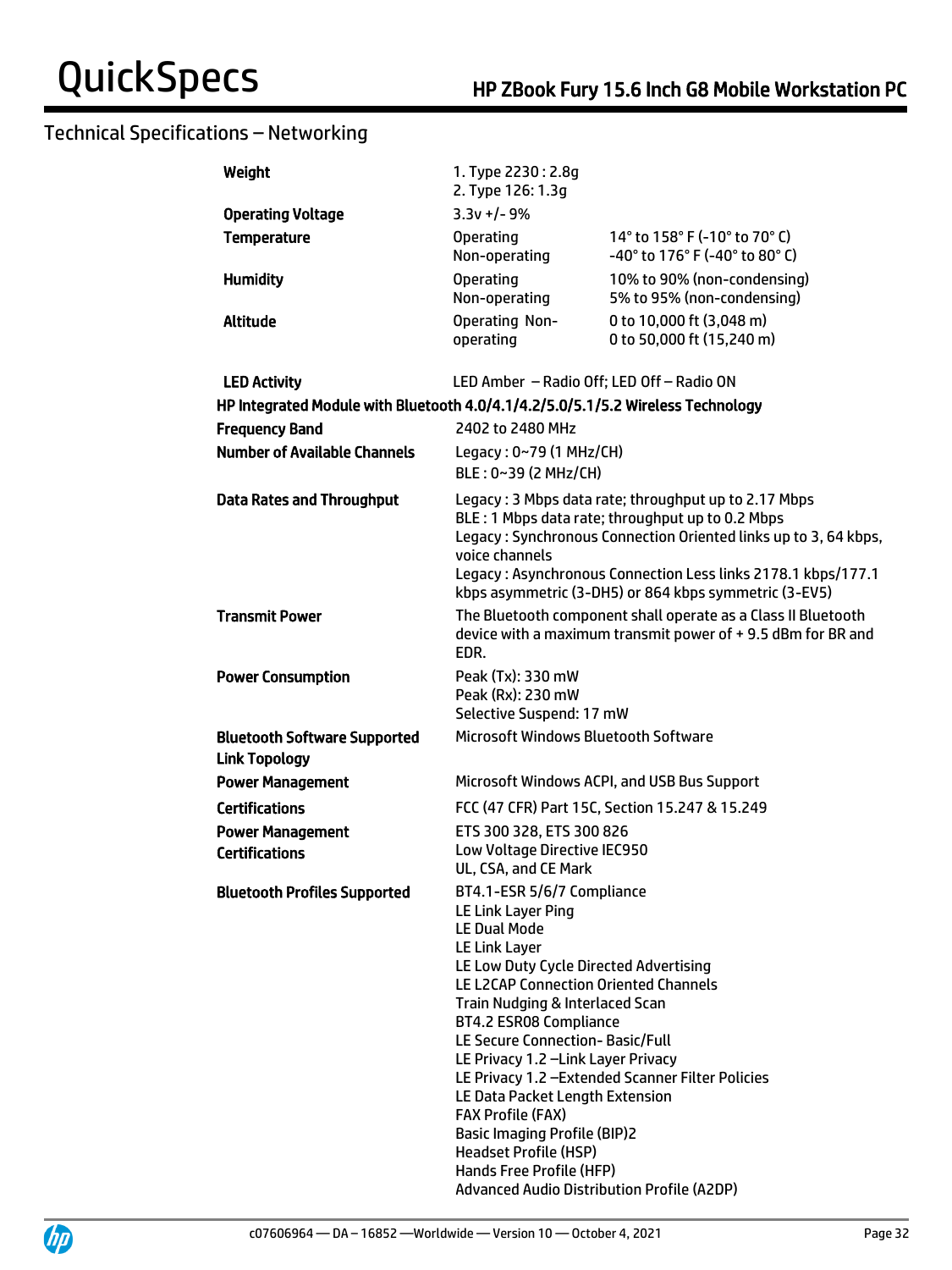\*GbE - The term "10/100/1000" or "Gigabit" Ethernet indicates compatibility with IEEE standard 802.3ab for Gigabit Ethernet, and does not connote actual operating speed of 1 Gb/s. For high-speed transmission, connection to a Gigabit Ethernet server and network infrastructure is required.

\*\*Wireless access point and Internet service required and sold separately. Availability of public wireless access points limited. Wi-Fi 6 (802.11ax) is backwards compatible with prior 802.11 specs. The specifications for Wi-Fi 6 are draft specifications and are not final. If the final specifications differ from the draft specifications, it may affect the ability of the notebook to communicate with other 802.11ax WLAN devices. Only available in countries where 802.11ax is supported.

| Intel Wi-Fi 6 AX201 +<br>BT5.2 (802.11ax 2x2,<br>vPro, supporting gigabit<br>data rate*)**<br><b>vPro</b> | Wireless LAN Standards  | IEEE 802.11a<br>IEEE 802.11b<br>IEEE 802.11g<br>IEEE 802.11n<br><b>IEEE 802.11ac</b><br><b>IEEE 802.11ax</b><br>IEEE 802.11d<br><b>IEEE 802.11e</b><br>IEEE 802.11h<br><b>IEEE 802.11i</b><br><b>IEEE 802.11k</b><br>IEEE 802.11r<br><b>IEEE 802.11v</b>                                                                                   |
|-----------------------------------------------------------------------------------------------------------|-------------------------|--------------------------------------------------------------------------------------------------------------------------------------------------------------------------------------------------------------------------------------------------------------------------------------------------------------------------------------------|
|                                                                                                           | <b>Interoperability</b> | Wi-Fi certified                                                                                                                                                                                                                                                                                                                            |
|                                                                                                           | <b>Frequency Band</b>   | 802.11b/g/n/ax<br>$\cdot$ 2.402 - 2.482 GHz<br>802.11a/n/ac/ax<br>$\bullet$ 4.9 – 4.95 GHz (Japan)<br>$• 5.15 - 5.25$ GHz<br>$• 5.25 - 5.35$ GHz<br>$• 5.47 - 5.725$ GHz<br>$• 5.825 - 5.850$ GHz                                                                                                                                          |
|                                                                                                           | <b>Data Rates</b>       | • 802.11b: 1, 2, 5.5, 11 Mbps<br>• 802.11g: 6, 9, 12, 18, 24, 36, 48, 54 Mbps<br>• 802.11a: 6, 9, 12, 18, 24, 36, 48, 54 Mbps<br>• 802.11n: MCS 0 ~ MCS 15, (20MHz, and 40MHz)<br>• 802.11ac: MCS0 ~ MCS9, (1SS, and 2SS) (20MHz, 40MHz, ,80MHz &<br>160MHz)<br>• 802.11ax: MCS0 ~ MCS11, (1SS and 2SS) (20MHz, 40MHz, ,80MHz<br>& 160MHz) |
|                                                                                                           | <b>Modulation</b>       | <b>Direct Sequence Spread Spectrum</b><br>OFDM, BPSK, QPSK, CCK, 16-QAM, 64-QAM, 256-QAM<br>,1024QAM                                                                                                                                                                                                                                       |
|                                                                                                           | Security <sup>1</sup>   | • IEEE and WiFi compliant 64 / 128 bit WEP encryption for a/b/g<br>mode only<br>• AES-CCMP: 128 bit in hardware<br>• 802.1x authentication<br>. WPA, WPA2: 802.1x. WPA-PSK, WPA2-PSK, TKIP, and AES.<br>• WPA2 and WPA3 certification<br>• IEEE 802.11i<br>• WAPI                                                                          |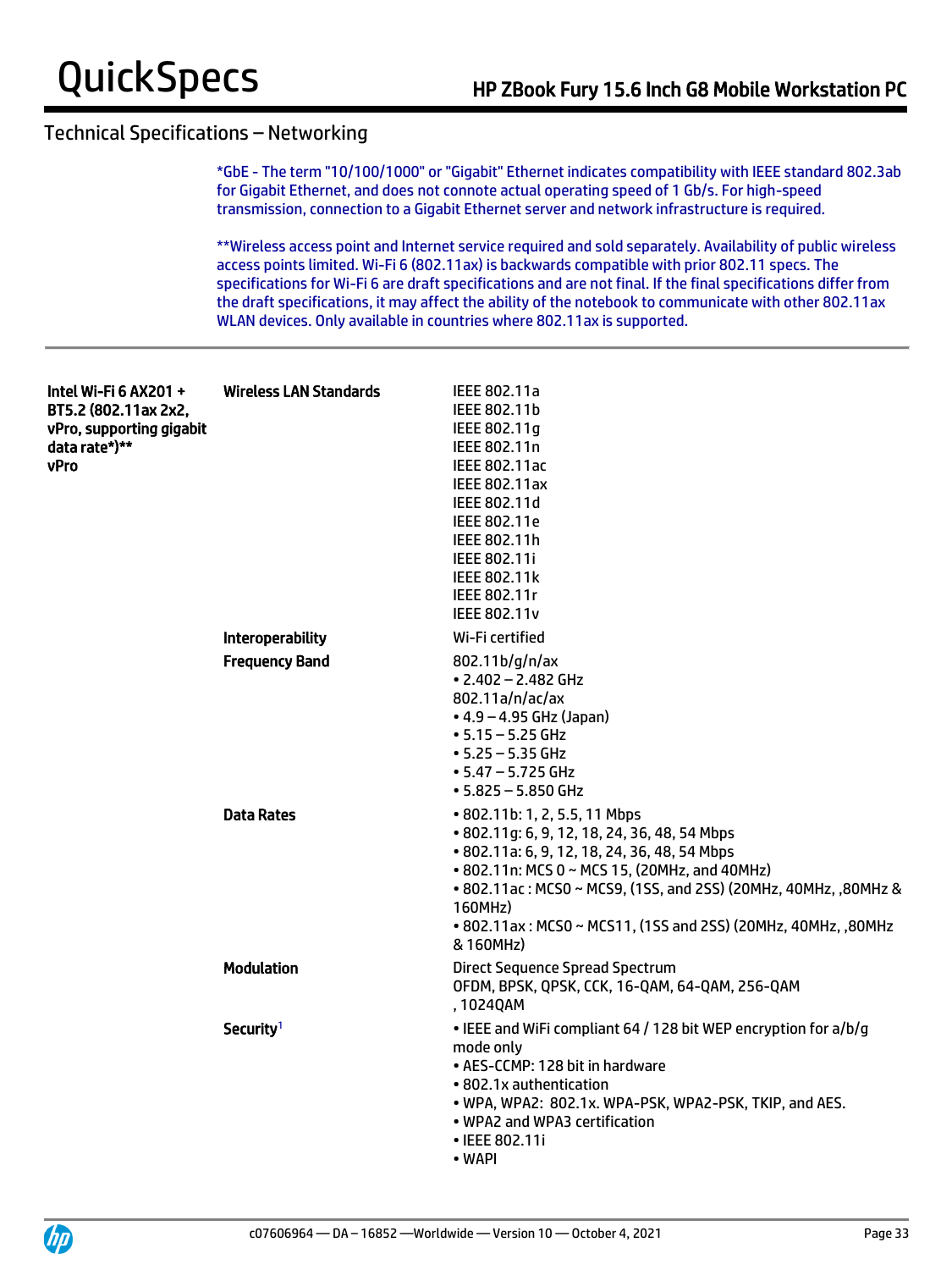| <b>Network Architecture</b><br><b>Models</b> | Ad-hoc (Peer to Peer)<br><b>Infrastructure (Access Point Required)</b>                                                                                                                                                                                                                                                                                                                                                                               |                                                                                                                                                                                           |  |
|----------------------------------------------|------------------------------------------------------------------------------------------------------------------------------------------------------------------------------------------------------------------------------------------------------------------------------------------------------------------------------------------------------------------------------------------------------------------------------------------------------|-------------------------------------------------------------------------------------------------------------------------------------------------------------------------------------------|--|
| Roaming                                      | IEEE 802.11 compliant roaming between access points                                                                                                                                                                                                                                                                                                                                                                                                  |                                                                                                                                                                                           |  |
| Output Power <sup>2</sup>                    | • 802.11b: +18.5dBm minimum<br>• 802.11g: +17.5dBm minimum<br>• 802.11a: +18.5dBm minimum<br>• 802.11n HT20(2.4GHz): +15.5dBm minimum<br>• 802.11n HT40(2.4GHz): +14.5dBm minimum<br>• 802.11n HT20(5GHz): +15.5dBm minimum<br>• 802.11n HT40(5GHz): +14.5dBm minimum<br>• 802.11ac VHT80(5GHz): +11.5dBm minimum<br>• 802.11ac VHT160(5GHz): +11.5dBm minimum<br>• 802.11ax HT40(2.4GHz): +10dBm minimum<br>• 802.11ax VHT160(5GHz): +10dBm minimum |                                                                                                                                                                                           |  |
| <b>Power Consumption</b>                     | • Transmit mode: 2.0 W<br>• Receive mode: 1.6 W<br>• Idle mode (PSP) 180 mW (WLAN Associated)<br>• Idle mode: 50 mW (WLAN unassociated)<br>• Radio disabled: 8 mW                                                                                                                                                                                                                                                                                    | • Connected Standby/Modern Standby: 10mW                                                                                                                                                  |  |
| <b>Power Management</b>                      | 802.11 compliant power saving mode                                                                                                                                                                                                                                                                                                                                                                                                                   | ACPI and PCI Express compliant power management                                                                                                                                           |  |
| Receiver Sensitivity <sup>3</sup>            | •802.11b, 1Mbps: -93.5dBm maximum<br>•802.11b, 11Mbps: -84dBm maximum<br>• 802.11a/g, 6Mbps: -86dBm maximum<br>• 802.11a/g, 54Mbps: -72dBm maximum<br>• 802.11n, MCS07: -67dBm maximum<br>• 802.11n, MCS15: -64dBm maximum<br>• 802.11ac, MCS0: -84dBm maximum<br>• 802.11ac, MCS9: -59dBm maximum<br>•802.11ax, MCS11(HT40): -59dBm maximum<br>•802.11ax, MCS11(VHT160): -58.5dBm maximum                                                           |                                                                                                                                                                                           |  |
| <b>Antenna Type</b>                          | display enclosure<br>communications                                                                                                                                                                                                                                                                                                                                                                                                                  | High efficiency antenna with spatial diversity, mounted in the<br>Two embedded dual band 2.4/5 GHz antennas are provided to the<br>card to support WLAN MIMO communications and Bluetooth |  |
| <b>Form Factor</b>                           | PCI-Express M.2 MiniCard with CNVi Interface                                                                                                                                                                                                                                                                                                                                                                                                         |                                                                                                                                                                                           |  |
| <b>Dimensions</b>                            | 1. Type 2230: 2.3 x 22.0 x 30.0 mm<br>2. Type 1216: 1.67 x 12.0 x 16.0 mm                                                                                                                                                                                                                                                                                                                                                                            |                                                                                                                                                                                           |  |
| Weight                                       | 1. Type 2230: 2.8g<br>2. Type 126: 1.3g                                                                                                                                                                                                                                                                                                                                                                                                              |                                                                                                                                                                                           |  |
| <b>Operating Voltage</b>                     | $3.3v +/- 9%$                                                                                                                                                                                                                                                                                                                                                                                                                                        |                                                                                                                                                                                           |  |
| <b>Temperature</b>                           | <b>Operating</b><br>Non-operating                                                                                                                                                                                                                                                                                                                                                                                                                    | 14° to 158° F (-10° to 70° C)<br>-40° to 176° F (-40° to 80° C)                                                                                                                           |  |
| <b>Humidity</b>                              | <b>Operating</b><br>Non-operating                                                                                                                                                                                                                                                                                                                                                                                                                    | 10% to 90% (non-condensing)<br>5% to 95% (non-condensing)                                                                                                                                 |  |
| Altitude                                     | Operating Non-<br>operating                                                                                                                                                                                                                                                                                                                                                                                                                          | 0 to 10,000 ft (3,048 m)<br>0 to 50,000 ft (15,240 m)                                                                                                                                     |  |

LED Activity LED Amber – Radio OFF; LED White – Radio ON HP Integrated Module with Bluetooth 4.0/4.1/4.2/5.0/5.1/5.2 Wireless Technology

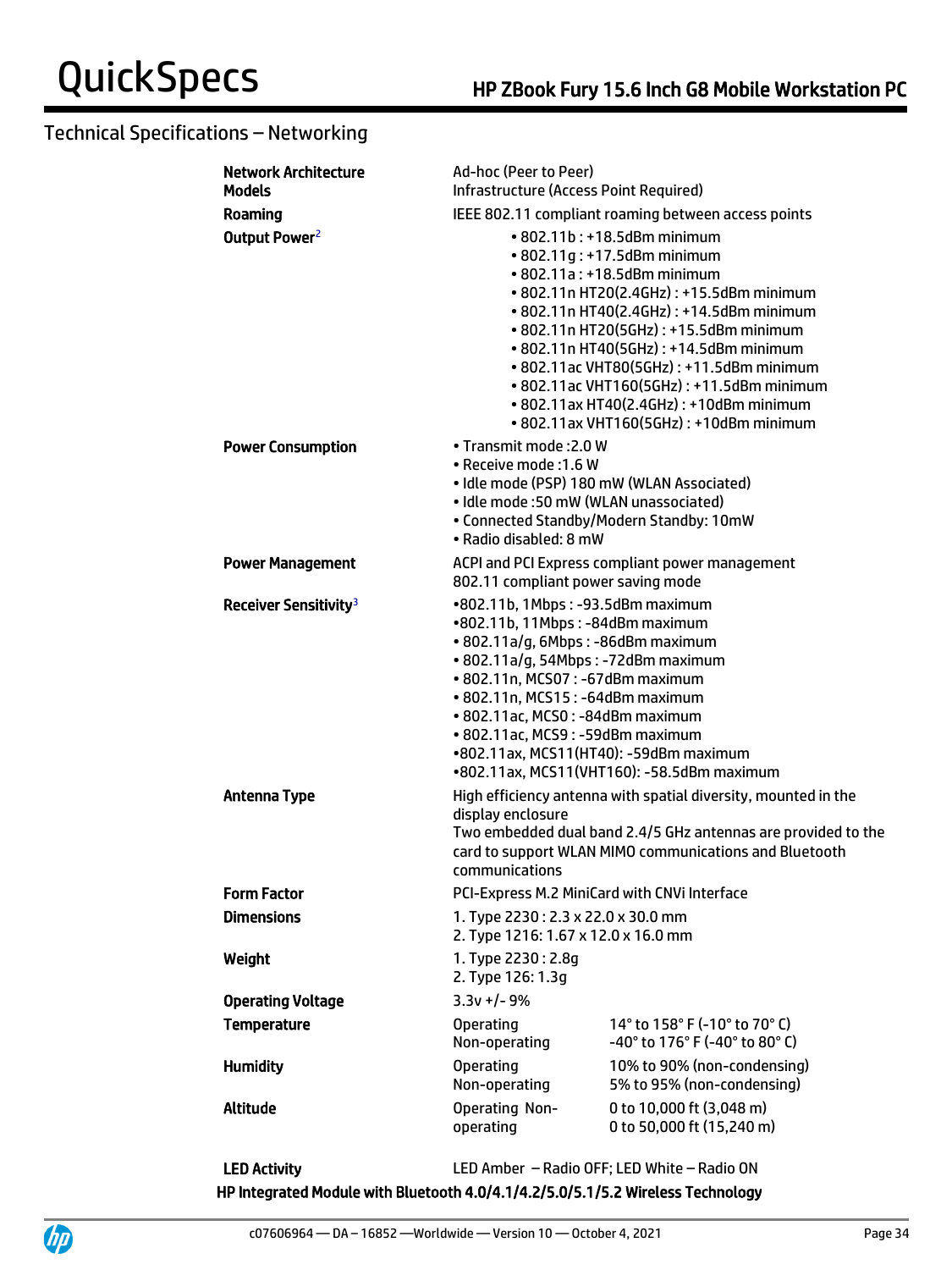| <b>Frequency Band</b>                                       | 2402 to 2480 MHz                                                                                                                                                                                                                                                                                                                                                                                                                                                                                                                                                                                |
|-------------------------------------------------------------|-------------------------------------------------------------------------------------------------------------------------------------------------------------------------------------------------------------------------------------------------------------------------------------------------------------------------------------------------------------------------------------------------------------------------------------------------------------------------------------------------------------------------------------------------------------------------------------------------|
| <b>Number of Available Channels</b>                         | Legacy: 0~79 (1 MHz/CH)                                                                                                                                                                                                                                                                                                                                                                                                                                                                                                                                                                         |
|                                                             | BLE: 0~39 (2 MHz/CH)                                                                                                                                                                                                                                                                                                                                                                                                                                                                                                                                                                            |
| <b>Data Rates and Throughput</b>                            | Legacy: 3 Mbps data rate; throughput up to 2.17 Mbps<br>BLE: 1 Mbps data rate; throughput up to 0.2 Mbps<br>Legacy: Synchronous Connection Oriented links up to 3, 64 kbps,<br>voice channels<br>Legacy: Asynchronous Connection Less links 2178.1 kbps/177.1<br>kbps asymmetric (3-DH5) or 864 kbps symmetric (3-EV5)                                                                                                                                                                                                                                                                          |
| <b>Transmit Power</b>                                       | The Bluetooth component shall operate as a Class II Bluetooth<br>device with a maximum transmit power of +9.5 dBm for BR and<br>EDR.                                                                                                                                                                                                                                                                                                                                                                                                                                                            |
| <b>Power Consumption</b>                                    | Peak (Tx): 330 mW                                                                                                                                                                                                                                                                                                                                                                                                                                                                                                                                                                               |
|                                                             | Peak (Rx): 230 mW                                                                                                                                                                                                                                                                                                                                                                                                                                                                                                                                                                               |
|                                                             | Selective Suspend: 17 mW<br><b>Microsoft Windows Bluetooth Software</b>                                                                                                                                                                                                                                                                                                                                                                                                                                                                                                                         |
| <b>Bluetooth Software Supported</b><br><b>Link Topology</b> |                                                                                                                                                                                                                                                                                                                                                                                                                                                                                                                                                                                                 |
| <b>Power Management</b>                                     | Microsoft Windows ACPI, and USB Bus Support                                                                                                                                                                                                                                                                                                                                                                                                                                                                                                                                                     |
| <b>Certifications</b>                                       | FCC (47 CFR) Part 15C, Section 15.247 & 15.249                                                                                                                                                                                                                                                                                                                                                                                                                                                                                                                                                  |
| <b>Power Management</b>                                     | ETS 300 328, ETS 300 826                                                                                                                                                                                                                                                                                                                                                                                                                                                                                                                                                                        |
| <b>Certifications</b>                                       | Low Voltage Directive IEC950<br>UL, CSA, and CE Mark                                                                                                                                                                                                                                                                                                                                                                                                                                                                                                                                            |
| <b>Bluetooth Profiles Supported</b>                         | BT4.1-ESR 5/6/7 Compliance<br>LE Link Layer Ping<br><b>LE Dual Mode</b><br>LE Link Layer<br>LE Low Duty Cycle Directed Advertising<br><b>LE L2CAP Connection Oriented Channels</b><br>Train Nudging & Interlaced Scan<br>BT4.2 ESR08 Compliance<br>LE Secure Connection- Basic/Full<br>LE Privacy 1.2 - Link Layer Privacy<br>LE Privacy 1.2 - Extended Scanner Filter Policies<br>LE Data Packet Length Extension<br><b>FAX Profile (FAX)</b><br><b>Basic Imaging Profile (BIP)2</b><br><b>Headset Profile (HSP)</b><br>Hands Free Profile (HFP)<br>Advanced Audio Distribution Profile (A2DP) |
| <b>Security &amp; Manageability</b>                         | Intel <sup>®</sup> vPro <sup>™</sup> support with appropriate Intel <sup>®</sup> chipset components                                                                                                                                                                                                                                                                                                                                                                                                                                                                                             |

\*GbE - The term "10/100/1000" or "Gigabit" Ethernet indicates compatibility with IEEE standard 802.3ab for Gigabit Ethernet, and does not connote actual operating speed of 1 Gb/s. For high-speed transmission, connection to a Gigabit Ethernet server and network infrastructure is required.

\*\*Wireless access point and Internet service required and sold separately. Availability of public wireless access points limited. Wi-Fi 6 (802.11ax) is backwards compatible with prior 802.11 specs. The specifications for Wi-Fi 6 are draft specifications and are not final. If the final specifications differ from the draft specifications, it may affect the ability of the notebook to communicate with other 802.11ax WLAN devices. Only available in countries where 802.11ax is supported.

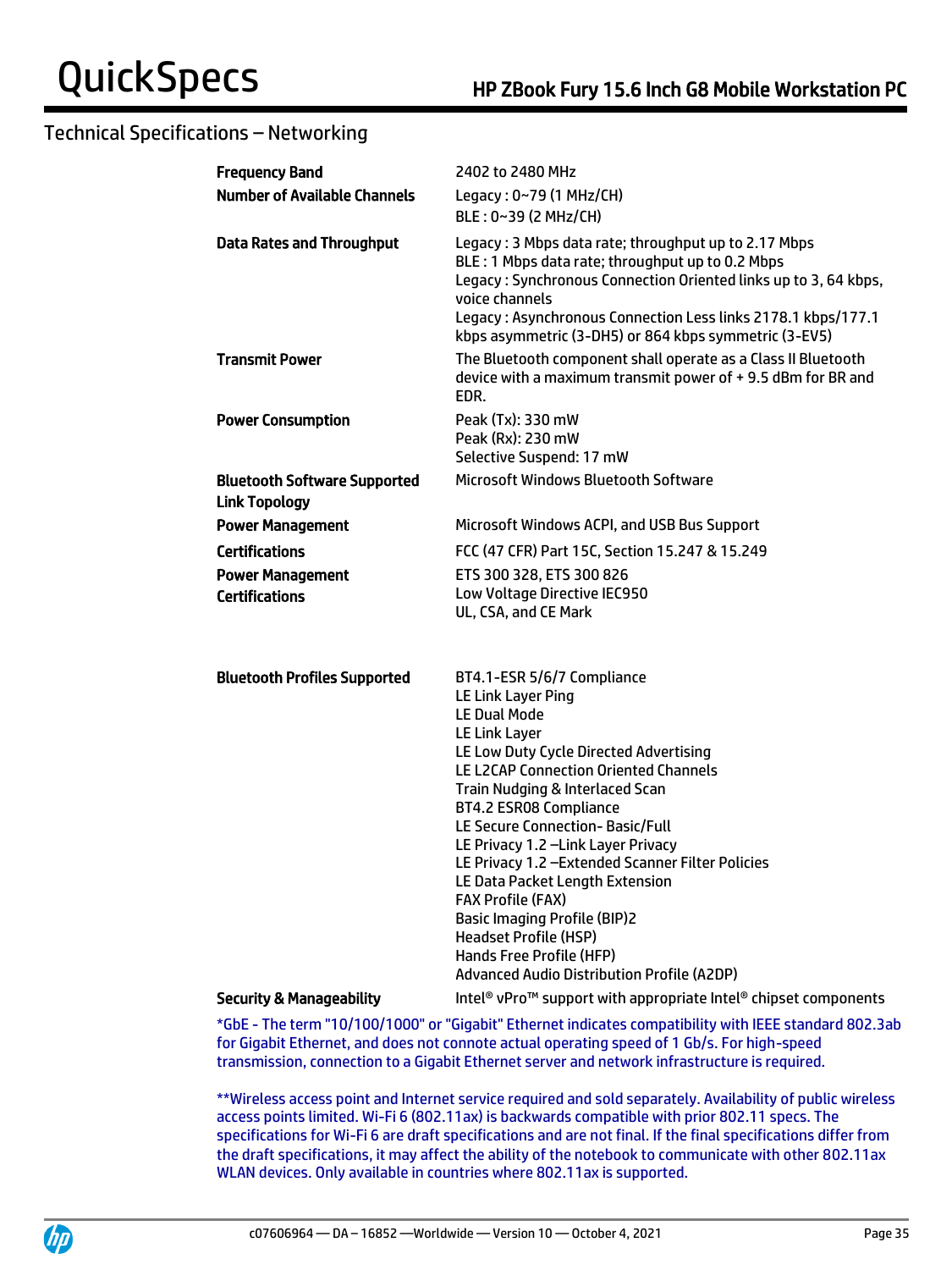#### Intel® XMM™ 7360 LTE-Advanced CAT9 (Pandora)\*

| <b>Technology/Operating</b><br><b>bands</b>          | FDD LTE: 2100 (Band 1), 1900 (Band 2), 1800 (Band 3),<br>1700/2100 (Band 4), 850 (Band 5), 2600 (Band 7), 900 (Band 8), 1400 (Band 11), 700 (Band 12 lower),<br>700 (Band 13 upper), 700 (Band 17 lower), 850 (Band 18 lower), 850 (Band 19 upper), 800 (Band 20),<br>1400 (Band 21), 850 (Band 26), 700 (Band 28), 700 (Band 29 RX only), 2300 (Band 30), 1700/2100<br>(Band 66).<br>TDD LTE: 2600 (Band 38), 1900 (Band 39), 2400 (Band 40), 2500 (Band 41).<br>HSPA+: 2100 (Band 1), 1900 (Band 2), 1700/2100 (Band 4),<br>850 (Band 5), 900 (Band 8) MHz |
|------------------------------------------------------|--------------------------------------------------------------------------------------------------------------------------------------------------------------------------------------------------------------------------------------------------------------------------------------------------------------------------------------------------------------------------------------------------------------------------------------------------------------------------------------------------------------------------------------------------------------|
| <b>Wireless protocol</b><br>standards                | 3GPP Release 11 LTE Specification CAT.9, DL 60MHz BW throughput up to 450Mbps; UL 20MHz<br>throughput up to 50Mbps<br>WCDMA R99, 3GPP Release 5, 6, 7 and 8 UMTS Specification                                                                                                                                                                                                                                                                                                                                                                               |
| <b>GPS</b>                                           | Standalone, A-GPS (MS-A, MS-B)                                                                                                                                                                                                                                                                                                                                                                                                                                                                                                                               |
| <b>GPS bands</b>                                     | 1575.42 MHz ± 1.023 MHz, GLONASS 1596-1607MHz, Beidou 1561.098 MHz                                                                                                                                                                                                                                                                                                                                                                                                                                                                                           |
| Maximum data rates                                   | LTE: 450 Mbps (Download), 50 Mbps (Upload)<br>DC-HSPA+: 42 Mbps (Download), 5.76 Mbps (Upload)<br>HSPA+: 21Mbps (Download), 5.76 Mbps (Upload)                                                                                                                                                                                                                                                                                                                                                                                                               |
| Maximum output power                                 | LTE: 23 dBm<br>HSPA+: 23.5 dBm                                                                                                                                                                                                                                                                                                                                                                                                                                                                                                                               |
| <b>Maximum power</b><br>consumption                  | LTE: 1,200 mA (peak); 900 mA (average)<br>HSPA+: 1,100 mA (peak); 800 mA (average)                                                                                                                                                                                                                                                                                                                                                                                                                                                                           |
| <b>Form Factor</b>                                   | M.2, 3042-S3 Key B                                                                                                                                                                                                                                                                                                                                                                                                                                                                                                                                           |
| Weight                                               | 5.8 <sub>g</sub>                                                                                                                                                                                                                                                                                                                                                                                                                                                                                                                                             |
| <b>Dimensions</b><br>(Length x Width x<br>Thickness) | 42 x 30 x 2.3 mm                                                                                                                                                                                                                                                                                                                                                                                                                                                                                                                                             |

\* Mobile Broadband is an optional feature and requires configuration at purchase. Connection requires wireless data service contract, network support, and is not available in all areas. Contact service provider to determine the coverage area and availability. Connection speeds will vary due to location, environment, network conditions, and other factors. 4G LTE not available on all products or in all countries.

#### Near Field Communications Controller (optional)

|                                    | <b>Dimensions (L x W x H)</b> Module 25 mm by 10 mm by 2.0 mm                                                                                                 |
|------------------------------------|---------------------------------------------------------------------------------------------------------------------------------------------------------------|
| Chipset                            | <b>NPC100</b>                                                                                                                                                 |
| System interface                   | 12C                                                                                                                                                           |
| <b>NFC RF standards</b>            | <b>ISO/IEC 14443 A</b><br><b>ISO/IEC 14443 B</b><br><b>ISO/IEC 15693</b><br><b>ISO/IEC 18092</b><br>ECMA-340 NFCIP-1 Target and Initiator<br>ECMA-320 NFCIP-2 |
| <b>NFC Forum Support</b>           | Tag Type 1, Type 2, Type3 and Type 4, NFCIP-1 and NFCIP-2                                                                                                     |
| <b>Reader (PCD-VCD)</b><br>Mode(1) | <b>ISO/IEC 14443 A</b><br><b>ISO/IEC 14443 B</b><br><b>ISO/IEC 15693</b><br><b>MIFARE 1K</b><br>MIFARE 4K                                                     |

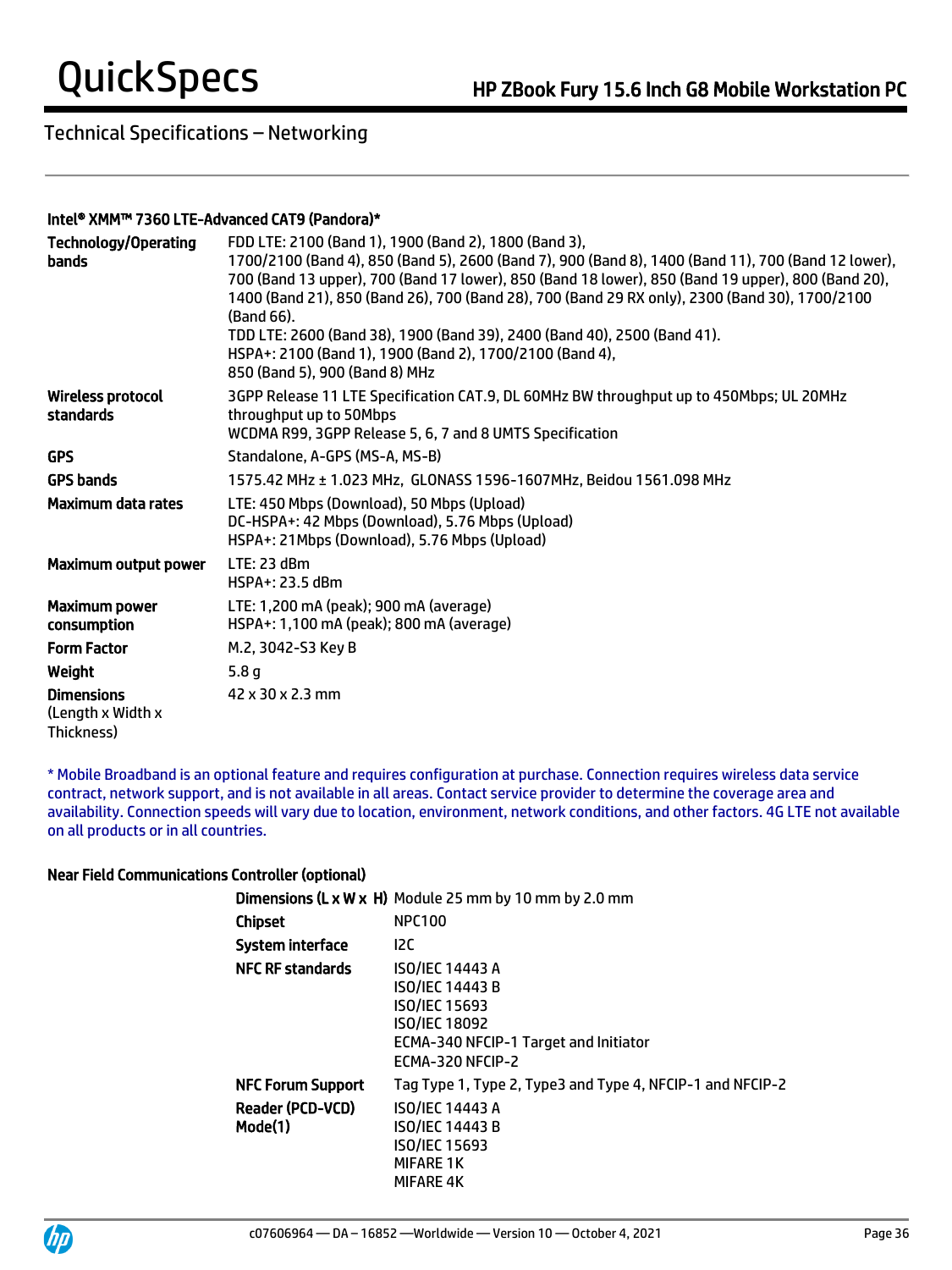|                                                        | <b>MIFARE DESFire</b><br>FeliCa                                            |                                    |                                                                      |
|--------------------------------------------------------|----------------------------------------------------------------------------|------------------------------------|----------------------------------------------------------------------|
| Card Emulation (PICC- ISO/IEC 14443 A<br>VICC) Mode(1) | Jewel and Topaz cards<br>ISO/IEC 14443 B and B'<br><b>MIFARE</b><br>FeliCa |                                    |                                                                      |
| <b>Frequency</b>                                       | 13.56 MHz                                                                  |                                    |                                                                      |
| <b>NFC Modes Supported</b>                             | Reader/Writer, Peer-to-Peer                                                |                                    |                                                                      |
| <b>Raw RF Data Rates</b>                               | 106, 212, 424, 848 kbps                                                    |                                    |                                                                      |
| <b>Operating</b>                                       |                                                                            |                                    |                                                                      |
| temperature                                            | $0^{\circ}$ C to 70 $^{\circ}$ C                                           |                                    |                                                                      |
| <b>Storage temperature</b>                             | -20°C to 125°C                                                             |                                    |                                                                      |
| <b>Humidity</b>                                        | 10-90% operating<br>5-95% non-operating                                    |                                    |                                                                      |
| <b>Supply Operating</b>                                |                                                                            |                                    |                                                                      |
| voltage                                                | 4.35 to 5.25 Volts                                                         |                                    |                                                                      |
| I/O Voltage                                            | 1.8V or 3.3V                                                               |                                    |                                                                      |
| <b>Power Consumption</b>                               | Booster enable,                                                            | <b>VBAT = 3.3V,</b>                |                                                                      |
|                                                        | $VCC$ BOOST = 5V)                                                          | Polling                            | $7.3 \text{ mA}$                                                     |
|                                                        | <b>Mode Power</b><br>Consumption,<br><b>Typical</b>                        | <b>Detected Test</b><br>Tag Type 1 | Total 283.8 mA<br>Net Module 236.8 mA                                |
|                                                        |                                                                            | <b>Detected Test</b><br>Tag Type 2 | <b>Total 288.8 mA</b><br>Net Module 241.8 mA                         |
|                                                        |                                                                            | <b>Detected Test</b><br>Tag Type 3 | Total 287.7 mA<br>Net Module 240.7 mA                                |
|                                                        |                                                                            | <b>Detected Test</b><br>Tag Type 4 | Total 282.3 mA<br>Net Module 235.3 mA                                |
| Antenna                                                | external to module.                                                        |                                    | Antenna connector, 0.5mm pitch, 7 connector FPC. Antenna matching is |

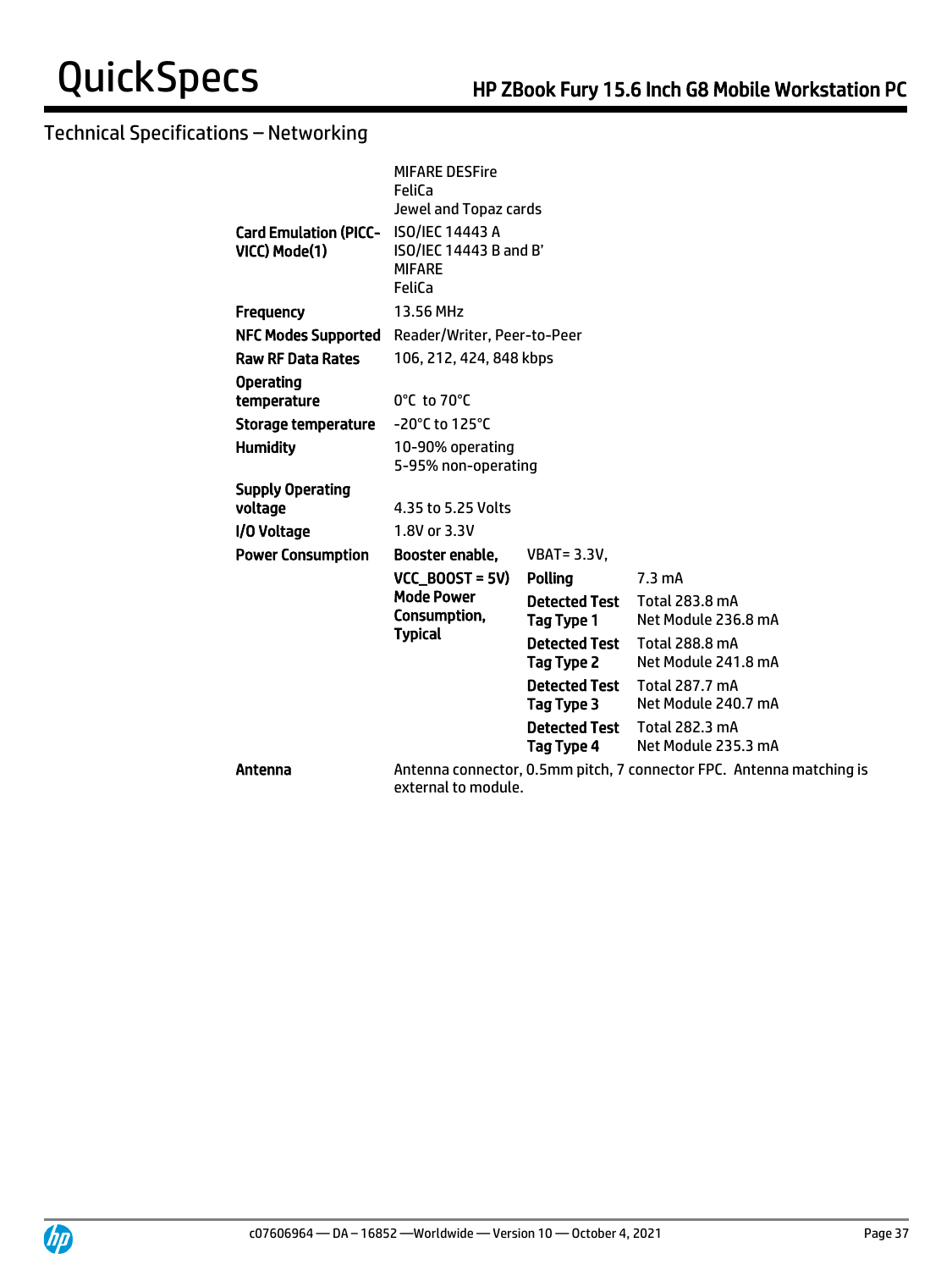## Technical Specifications – Power

## POWER

| <b>120 Watt Slim Smart AC</b> | <b>Dimensions</b>                                      | 138x68.5x25.4mm                        |                                                                                                                                                                                                                                                                                                                |
|-------------------------------|--------------------------------------------------------|----------------------------------------|----------------------------------------------------------------------------------------------------------------------------------------------------------------------------------------------------------------------------------------------------------------------------------------------------------------|
| Adapter                       | Weight                                                 | unit: 350q +/- 10q                     |                                                                                                                                                                                                                                                                                                                |
|                               | <b>Input</b>                                           | <b>Input Efficiency</b>                | 88% at 115 Vac and 89% at 230Vac                                                                                                                                                                                                                                                                               |
|                               |                                                        | Input frequency range $47 \sim 63$ Hz  |                                                                                                                                                                                                                                                                                                                |
|                               |                                                        | Input AC current                       | 1.7 A at 90 Vac and Maximum Load                                                                                                                                                                                                                                                                               |
|                               | <b>Output</b>                                          | Output power                           | <b>120W</b>                                                                                                                                                                                                                                                                                                    |
|                               |                                                        | <b>DC</b> output                       | 19.5V                                                                                                                                                                                                                                                                                                          |
|                               |                                                        | Hold-up time                           | 5ms at 115 Vac input                                                                                                                                                                                                                                                                                           |
|                               |                                                        | <b>Output current limit</b>            | < 18.0A                                                                                                                                                                                                                                                                                                        |
|                               | <b>Connector</b>                                       | C <sub>5</sub>                         |                                                                                                                                                                                                                                                                                                                |
|                               | <b>Environmental Design</b>                            | <b>Operating</b><br>temperature        | 32° to 95° F (0° to 35° C)                                                                                                                                                                                                                                                                                     |
|                               |                                                        | Non-operating<br>(storage) temperature | -4° to 185° F (-20° to 85° C)                                                                                                                                                                                                                                                                                  |
|                               |                                                        | <b>Altitude</b>                        | 0 to 16,400 ft (0 to 5,000 m)                                                                                                                                                                                                                                                                                  |
|                               |                                                        | <b>Humidity</b>                        | 5% to 95%                                                                                                                                                                                                                                                                                                      |
|                               |                                                        | <b>Storage Humidity</b>                | 5% to 95%                                                                                                                                                                                                                                                                                                      |
|                               | <b>EMI and Safety Certifications</b>                   | Eg:                                    | *CE Mark - full compliance with LVD and EMC directives<br>* Worldwide safety standards - IEC60950, EN60950, UL60950, Class1,<br>SELV; Agency approvals - C-UL-US, NORDICS, DENAN, EN55022 Class B,<br>FCC Class B, CISPR22 Class B, CCC, NOM-1 NYCE.<br>* MTBF - over 200,000 hours at 25°C ambient condition. |
|                               | *Can only be configured with Intel UMA Graphics option |                                        |                                                                                                                                                                                                                                                                                                                |

| 150 Watt Slim Smart AC<br>Adapter | <b>Dimensions</b><br>Weight | 138x66x22mm<br>unit: 325g +/- 10g      |                                                                      |
|-----------------------------------|-----------------------------|----------------------------------------|----------------------------------------------------------------------|
|                                   | <b>Input</b>                | <b>Input Efficiency</b>                | 88% at 115 Vac and 89% at 230Vac                                     |
|                                   |                             | Input frequency range                  | $47 \sim 63$ Hz                                                      |
|                                   |                             | Input AC current                       | 2.7 A at 90 Vac and Maximum Load                                     |
|                                   | <b>Output</b>               | Output power                           | <b>150W</b>                                                          |
|                                   |                             | <b>DC</b> output                       | 19.5V                                                                |
|                                   |                             | Hold-up time                           | 5ms at 115 Vac input                                                 |
|                                   |                             | <b>Output current limit</b>            | $16.0A$                                                              |
|                                   | <b>Connector</b>            | C <sub>5</sub>                         |                                                                      |
|                                   | <b>Environmental Design</b> | <b>Operating</b><br>temperature        | $32^{\circ}$ to 95 $^{\circ}$ F (0 $^{\circ}$ to 35 $^{\circ}$ C)    |
|                                   |                             | Non-operating<br>(storage) temperature | $-4^{\circ}$ to 185 $^{\circ}$ F (-20 $^{\circ}$ to 85 $^{\circ}$ C) |
|                                   |                             | Altitude                               | 0 to 16,400 ft (0 to 5000m)                                          |

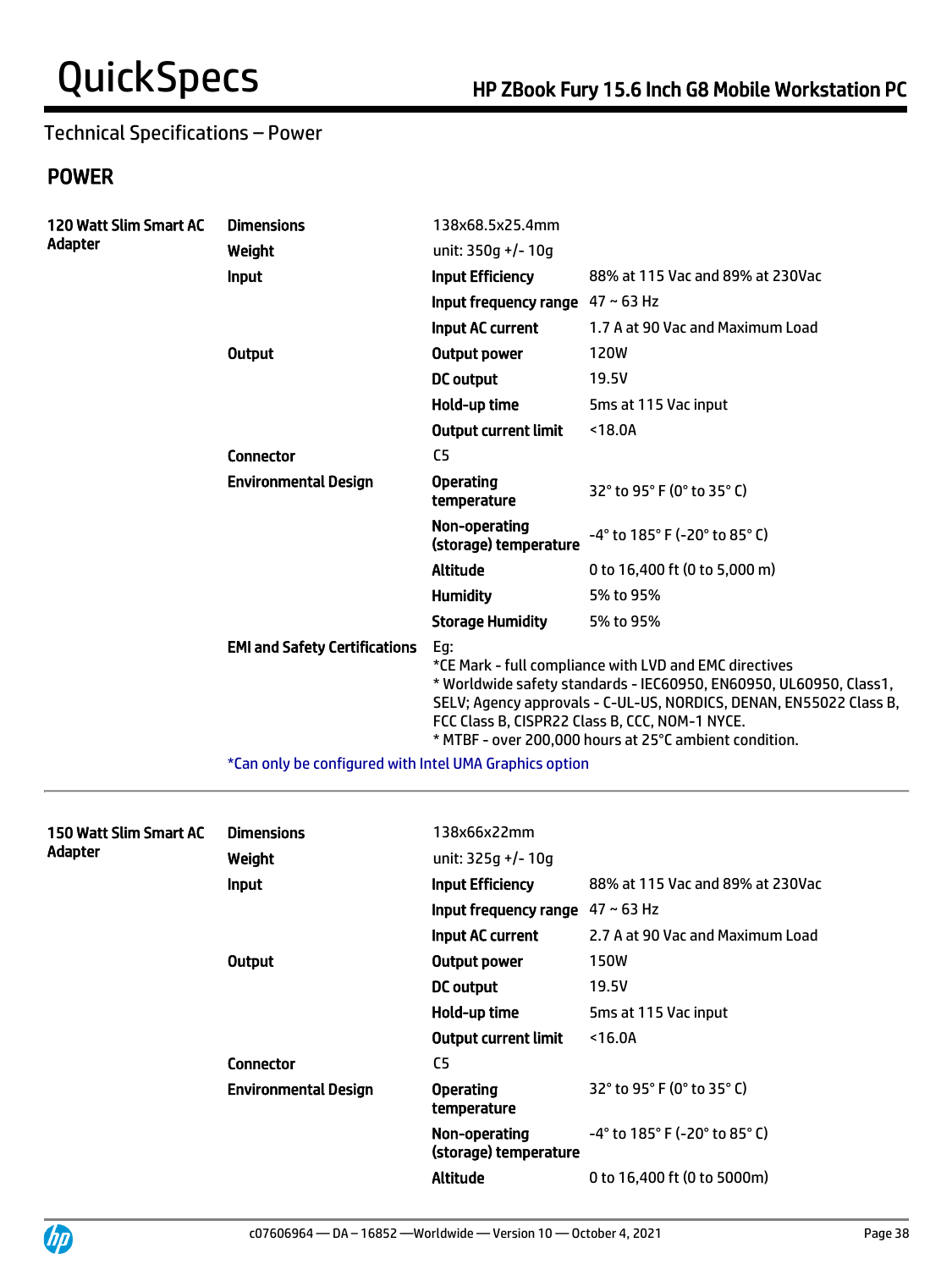## Technical Specifications – Power

|                                                                     | <b>Humidity</b>         | 5% to 95%                                                                                                                                                                                                                                                                                                      |
|---------------------------------------------------------------------|-------------------------|----------------------------------------------------------------------------------------------------------------------------------------------------------------------------------------------------------------------------------------------------------------------------------------------------------------|
|                                                                     | <b>Storage Humidity</b> | 5% to 95%                                                                                                                                                                                                                                                                                                      |
| <b>EMI and Safety Certifications</b>                                | Eq:                     | *CE Mark - full compliance with LVD and EMC directives<br>* Worldwide safety standards - IEC60950, EN60950, UL60950, Class1,<br>SELV; Agency approvals - C-UL-US, NORDICS, DENAN, EN55022 Class B,<br>FCC Class B, CISPR22 Class B, CCC, NOM-1 NYCE.<br>* MTBF - over 200,000 hours at 25°C ambient condition. |
| *Can only be configured with NVIDIA T1200 and A2000 Graphics option |                         |                                                                                                                                                                                                                                                                                                                |

| 200 Watt UltraSlim Smart Dimensions<br>AC Adapter |                                                | 152x73x23.5mm                                                                                                                                                                                                                                                                                                         |                                                                                         |
|---------------------------------------------------|------------------------------------------------|-----------------------------------------------------------------------------------------------------------------------------------------------------------------------------------------------------------------------------------------------------------------------------------------------------------------------|-----------------------------------------------------------------------------------------|
|                                                   | Weight                                         | unit: 530q +/- 10q                                                                                                                                                                                                                                                                                                    |                                                                                         |
|                                                   | Input                                          | <b>Input Efficiency</b>                                                                                                                                                                                                                                                                                               | 88% at 115 Vac and 89% at 230Vac                                                        |
|                                                   |                                                | Input frequency range                                                                                                                                                                                                                                                                                                 | $47 - 63$ Hz                                                                            |
|                                                   |                                                | <b>Input AC current</b>                                                                                                                                                                                                                                                                                               | 2.9 A at 90 Vac and Maximum Load                                                        |
|                                                   | <b>Output</b>                                  | <b>Output power</b>                                                                                                                                                                                                                                                                                                   | 200W                                                                                    |
|                                                   |                                                | DC output                                                                                                                                                                                                                                                                                                             | 19.5V                                                                                   |
|                                                   |                                                | Hold-up time                                                                                                                                                                                                                                                                                                          | 5ms at 115 Vac input                                                                    |
|                                                   |                                                | <b>Output current limit</b>                                                                                                                                                                                                                                                                                           | $16.0A$                                                                                 |
|                                                   | <b>Connector</b>                               | C <sub>13</sub>                                                                                                                                                                                                                                                                                                       |                                                                                         |
|                                                   | <b>Environmental Design</b>                    | <b>Operating</b><br>temperature                                                                                                                                                                                                                                                                                       | 32° to 95° F (0° to 35° C)                                                              |
|                                                   |                                                | Non-operating (storage)<br>temperature                                                                                                                                                                                                                                                                                | $-4^{\circ}$ to 185° F (-20° to 85° C)                                                  |
|                                                   |                                                | <b>Altitude</b>                                                                                                                                                                                                                                                                                                       | 0 to 16,400 ft (0 to 5000m)                                                             |
|                                                   |                                                | <b>Humidity</b>                                                                                                                                                                                                                                                                                                       | 5% to 95%                                                                               |
|                                                   |                                                | <b>Storage Humidity</b>                                                                                                                                                                                                                                                                                               | 5% to 95%                                                                               |
|                                                   | <b>EMI and Safety</b><br><b>Certifications</b> | Eg:<br>*CE Mark - full compliance with LVD and EMC directives<br>* Worldwide safety standards - IEC60950, EN60950, UL60950, Class1,<br>SELV; Agency approvals - C-UL-US, NORDICS, DENAN, EN55022 Class B, FCC<br>Class B, CISPR22 Class B, CCC, NOM-1 NYCE.<br>* MTBF - over 100,000 hours at 25°C ambient condition. |                                                                                         |
|                                                   | <b>Graphics option</b>                         |                                                                                                                                                                                                                                                                                                                       | *Can only be configured with RTX A3000, RTX A4000, RTX A5000 Graphics and Radeon W6600M |
|                                                   |                                                |                                                                                                                                                                                                                                                                                                                       |                                                                                         |

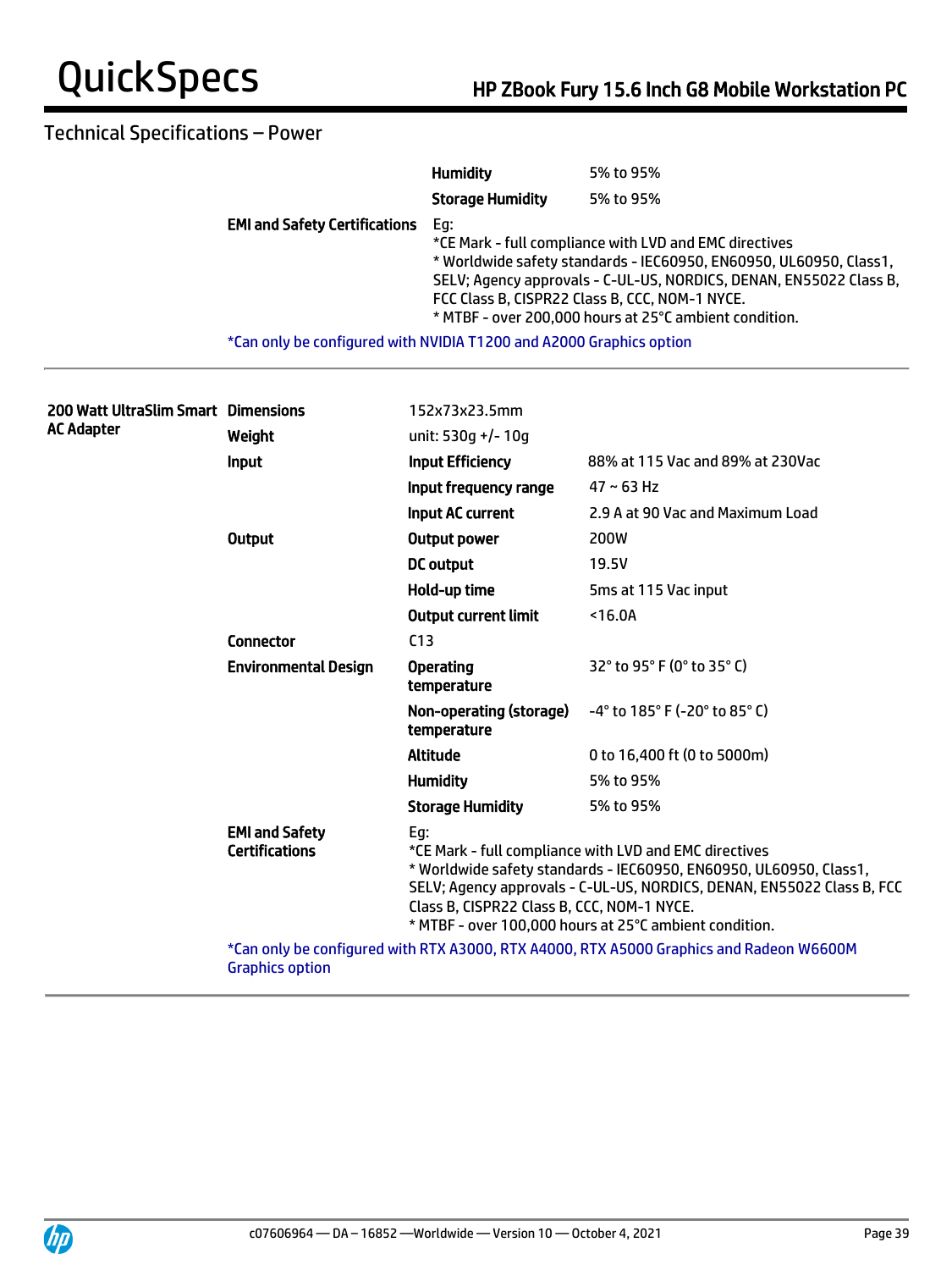## Technical Specifications – Power

| <b>HP Long Life 8-cell</b>    | Weight                                                                                                                                                                                                                                                           | 414.5g                     |                                |  |
|-------------------------------|------------------------------------------------------------------------------------------------------------------------------------------------------------------------------------------------------------------------------------------------------------------|----------------------------|--------------------------------|--|
| <b>Polymer (94Wh) Battery</b> | Cells/Type                                                                                                                                                                                                                                                       | 8 cell                     |                                |  |
|                               | <b>Energy</b>                                                                                                                                                                                                                                                    | Voltage                    | 11.55V                         |  |
|                               |                                                                                                                                                                                                                                                                  | Amp-hour capacity          | 4.15Ah                         |  |
|                               | <b>Temperature</b>                                                                                                                                                                                                                                               | Operating (Charging)       | $0^{\circ}$ to 60 $^{\circ}$ C |  |
|                               |                                                                                                                                                                                                                                                                  | Operating (Discharging)    | $-20^\circ$ to 70 $^\circ$ C   |  |
|                               | <b>Fuel Gauge LED</b>                                                                                                                                                                                                                                            | NA                         |                                |  |
|                               | Warranty                                                                                                                                                                                                                                                         | Depends on system offering |                                |  |
|                               | <b>Optional Travel Battery</b><br><b>Available</b>                                                                                                                                                                                                               | No                         |                                |  |
|                               | *Actual battery Watt-hours (Wh) will vary from design capacity. Battery capacity will naturally<br>decrease with shelf life, time, usage, environment, temperature, system configuration, loaded apps,<br>features, power management settings and other factors. |                            |                                |  |
|                               | Refer to http://www.hp.com/support/batterywarranty/ for battery warranty information.                                                                                                                                                                            |                            |                                |  |
|                               | <b>Note:</b> batteries are customer replaceable.                                                                                                                                                                                                                 |                            |                                |  |

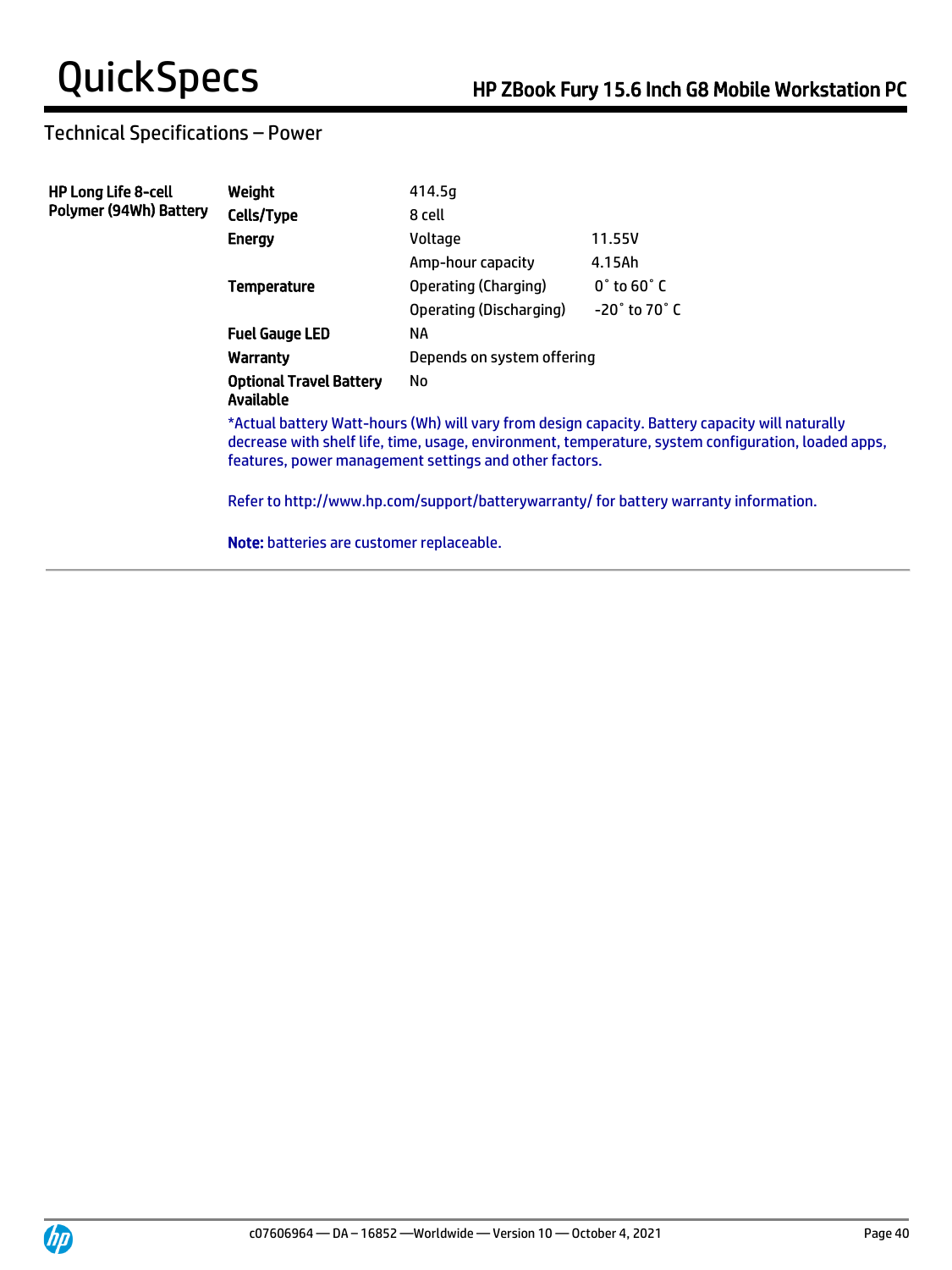## ENVIRONMENTAL DATA

| <b>Eco-Label Certifications &amp;</b><br>declarations                            | This product has received or is in the process of being certified to the following approvals and<br>may be labeled with one or more of these marks:<br>IT ECO declaration<br>$\bullet$<br>US ENERGY STAR®<br>$\bullet$<br>US Federal Energy Management Program (FEMP)<br>$\bullet$<br>EPEAT <sup>O</sup> Gold registered in the United States. See http://www.epeat.net for registration<br>$\bullet$<br>status in your country.<br><b>TCO</b> certified<br>$\bullet$<br>China Energy Conservation Program (CECP)<br>$\bullet$<br><b>China State Environmental Protection Administration (SEPA)</b><br>$\bullet$<br>Taiwan Green Mark<br>$\bullet$<br>Korea Eco-label<br>$\bullet$<br>Japan PC Green label*<br>$\bullet$ |                                                                                                                                                                                                                                                                                                                                                                                                                                                                                                                                                      |              |  |
|----------------------------------------------------------------------------------|--------------------------------------------------------------------------------------------------------------------------------------------------------------------------------------------------------------------------------------------------------------------------------------------------------------------------------------------------------------------------------------------------------------------------------------------------------------------------------------------------------------------------------------------------------------------------------------------------------------------------------------------------------------------------------------------------------------------------|------------------------------------------------------------------------------------------------------------------------------------------------------------------------------------------------------------------------------------------------------------------------------------------------------------------------------------------------------------------------------------------------------------------------------------------------------------------------------------------------------------------------------------------------------|--------------|--|
| Sustainable Impact<br><b>Specifications</b>                                      | • 10% post-consumer recycled plastic<br>• External Power Supply 90% Efficiency<br>• Low halogen<br>· Bulk packaging available                                                                                                                                                                                                                                                                                                                                                                                                                                                                                                                                                                                            | . Outside Box and corrugated cushions are 100% sustainably sourced and recyclable<br>. Molded Paper Pulp Cushion inside box is 100% sustainably sourced and recyclable                                                                                                                                                                                                                                                                                                                                                                               |              |  |
| <b>System Configuration</b>                                                      | The configuration used for the Energy Consumption and Declared Noise Emissions data for the<br>Notebook model is based on a "Typically Configured Notebook".                                                                                                                                                                                                                                                                                                                                                                                                                                                                                                                                                             |                                                                                                                                                                                                                                                                                                                                                                                                                                                                                                                                                      |              |  |
| <b>Energy Consumption</b><br>(in accordance with US ENERGY<br>STAR® test method) | 115VAC, 60Hz                                                                                                                                                                                                                                                                                                                                                                                                                                                                                                                                                                                                                                                                                                             | 230VAC, 50Hz                                                                                                                                                                                                                                                                                                                                                                                                                                                                                                                                         | 100VAC, 50Hz |  |
| <b>Normal Operation (Short idle)</b>                                             | 13.73W                                                                                                                                                                                                                                                                                                                                                                                                                                                                                                                                                                                                                                                                                                                   | 13.82W                                                                                                                                                                                                                                                                                                                                                                                                                                                                                                                                               | 13.88W       |  |
| Normal Operation (Long idle)                                                     | 1.68W                                                                                                                                                                                                                                                                                                                                                                                                                                                                                                                                                                                                                                                                                                                    | 1.80W                                                                                                                                                                                                                                                                                                                                                                                                                                                                                                                                                | 1.76W        |  |
| Sleep                                                                            | 1.68W                                                                                                                                                                                                                                                                                                                                                                                                                                                                                                                                                                                                                                                                                                                    | 1.80W                                                                                                                                                                                                                                                                                                                                                                                                                                                                                                                                                | 1.76W        |  |
| <b>Off</b>                                                                       | 0.43W                                                                                                                                                                                                                                                                                                                                                                                                                                                                                                                                                                                                                                                                                                                    | 0.44W                                                                                                                                                                                                                                                                                                                                                                                                                                                                                                                                                | 0.42W        |  |
|                                                                                  | NOTE:                                                                                                                                                                                                                                                                                                                                                                                                                                                                                                                                                                                                                                                                                                                    | Energy efficiency data listed is for an ENERGY STAR® compliant product if offered within the<br>model family. HP computers marked with the ENERGY STAR® Logo are compliant with the<br>applicable U.S. Environmental Protection Agency (EPA) ENERGY STAR® specifications for<br>computers. If a model family does not offer ENERGY STAR® compliant configurations, then<br>energy efficiency data listed is for a typically configured PC featuring a hard disk drive, a high<br>efficiency power supply, and a Microsoft Windows® operating system. |              |  |
| <b>Heat Dissipation*</b>                                                         | 115VAC, 60Hz                                                                                                                                                                                                                                                                                                                                                                                                                                                                                                                                                                                                                                                                                                             | 230VAC, 50Hz                                                                                                                                                                                                                                                                                                                                                                                                                                                                                                                                         | 100VAC, 50Hz |  |
| <b>Normal Operation (Short idle)</b>                                             | 47 BTU/hr                                                                                                                                                                                                                                                                                                                                                                                                                                                                                                                                                                                                                                                                                                                | 47 BTU/hr                                                                                                                                                                                                                                                                                                                                                                                                                                                                                                                                            | 47 BTU/hr    |  |
| Normal Operation (Long idle)                                                     | 6 BTU/hr                                                                                                                                                                                                                                                                                                                                                                                                                                                                                                                                                                                                                                                                                                                 | 6 BTU/hr                                                                                                                                                                                                                                                                                                                                                                                                                                                                                                                                             | 6 BTU/hr     |  |
| Sleep                                                                            | 6 BTU/hr<br>6 BTU/hr<br>6 BTU/hr                                                                                                                                                                                                                                                                                                                                                                                                                                                                                                                                                                                                                                                                                         |                                                                                                                                                                                                                                                                                                                                                                                                                                                                                                                                                      |              |  |
| <b>Off</b>                                                                       | 1 BTU/hr                                                                                                                                                                                                                                                                                                                                                                                                                                                                                                                                                                                                                                                                                                                 | 1 BTU/hr                                                                                                                                                                                                                                                                                                                                                                                                                                                                                                                                             | 1 BTU/hr     |  |

\*NOTE: Heat dissipation is calculated based on the measured watts, assuming the service level is attained for one hour.

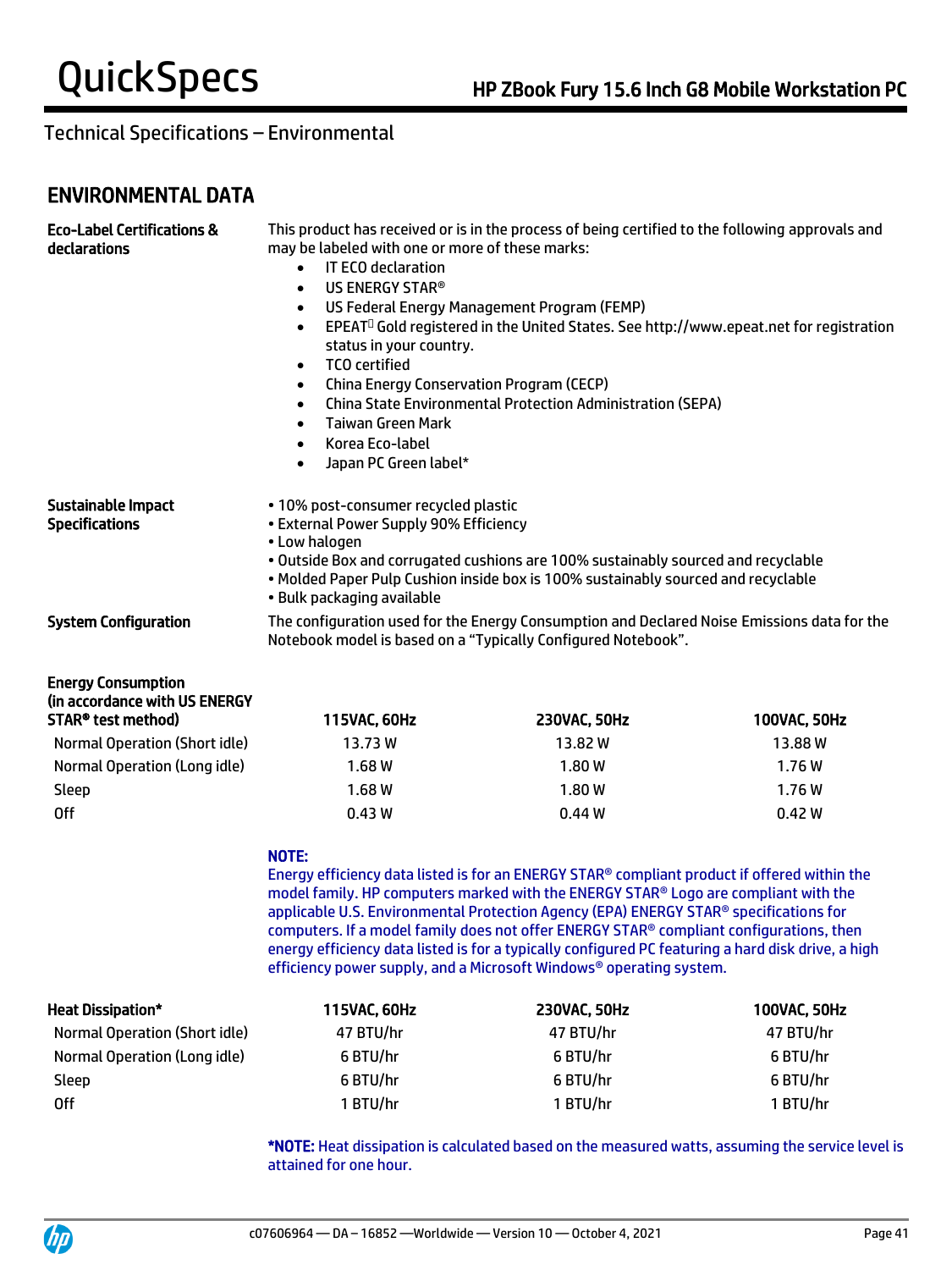| <b>Declared Noise Emissions</b><br>(in accordance with<br>ISO 7779 and ISO 9296) |                                                                                                                                                                                                                                                                                                                                                                      | <b>Sound Power</b><br>(Lwad, bels)                                                                                        | <b>Sound Pressure</b><br>(L <sub>pAm</sub> , decibels)                                                                                                                                                                                                                                                                                                                                                                                                                                                                         |
|----------------------------------------------------------------------------------|----------------------------------------------------------------------------------------------------------------------------------------------------------------------------------------------------------------------------------------------------------------------------------------------------------------------------------------------------------------------|---------------------------------------------------------------------------------------------------------------------------|--------------------------------------------------------------------------------------------------------------------------------------------------------------------------------------------------------------------------------------------------------------------------------------------------------------------------------------------------------------------------------------------------------------------------------------------------------------------------------------------------------------------------------|
| Typically Configured - Idle                                                      |                                                                                                                                                                                                                                                                                                                                                                      | 2.6                                                                                                                       | 13.8                                                                                                                                                                                                                                                                                                                                                                                                                                                                                                                           |
| Fixed Disk - Random writes                                                       |                                                                                                                                                                                                                                                                                                                                                                      | 2.7                                                                                                                       | 15.8                                                                                                                                                                                                                                                                                                                                                                                                                                                                                                                           |
| Optical Drive - Sequential reads                                                 |                                                                                                                                                                                                                                                                                                                                                                      | 2.9                                                                                                                       | 19.5                                                                                                                                                                                                                                                                                                                                                                                                                                                                                                                           |
| <b>Longevity and Upgrading</b>                                                   | of production.                                                                                                                                                                                                                                                                                                                                                       | features and/or components contained in the                                                                               | This product can be upgraded, possibly extending its useful life by several years. Upgradeable<br>Spare parts are available throughout the warranty period and or for up to "5" years after the end                                                                                                                                                                                                                                                                                                                            |
| <b>Additional Information</b>                                                    | $\bullet$<br>$\bullet$<br>$\bullet$<br>$\bullet$<br>www.epeat.net<br>$\bullet$<br>and ISO1043.<br>$\bullet$                                                                                                                                                                                                                                                          | directive - 2011/65/EC.<br>Equipment (WEEE) Directive - 2002/96/EC.<br>Drinking Water and Toxic Enforcement Act of 1986). | This product is in compliance with the Restrictions of Hazardous Substances (RoHS)<br>This HP product is designed to comply with the Waste Electrical and Electronic<br>This product is in compliance with California Proposition 65 (State of California; Safe<br>This product is in compliance with the IEEE 1680 (EPEAT) standard at the Gold level, see<br>Plastics parts weighing over 25 grams used in the product are marked per ISO11469<br>This product is 94% recycle-able when properly disposed of at end of life. |
| <b>Packaging Materials</b>                                                       | <b>External:</b>                                                                                                                                                                                                                                                                                                                                                     | PAPER/Corrugated                                                                                                          | 306 g                                                                                                                                                                                                                                                                                                                                                                                                                                                                                                                          |
|                                                                                  | Internal:                                                                                                                                                                                                                                                                                                                                                            | PAPER/Molded pulp                                                                                                         | 181 g                                                                                                                                                                                                                                                                                                                                                                                                                                                                                                                          |
|                                                                                  |                                                                                                                                                                                                                                                                                                                                                                      | PLASTIC/Polyethylene low density                                                                                          | 13 <sub>g</sub>                                                                                                                                                                                                                                                                                                                                                                                                                                                                                                                |
|                                                                                  |                                                                                                                                                                                                                                                                                                                                                                      | PLASTIC/polypropylene                                                                                                     | 5 <sub>g</sub>                                                                                                                                                                                                                                                                                                                                                                                                                                                                                                                 |
|                                                                                  |                                                                                                                                                                                                                                                                                                                                                                      | The plastic packaging material contains at least 57% recycled content.                                                    |                                                                                                                                                                                                                                                                                                                                                                                                                                                                                                                                |
|                                                                                  |                                                                                                                                                                                                                                                                                                                                                                      |                                                                                                                           | The corrugated paper packaging materials contains at least 59% recycled content.                                                                                                                                                                                                                                                                                                                                                                                                                                               |
| <b>RoHS Compliance</b>                                                           | HP Inc. complies fully with materials regulations. We were among the first companies to extend<br>the restrictions in the European Union (EU) Restriction of Hazardous Substances (RoHS) Directive<br>to our products worldwide through the HP GSE. HP has contributed to the development of<br>related legislation in Europe, as well as China, India, and Vietnam. |                                                                                                                           |                                                                                                                                                                                                                                                                                                                                                                                                                                                                                                                                |
|                                                                                  |                                                                                                                                                                                                                                                                                                                                                                      | pertains to electrical and electronics products.                                                                          | We believe the RoHS directive and similar laws play an important role in promoting industry-<br>wide elimination of substances of concern. We have supported the inclusion of additional<br>substances—including PVC, BFRs, and certain phthalates—in future RoHS legislation that                                                                                                                                                                                                                                             |
|                                                                                  | evolve.                                                                                                                                                                                                                                                                                                                                                              |                                                                                                                           | We met our voluntary objective to achieve worldwide compliance with the new EU RoHS<br>requirements for virtually all relevant products by July 2013, and we will continue to extend the<br>scope of the commitment to include further restricted substances as regulations continue to                                                                                                                                                                                                                                        |
|                                                                                  |                                                                                                                                                                                                                                                                                                                                                                      |                                                                                                                           | To obtain a copy of the HP RoHS Compliance Statement, see HP RoHS position statement.                                                                                                                                                                                                                                                                                                                                                                                                                                          |
| <b>Material Usage</b>                                                            |                                                                                                                                                                                                                                                                                                                                                                      | (refer to the HP General Specification for the Environment at                                                             | This product does not contain any of the following substances in excess of regulatory limits<br>http://www.hp.com/hpinfo/globalcitizenship/environment/supplychain/gen_specifications.html                                                                                                                                                                                                                                                                                                                                     |

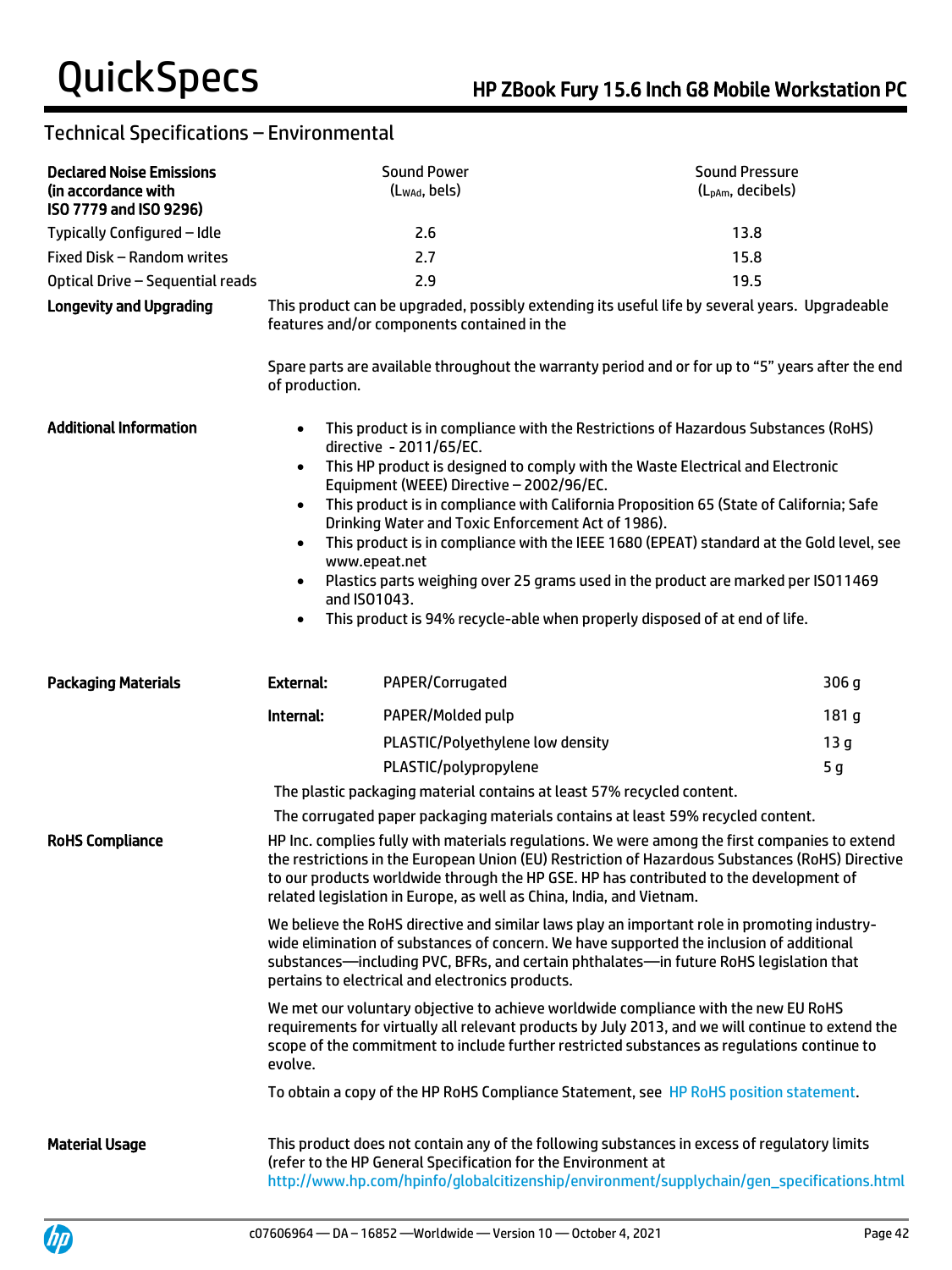):

- Asbestos
- Certain Azo Colorants
- Certain Brominated Flame Retardants may not be used as flame retardants in plastics
- Cadmium
- Chlorinated Hydrocarbons
- Chlorinated Paraffins
- Bis(2-Ethylhexyl) phthalate (DEHP)
- Benzyl butyl phthalate (BBP)
- Dibutyl phthalate (DBP)
- Diisobutyl phthalate (DIBP)
- Formaldehyde
- Halogenated Diphenyl Methanes
- Lead carbonates and sulfates
- Lead and Lead compounds
- Mercuric Oxide Batteries
- Nickel finishes must not be used on the external surface designed to be frequently handled or carried by the user.
- Ozone Depleting Substances
- Polybrominated Biphenyls (PBBs)
- Polybrominated Biphenyl Ethers (PBBEs)
- Polybrominated Biphenyl Oxides (PBBOs)
- Polychlorinated Biphenyl (PCB)
- Polychlorinated Terphenyls (PCT)
- Polyvinyl Chloride (PVC) except for wires and cables, and certain retail packaging has been voluntarily removed from most applications.
- Radioactive Substances
- Tributyl Tin (TBT), Triphenyl Tin (TPT), Tributyl Tin Oxide (TBTO)

Packaging Usage HP follows these quidelines to decrease the environmental impact of product packaging:

- Eliminate the use of heavy metals such as lead, chromium, mercury and cadmium in packaging materials.
- Eliminate the use of ozone-depleting substances (ODS) in packaging materials.
- Design packaging materials for ease of disassembly.
- Maximize the use of post-consumer recycled content materials in packaging materials.
- Use readily recyclable packaging materials such as paper and corrugated materials.
- Reduce size and weight of packages to improve transportation fuel efficiency.
- Plastic packaging materials are marked according to ISO 11469 and DIN 6120 standards.

#### End-of-life Management and Recycling HP offers end-of-life HP product return and recycling programs in many geographic areas. To recycle your product, please go to:<http://www.hp.com/go/reuse-recycle> or contact your nearest HP sales office. Products returned to HP will be recycled, recovered or disposed of in a responsible manner.

The EU WEEE directive (2002/95/EC) requires manufacturers to provide treatment information for each product type for use by treatment facilities. This information (product disassembly instructions) is posted on the Hewlett Packard web site at: [http://www.hp.com/go/recyclers.](http://www.hp.com/go/recyclers) These instructions may be used by recyclers and other WEEE treatment facilities as well as HP OEM customers who integrate and re-sell HP equipment.

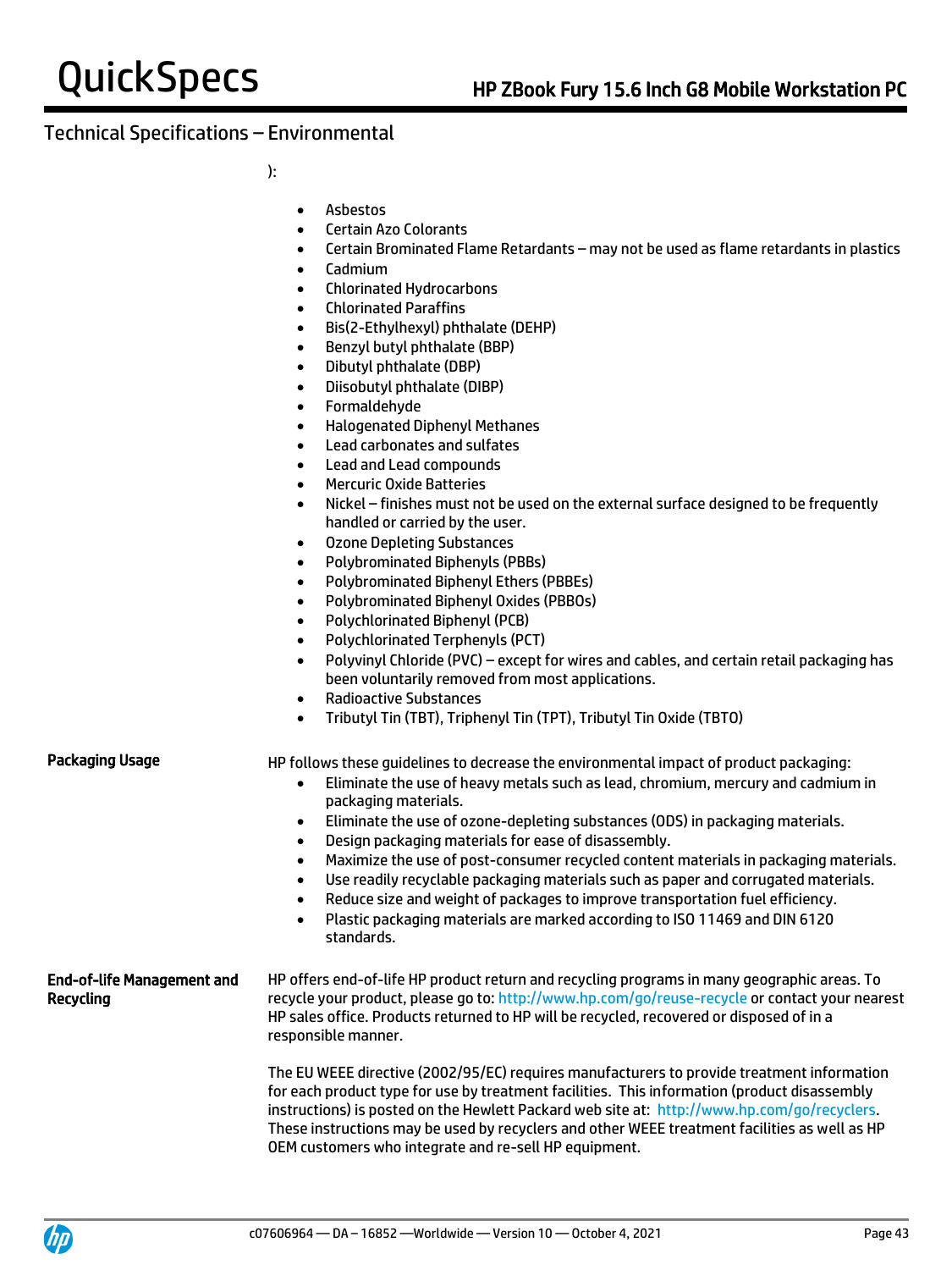| <b>Information</b> | HP Inc. Corporate Environmental For more information about HP's commitment to the environment:                                                                                                                                |
|--------------------|-------------------------------------------------------------------------------------------------------------------------------------------------------------------------------------------------------------------------------|
|                    | <b>Global Citizenship Report</b><br>http://www.hp.com/hpinfo/globalcitizenship/gcreport/index.html<br><b>Eco-label certifications</b><br>http://www8.hp.com/us/en/hp-information/environment/ecolabels.html                   |
|                    | ISO 14001 certificates:<br>http://h20195.www2.hp.com/V2/GetDocument.aspx?docname=c04755842<br>and<br>http://www.hp.com/hpinfo/globalcitizenship/environment/pdf/cert.pdf                                                      |
| footnotes          | Recycled plastic content percentage is based on the definition set in the IEEE 1680.1-<br>$\bullet$<br>2018 standard.<br>External power supplies, WWAN modules, power cords, cables and peripherals<br>$\bullet$<br>excluded. |

- 100% outer box packaging and corrugated cushions made from sustainably sourced certified and recycled fibers.
- Fiber cushions made from 100% recycled wood fiber and organic materials.

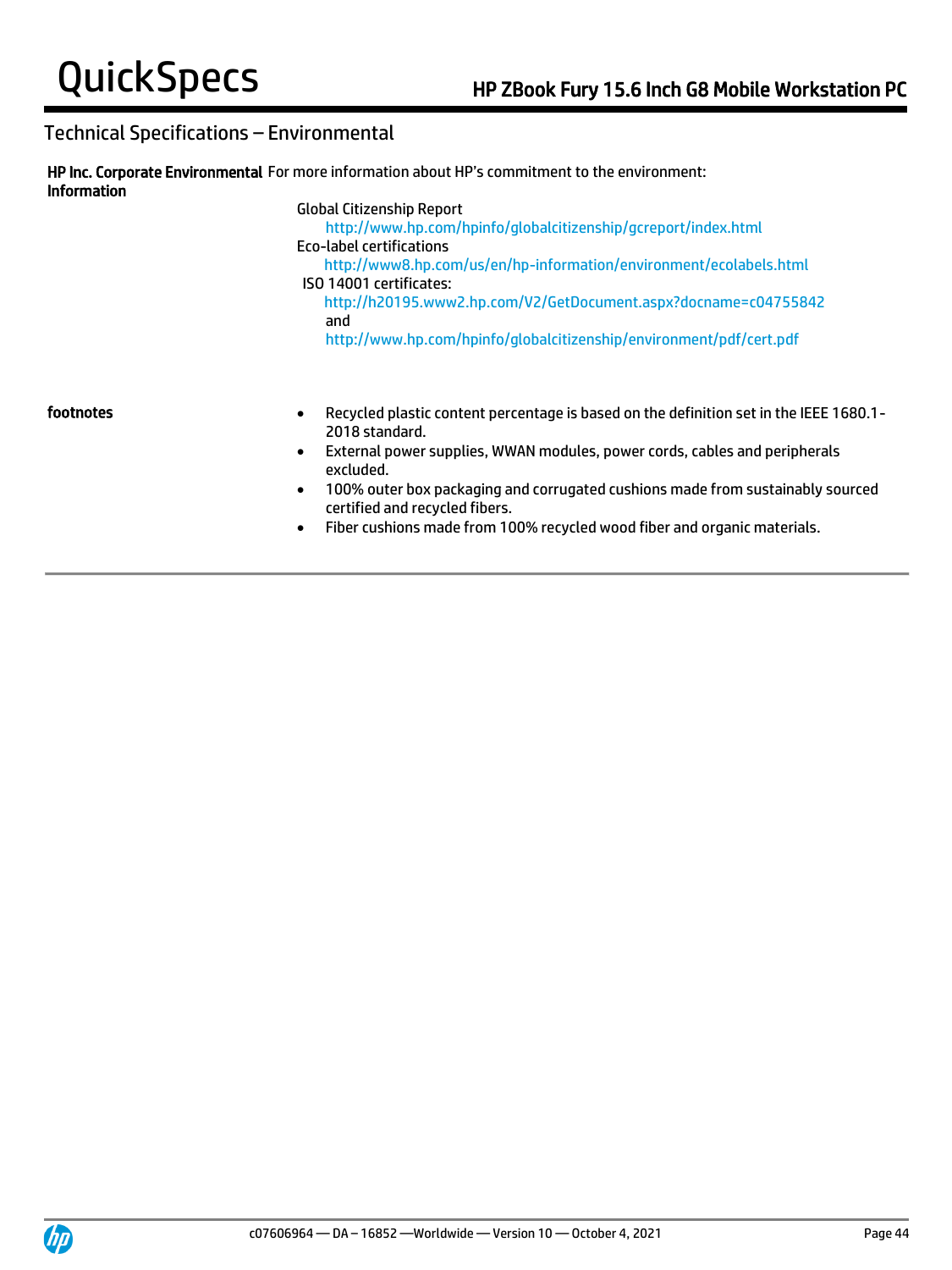# Options and Accessories (sold separately and availability may vary by country)

| <b>Type</b>            | <b>Description</b>                                                                                                                                                                                      | Part#          |
|------------------------|---------------------------------------------------------------------------------------------------------------------------------------------------------------------------------------------------------|----------------|
| <b>Displays</b>        | HP Z32 31.5" 4k UHD Display                                                                                                                                                                             | 1AA81A8#XXX    |
|                        | HP Z38c 37.5" Curved Display                                                                                                                                                                            | Z4W65A8#XXX    |
| Case                   | HP Essential Top Load Case (up to 15.6")                                                                                                                                                                | H2W17AA        |
|                        | HP Essential Backpack (up to 15.6")                                                                                                                                                                     | <b>H1D24AA</b> |
|                        | HP Executive 17.3 Backpack                                                                                                                                                                              | 6KD05AA        |
|                        | HP Executive 17.3 Top Load                                                                                                                                                                              | 6KD08AA        |
|                        | HP Business Case(up to 15.6")                                                                                                                                                                           | 2SC66AA        |
|                        | HP Executive 15.6 Midnight Top Load                                                                                                                                                                     | <b>1KM15AA</b> |
|                        | HP Exec 15.6 Midnight Backpack                                                                                                                                                                          | <b>1KM16AA</b> |
|                        | HP Executive 15.6 Black Leather Top Load                                                                                                                                                                | 1LG83AA        |
|                        | HP 17.3 Business Backpack                                                                                                                                                                               | 2SC67AA        |
|                        | HP 17.3 Business Slim Top Load                                                                                                                                                                          | 2UW02AA        |
|                        | HP Prelude Pro Recycle Backpack                                                                                                                                                                         | 1X644AA        |
|                        | HP Prelude Pro Recycle Top Load                                                                                                                                                                         | 1X645AA        |
|                        | HP Executive 15.6 Top Load                                                                                                                                                                              | 6KD06AA        |
|                        | HP Executive 15.6 Backpack                                                                                                                                                                              | 6KD07AA        |
|                        | HP Executive 15.6 Leather Top Load                                                                                                                                                                      | 6KD09AA        |
|                        | HP Prelude 15.6 Top Load                                                                                                                                                                                | 1E7D7AA        |
|                        | HP Renew Business 17.3 Laptop Backpack                                                                                                                                                                  | 3E2U5AA        |
|                        | HP Renew Business 17.3 Laptop Bag                                                                                                                                                                       | 3E2U6AA        |
|                        | HP Renew Business 15.6 Laptop Bag                                                                                                                                                                       | 3E5F8AA        |
| <b>Docking</b>         | HP TB Audio Module (comp with Hook dock)                                                                                                                                                                | 3AQ21AA        |
| Accessories            | HP TB Dock G2 Combo Cable (this is 230W) comp with Hook dock                                                                                                                                            | 3XB96AA        |
| <b>Docking station</b> | HP TB Dock G2 w/ Combo Cable (this is 230W)                                                                                                                                                             | 3TR87AA        |
|                        | HP Thunderbolt Dock 230W G2                                                                                                                                                                             | 2UK38AA        |
|                        | HP USB-C/A Universal Dock G2 Power Not Supported on Mobile Workstations <sup>1</sup>                                                                                                                    | 5TW13AA        |
|                        | HP USB-C Dock G5 Power Not Supported on Mobile Workstation <sup>1</sup>                                                                                                                                 | 5TW10AA        |
|                        | HP TB Dock 120W G2 w/ Audio <sup>1</sup>                                                                                                                                                                | 3YE87AA        |
|                        | <sup>1</sup> Up to 100 W via USB-C <sup>®</sup> (up to 75 W on non HP machines) Separate AC power needed for HP ZBooks that<br>require more than 100 W power delivered via USB-C <sup>®</sup> alt mode. |                |
| Input/Output -         | HP Comfort Grip Wireless Mouse (See Link 5 Tab)                                                                                                                                                         | H2L63AA        |
| Mice                   | <b>HP 3-button USB Laser Mouse</b>                                                                                                                                                                      | <b>H4B81AA</b> |
|                        | <b>HP Bluetooth Travel Mouse</b>                                                                                                                                                                        | 6SP30AA        |
|                        | <b>HP USB Travel Mouse</b>                                                                                                                                                                              | G1K28AA        |
|                        | <b>HP Wireless Premium Mouse (See Link 5 Tab)</b>                                                                                                                                                       | 1JR31AA        |
|                        | <b>HP Elite Presenter Mouse</b>                                                                                                                                                                         | 2CE30AA        |
|                        | HP Comfort Grip Wireless Mouse (See Link 5 Tab)                                                                                                                                                         | H2L63AA        |
|                        | HP X4000b Bluetooth Mouse                                                                                                                                                                               | <b>H3T50AA</b> |
|                        | HP Wired 320M Mouse                                                                                                                                                                                     | 9VA80AA        |

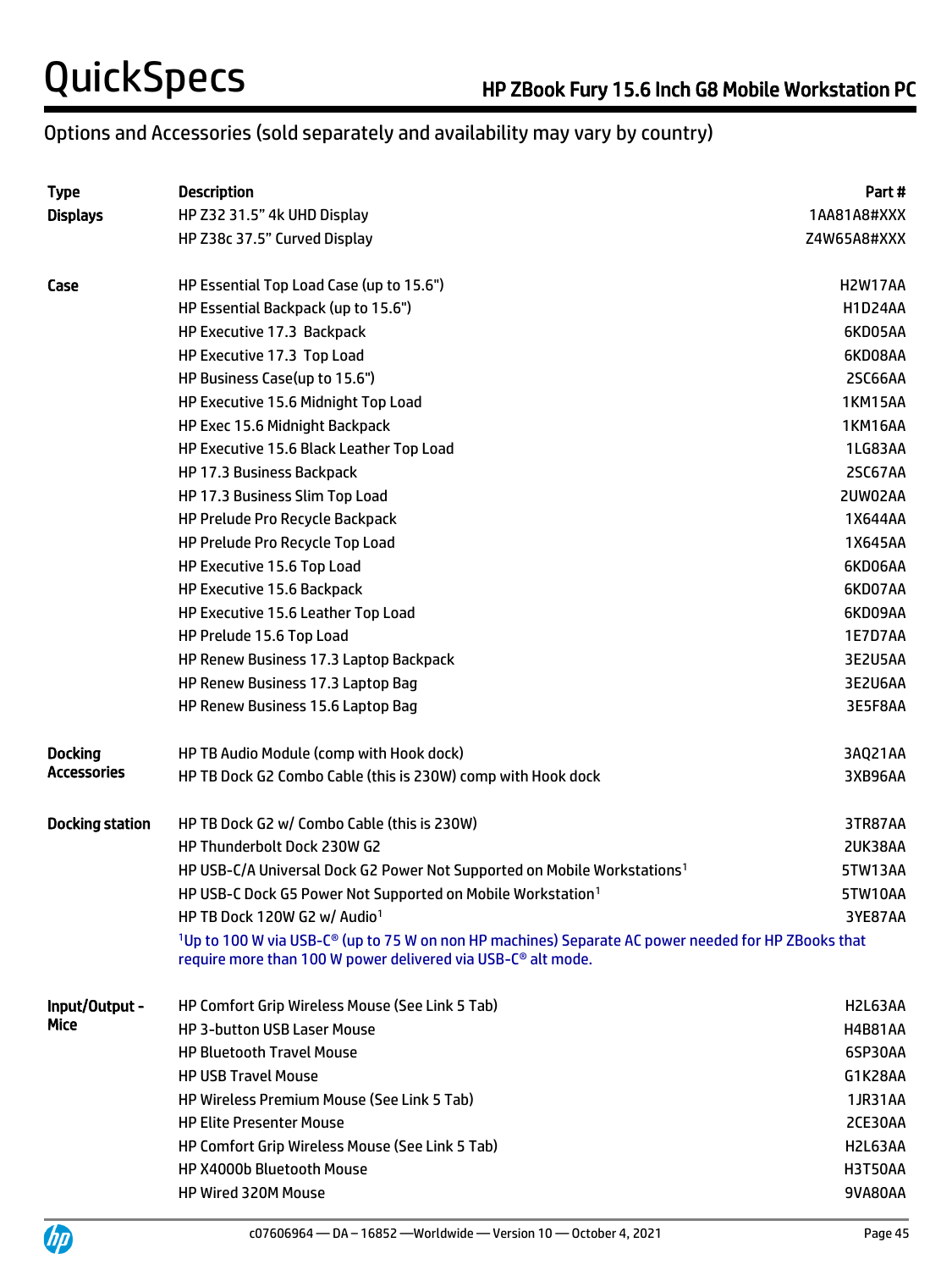# Options and Accessories (sold separately and availability may vary by country)

|                        | <b>HP 435 Multi-Device Wireless Mouse</b>         | 3B4Q5AA        |
|------------------------|---------------------------------------------------|----------------|
| Input/Output -         | HP Wired Desktop 320MK Mouse and Keyboard         | 9SR36AA        |
| <b>Keyboard</b>        | HP Slim Wireless Keyboard and Mouse               | <b>T6L04AA</b> |
|                        | HP 320K Wired Keyboard                            | 9SR37AA        |
|                        | HP Wireless Rechargeable 950MK Mouse and Keyboard | 3M165AA        |
| Input/Output -         | HP USB-C to USB-A Hub                             | Z6A00AA        |
| Adapter                | <b>HDMI to VGA Adapter</b>                        | H4F02AA        |
|                        | HP HDMI to DVI Adapter                            | <b>F5A28AA</b> |
|                        | HP USB-C to USB 3.0 Adapter                       | N2Z63AA        |
|                        | HP USB-C to DisplayPort Adapter                   | N9K78AA        |
|                        | HP USB-C to VGA Adapter                           | N9K76AA        |
|                        | HP Single miniDP-to-DP Adapter Cable              | 2MY05AA        |
|                        | <b>HP Elite USB-C Hub</b>                         | 4WX89AA        |
|                        | HP USB-C to HDMI 2.0 Adapter                      | <b>1WC36AA</b> |
| <b>Collaboration</b>   | <b>HP BT UC Wireless Duo Headset</b>              | W3K09AA        |
| <b>Memory</b>          | HP 8GB DDR4 3200 1.2v SODIMM Memory               | 286H8AA        |
|                        | HP 16GB DDR4 3200 1.2v SODIMM Memory              | 286J1AA        |
|                        | HP 32GB DDR4 2666 SODIMM Memory                   | 6NX83AA        |
|                        | HP 8GB DDR4 2666 SODIMM ECC Memory                | 4UY11AA        |
|                        | HP 16GB DDR4 2666 SODIMM ECC Memory               | <b>4UY12AA</b> |
| Power - A/C            | HP 150W 4.5 mm Smart AC Power Adapter             | 4SC18AA        |
| Adapter                | HP 200W 4.5 mm AC Power Adapter                   | 4SC19AA        |
|                        | HP ZBook 200W Slim Smart 4.5mm AC Adapter         | 491C7AA        |
| <b>Power - Battery</b> | HP ZBook 94Whr AL Battery                         | 49J06AA        |
| <b>Security</b>        | <b>HP Sure Key Cable Lock</b>                     | 6UW42AA        |
|                        | HP Nano Keyed Cable Lock                          | 1AJ39AA        |
|                        | HP Nano Dual Head Keyed Cable Lock                | 1AJ41AA        |
|                        | Storage - External HP USB DVD-Writer ODD          | <b>Y3T76AA</b> |
| Storage – HDD          | HP 500GB 7200 RPM HDD 2.5"                        | 4A1H1AA        |
| 2.5"                   | HP 1TB 7200 RPM HDD 2.5"                          | 4A1H2AA        |
|                        | HP 2TB 5400 RPM HDD 2.5"                          | 4A1H3AA        |
| Storage - SS M2        | HP 1TB 2280 PCIe-3x4 NVME TLC M.2 SSD             | 6SK99AA        |
|                        | HP 2GB 2280 PCIe-3x4 NVME TLC M.2 SSD             | 6SL00AA        |
|                        | HP 256GB PCIe-3x4 NVME M.2 SSD                    | 1D0H6AA        |

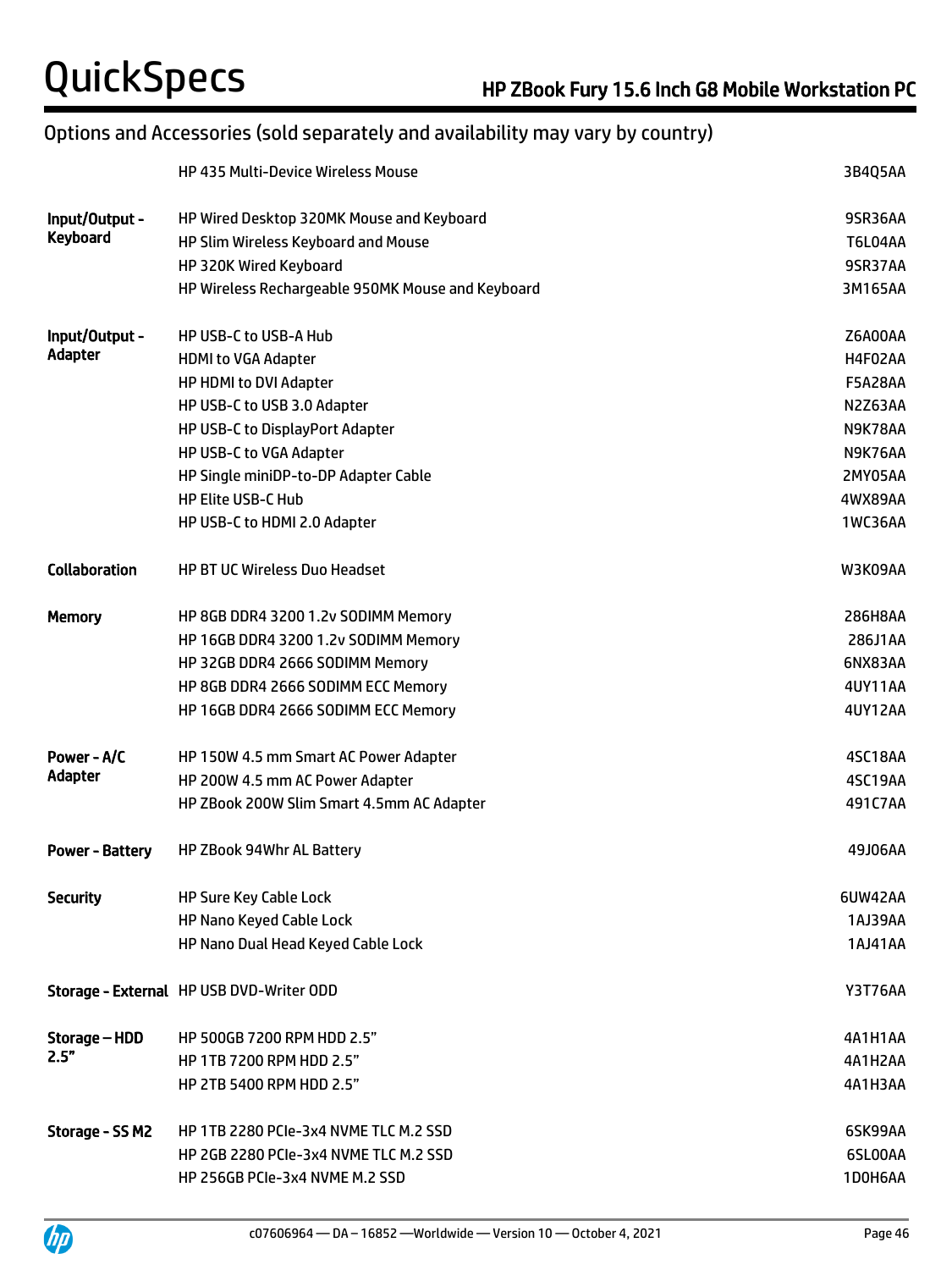## Options and Accessories (sold separately and availability may vary by country)

|      | HP 512GB PCI-e 3x4 NVMe M2 SSD<br>HP ZBook Fury G7/G8 HDD & SSD Brackets | 1D0H7AA<br>48Z98AA |
|------|--------------------------------------------------------------------------|--------------------|
| WWAN | <b>HP XMM 7360 LTE-Advance WWAN</b>                                      | 3FB01AA            |



 $\overline{a}$